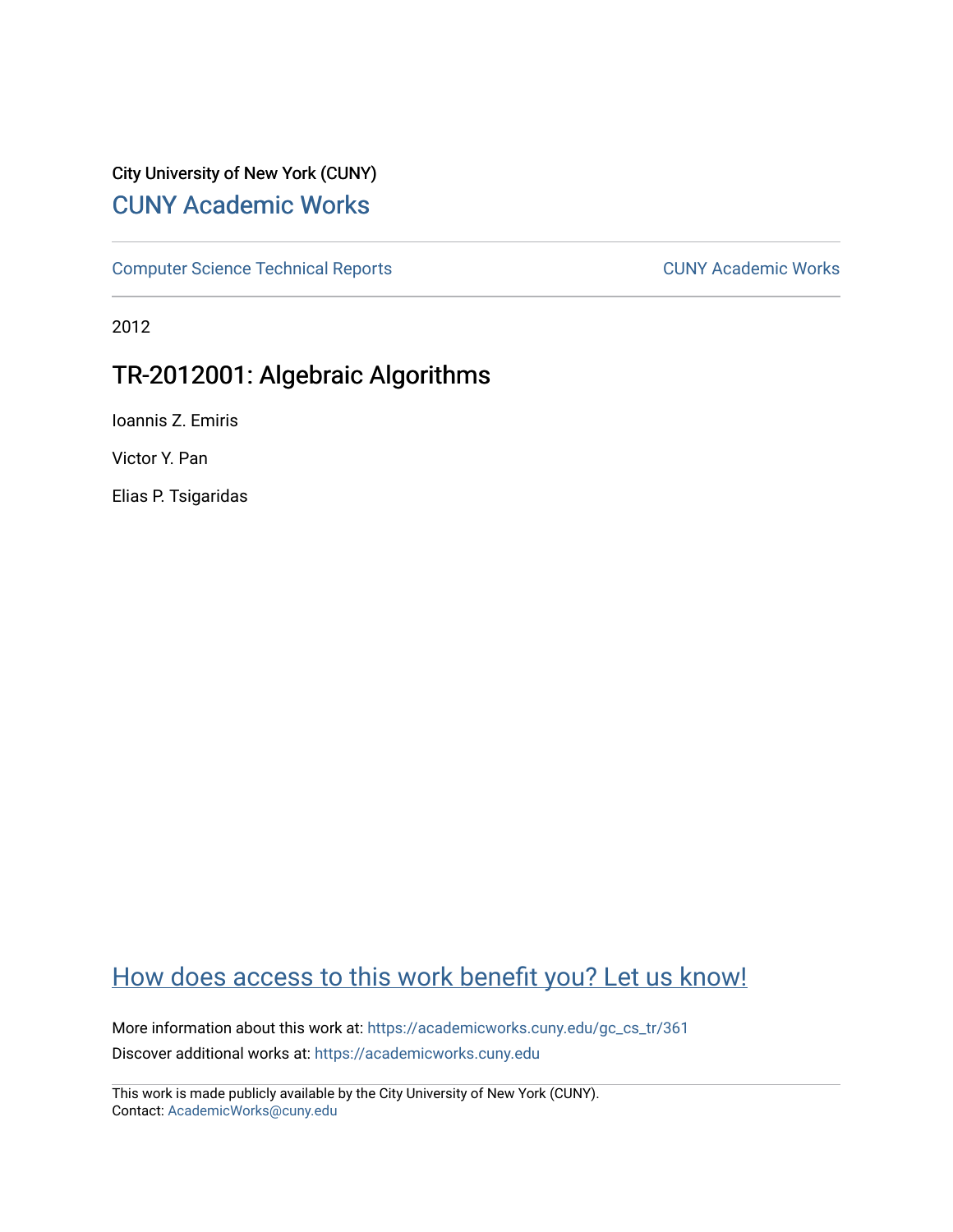# **ALGEBRAIC ALGORITHMS**<sup>1</sup>

Ioannis Z. Emiris Department of Informatics and Telecommunications, University of Athens, Athens 15784, Greece. emiris@di.uoa.gr Victor Y. Pan Mathematics and Computer Science Department, Lehman College, City University of New York, Bronx, NY 10468, USA. vpan@lehman.cuny.edu. http://comet.lehman.cuny.edu/vpan/ Elias P. Tsigaridas Project PolSys, INRIA Paris-Rocquencourt, UPMC & LIP6 CNRS, Paris, France. elias@polsys.lip6.fr

## **1 Introduction**

This is a preliminary version of a Chapter on Algebraic Algorithms in the upcoming Computing Handbook Set Computer Science (Volume I), CRC Press/Taylor and Francis Group.

Algebraic algorithms deal with numbers, vectors, matrices, polynomials, formal power series, exponential and differential polynomials, rational functions, algebraic sets, curves and surfaces. In this vast area, manipulation with matrices and polynomials is most fundamental for modern computations in Sciences, Engineering, and Signal and Image Processing. They include the solution of a polynomial equation and linear and polynomial systems of equations, univariate and multivariate polynomial evaluation, interpolation, factorization and decompositions, rational interpolation, computing matrix factorization and decompositions (which in turn include various triangular and orthogonal factorizations such as LU, PLU, QR, QRP, QLP, CS, LR, Cholesky factorizations and eigenvalue and singular value decompositions), computation of the matrix characteristic and minimal polynomials, determinants, Smith and Frobenius normal forms, ranks, and (generalized) inverses, univariate and multivariate polynomial resultants, Newton's polytopes, greatest common divisors, and least common multiples as well as manipulation with truncated series and algebraic sets.

Such problems can be solved based on the error-free symbolic computations with infinite precision. The computer library GMP and computer algebra

<sup>&</sup>lt;sup>1</sup>This material is based on work supported in part by the European Union through Marie-Curie Initial Training Network "SAGA" (ShApes, Geometry, Algebra), with FP7-PEOPLE contract PITN-GA-2008-214584 (first author), by NSF Grant CCF-1116736 and PSC CUNY Awards 63153–0041 and 64512–0042 (second author), by the Danish Agency for Science, Technology and Innovation (postdoctoral grant), Danish NRF and NSF of China (grant 61061130540), CFEM, and the Danish Strategic Research Council (third author). Sections 3.5, 5, 6 and "Further comments" have been written jointly by all authors, Section 4 by the first author, the other sections by the second author.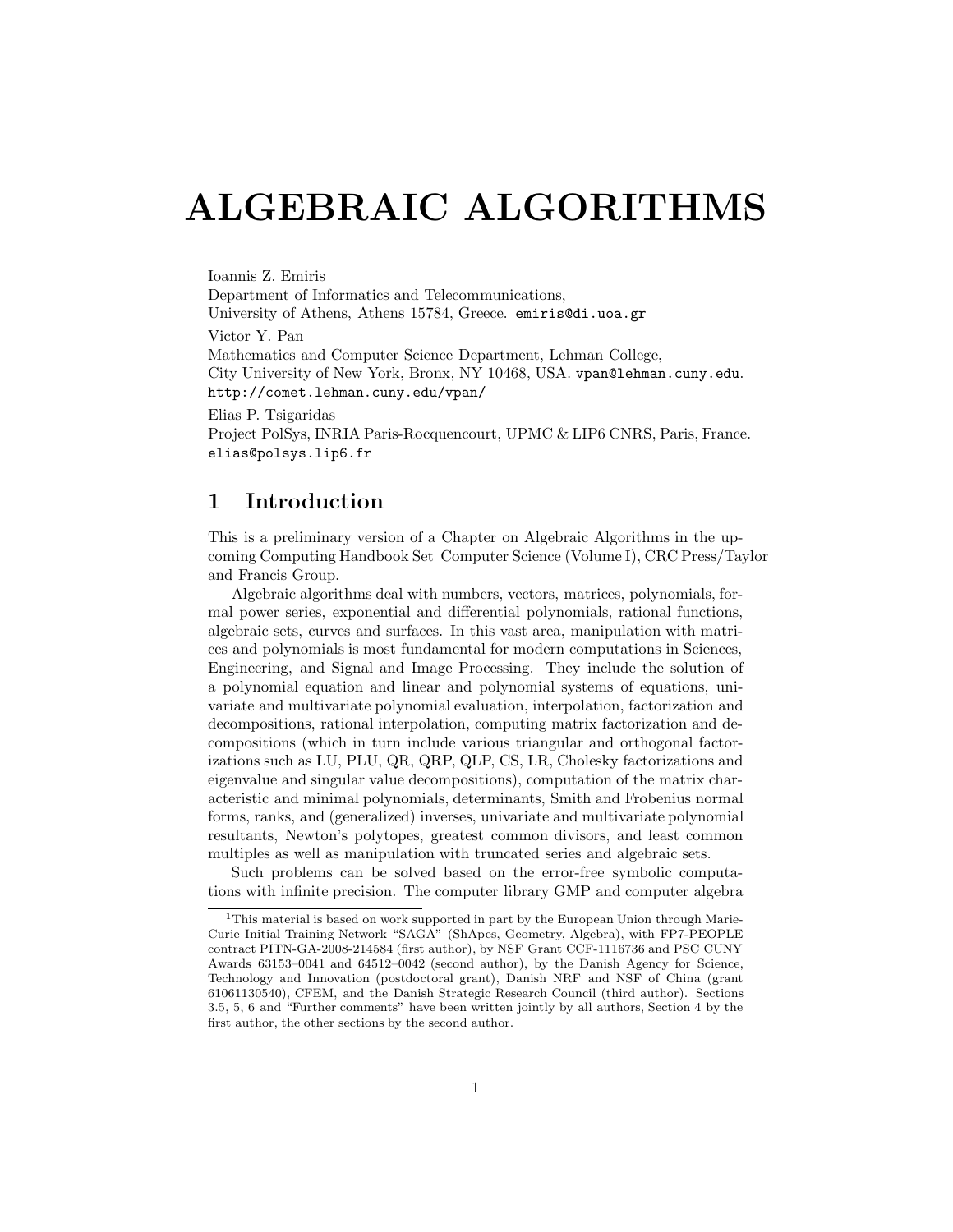systems such as Maple and Mathematica compute the solutions based on various nontrivial computational techniques such as modular computations, the Euclidean algorithm and continuous fraction approximation, Hensel's and Newton's lifting, Chinese Remainder algorithm, elimination and resultant methods, and Gröbner bases computation. The price for the achieved accuracy is the increase of the memory space and computer time supporting the computations.

The alternative numerical methods rely on operations with binary or decimal numbers truncated or rounded to a fixed precision. Operating with the IEEE standard floating point numbers represented with single or double precision enables much faster computations using much smaller memory but requires theoretical and/or experimental study of the impact of rounding errors on the output. The study involves forward and backward error analysis, linear and nonlinear operators, and advanced techniques from approximation and perturbation theories. As necessary, more costly computations with extended precision are included. The resulting algorithms support high performance libraries and packages of subroutines such as Matlab, NAG SMP, LAPACK, ScaLAPACK, ARPACK, PARPACK, MPSolve, and EigenSolve.

This is a preliminary version of a Chapter in the upcoming Computing Handbook Set Computer Science (Volume I), CRC Press/Taylor and Francis Group. In this Chapter we cover both approaches, whose combination frequently increases their power and enables more effective computations. We focus on the algebraic algorithms in the large, popular and highly important fields of matrix computations and root-finding for univariate polynomials and systems of multivariate polynomials. We cover part of these huge subjects and include some bibliography for further study. To meet space limitation we cite books, surveys, and comprehensive articles with pointer to further references, rather than the original technical papers. Our expositions in Sections 2 and 3 largely follow the line of the first surveys in this area in [158, 163, 168, 169, 170].

We state the complexity bounds under the random access machine (RAM) model of computation [1, 94]. In most cases we assume the *arithmetic* model, that is we assign a unit cost to addition, subtraction, multiplication, and division of real numbers, as well as to reading or writing them into a memory location. This model is realistic for computations with a fixed (e.g., the IEEE standard single or double) precision, which fits the size of a computer word, and then the arithmetic model turns into the *word* model [94]. In other cases we proceed with extended precision and assume the *Boolean* or *bit* model, assigning the unit cost to every Boolean or bitwise operation. This accounts for both arithmetic operations and the length (precision) of the operands. We denote the bounds on this complexity by  $\mathcal{O}_B(\cdot)$ . We specify whether we use the arithmetic, word, or Boolean model unless this is clear from the context.

We write **ops** for "arithmetic operations", "log" for "log<sub>2</sub>" unless specified otherwise, and  $\mathcal{O}_B(\cdot)$  to show that we are ignoring the logarithmic factors.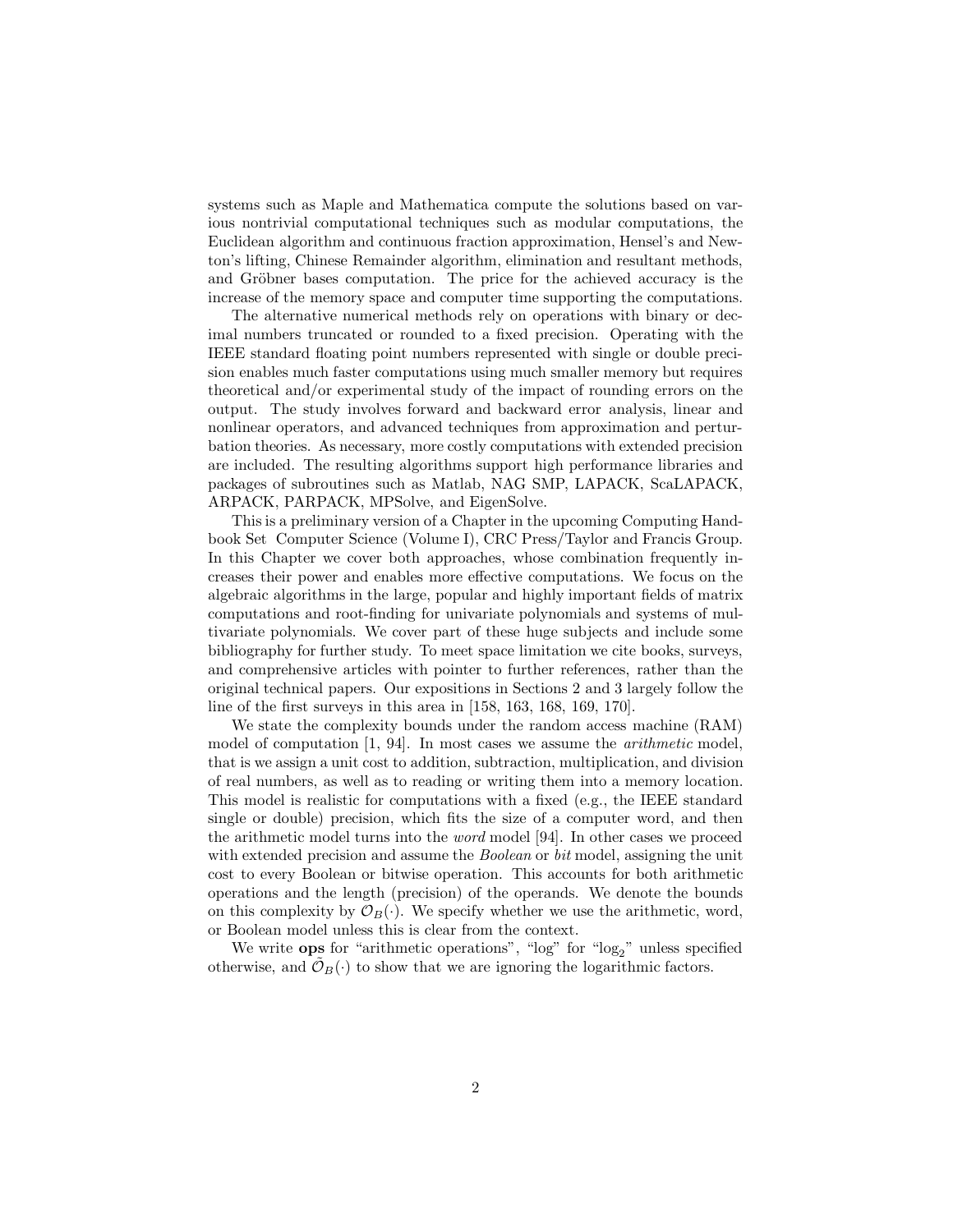# **2 Matrix Computations**

Matrix computations is the most popular and highly important area of scientific and engineering computing. Most frequently they are performed numerically, with rounding the input to the IEEE standard single or double precision.

In the chapter of this size we must omit or just barely touch many important subjects of this field. The reader can find further material and bibliography in the surveys [158, 163] and the books [6, 8, 21, 56, 61, 64, 100, 107, 173, 217, 222, 234] and for more specific subject areas in [6, 100, 217, 222, 232, 234] on eigendecomposition and SVD,  $[8, 56, 61, 100, 107, 217, 222]$  on other numerical matrix factorizations, [23, 126] on the over- and under-determined linear systems, their least-squares solution, and various other numerical computations with singular matrices, [103] on randomized matrix computations, [111, 173] on structured matrix computations, [21, 100, 167, 205] on parallel matrix algorithms, and [43, 46, 66, 67, 94, 95, 112, 113, 164, 167, 196, 178, 221, 233] on "Error-free Rational Matrix Computations", including computations in finite fields, rings, and semirings that produce solutions to linear systems of equations, matrix inverses, ranks, determinants, characteristic and minimal polynomials, and Smith and Frobenius normal forms.

### **2.1 Dense, Sparse and Structured Matrices. Their Storage and Multiplication by Vectors**

An  $m \times n$  matrix  $A = [a_{i,j}, i = 1, \ldots, m; j = 1, \ldots, n]$  is also denoted  $[a_{i,j}]_{i,j=1}^{m,n}$  and  $[\mathbf{A}_1 | \dots | \mathbf{A}_m]$ ; it is a 2-dimensional array with the  $(i, j)$ th entry  $[A]_{i,j} = a_{i,j}$  and the *j*th column  $A_j$ .  $A^T$  is the transpose of *A*. *A* is a column vector if  $n = 1$  and a row vector if  $m = 1$ .  $\mathbf{v} = [v_i]_{i=1}^n$  is an *n*th dimensional column vector. The straightforward algorithm computes the product *A***v** in  $(2n-1)m$  ops; this is optimal for general (dense unstructured)  $m \times n$  matrix, represented with its entries, but in actual computations matrices are frequently special and are represented with much fewer than *mn* parameters. A matrix is singular if its product by some vectors vanish; they form its *null space*.

An  $m \times n$  matrix is *sparse* if it is filled mostly with zeros, having only  $\phi = o(mn)$  nonzero entries. An important class is the matrices associated with graphs that have *families of small separators* [99, 130]. This includes *banded* matrices  $[b_{i,j}]_{i,j}$  with a small *bandwidth*  $2w + 1$  such that  $b_{i,j} = 0$  unless  $|i-j| \leq w$ . A sparse matrix can be stored economically by using appropriate data structures and can be multiplied by a vector fast, in  $2\phi - m$  ops. Sparse matrices arise in many important applications, e.g., to solving ordinary and partial differential equations (ODEs and PDEs) and graph computations.

 $n \times n$  dense structured matrices are usually defined by  $O(n)$  parameters and can be multiplied by a vector by using  $O(n \log n)$  or  $O(n \log^2 n)$  ops based on FFT [173]. Such matrices are omnipresent in computations in signal and image processing, coding, ODEs, PDEs, particle simulation, and Markov chains. Most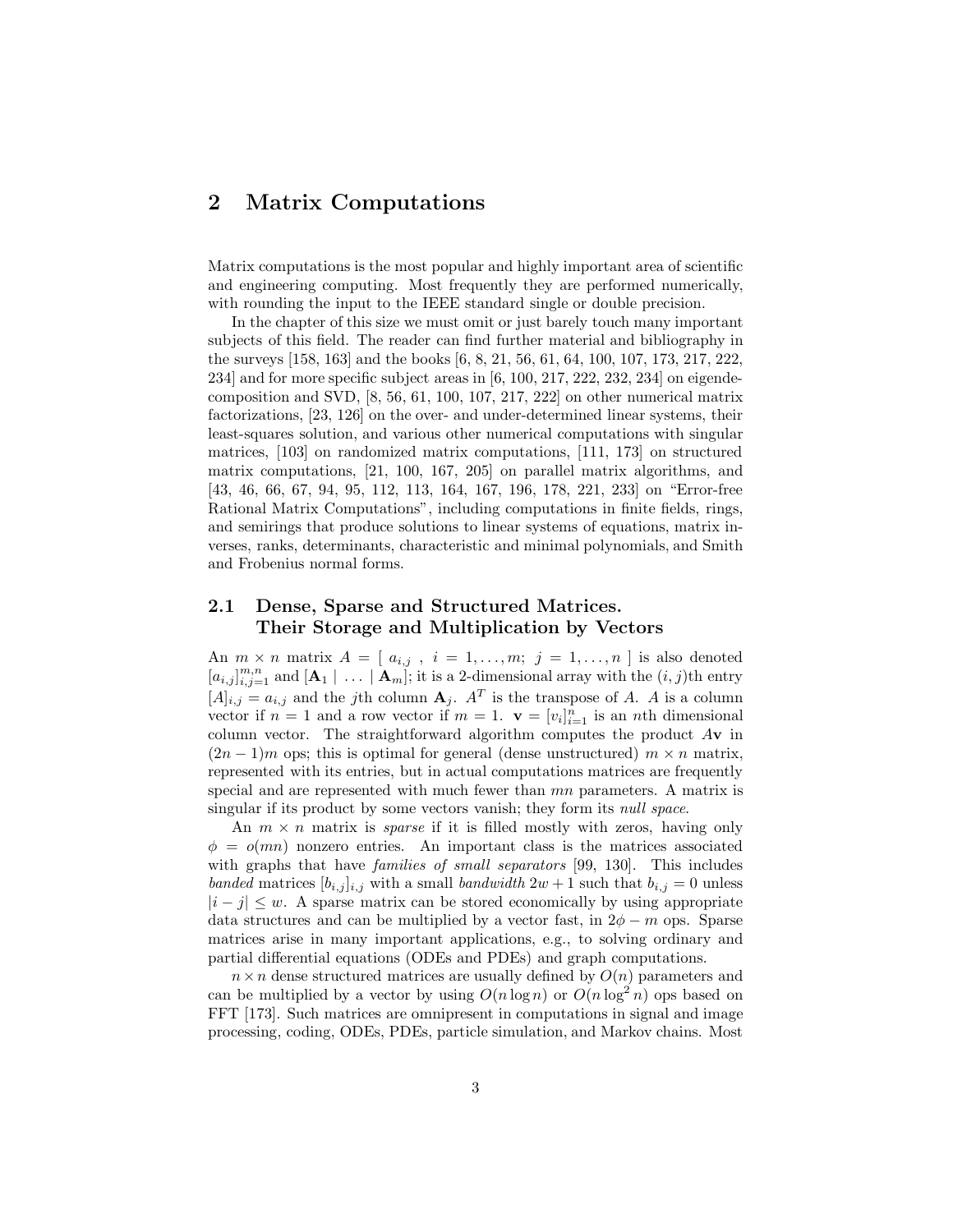popular among them are *Toeplitz matrices*  $T = [t_{i,j}]_{i,j=1}^{m,n}$  and *Hankel matrices*  $H = [h_{i,j}]_{i,j=1}^{m,n}, t_{i,j} = t_{i+1,j+1}, h_{i,j} = h_{i+1,j-1}$  for all *i* and *j* in the range of their definition. Each such a matrix is defined by  $m + n - 1$  entries of its first row and first (or last) column. *T***v** and *H***v** can be equivalently written as polynomial products or vector convolutions; their FFT-based computation takes  $O((m+n) \log(m+n))$  ops per product [1, 21, 173]. Many other fundamental computations with Toeplitz and other structured matrices can be linked to polynomial computations enabling acceleration in both areas of computing [17, 18, 19, 20, 21, 24, 79, 83, 146, 147, 148, 163, 167, 173, 181, 202, 203]. Similar properties hold for Vandermonde matrices  $V = [v_i^j]_{i,j=0}^{m-1,n-1}$  and Cauchy matrices  $C = \left[\frac{1}{s_i - t_j}\right]_{i,j=1}^{m,n}$  for  $m + n$  distinct scalars  $s_i$  and  $t_j$ .

The structures of *Hankel*, *Bézout, Sylvester, Frobenius (companion)*, *Vandermonde,* and *Cauchy* matrices can be extended to more general classes of matrices via associating linear displacement operators. (See [21, 173] for the details and the bibliography.)  $m \times n$  *rank structured* matrices (also called *semiseparable* and *quasiseparable*) generalize banded matrices; they are expressed via  $O(m+n)$ parameters and are multiplied by vectors in  $O(m+n)$  ops [226].

#### **2.2 Matrix Multiplication, Factorization, Randomization**

The straightforward algorithm computes the  $m \times p$  product *AB* of  $m \times n$  by  $n \times p$ matrices by using  $2mnp - mp$  ops, which is  $2n^3 - n^2$  if  $m = n = p$ . This upper bound is not sharp. Strassen decreased it to  $O(n^{2.81})$  ops in 1969. His record was broken in [157] and about 10 times afterward, most recently by Coppersmith and Winograd in [47], Stothers in [219], and Vasilevska Williams in [229], who use  $Cn^{\omega}$  ops for  $\omega < 2.376$ ,  $\omega < 2.374$  and  $\omega < 2.3727$ , respectively. Due to the huge overhead constants *C*, however, we have  $Cn^{\omega} < 2n^3$  only for enormous values *n*. The well recognized group-theoretic techniques [48] enable a distinct description of the matrix multiplication algorithms, but so far have only supported the same upper bounds on the complexity as the preceding works. [219] and [229] extend the algorithms of the paper [47], which in turn combines its technique of arithmetic progression with the previous advanced techniques. Each technique, however, contributes a dramatic increase of the overhead constant that makes the resulting algorithms practically noncompetitive.

The only exception is the *trilinear aggregating* of [156] (cf. [158]), which alone supports the exponent 2.7753 [124] and together with the Any Precision Approximation (APA) techniques of [158] was an indispensable ingredient of all algorithms that have beaten Strassen's exponent 2.81 of 1969. The triple product property (TPP), which is the basis of [48], may very well have a natural link to trilinear aggregating, although the available descriptions of the two approaches are distinct. For matrices of realistic sizes the numerical algorithms in [115], relying on trilinear aggregating, use about as many ops as the algorithms of Strassen 1969 and Winograd 1971 but need substantially less memory space and are more stable numerically.

The researchers working on the Theory of Computing are quite interested in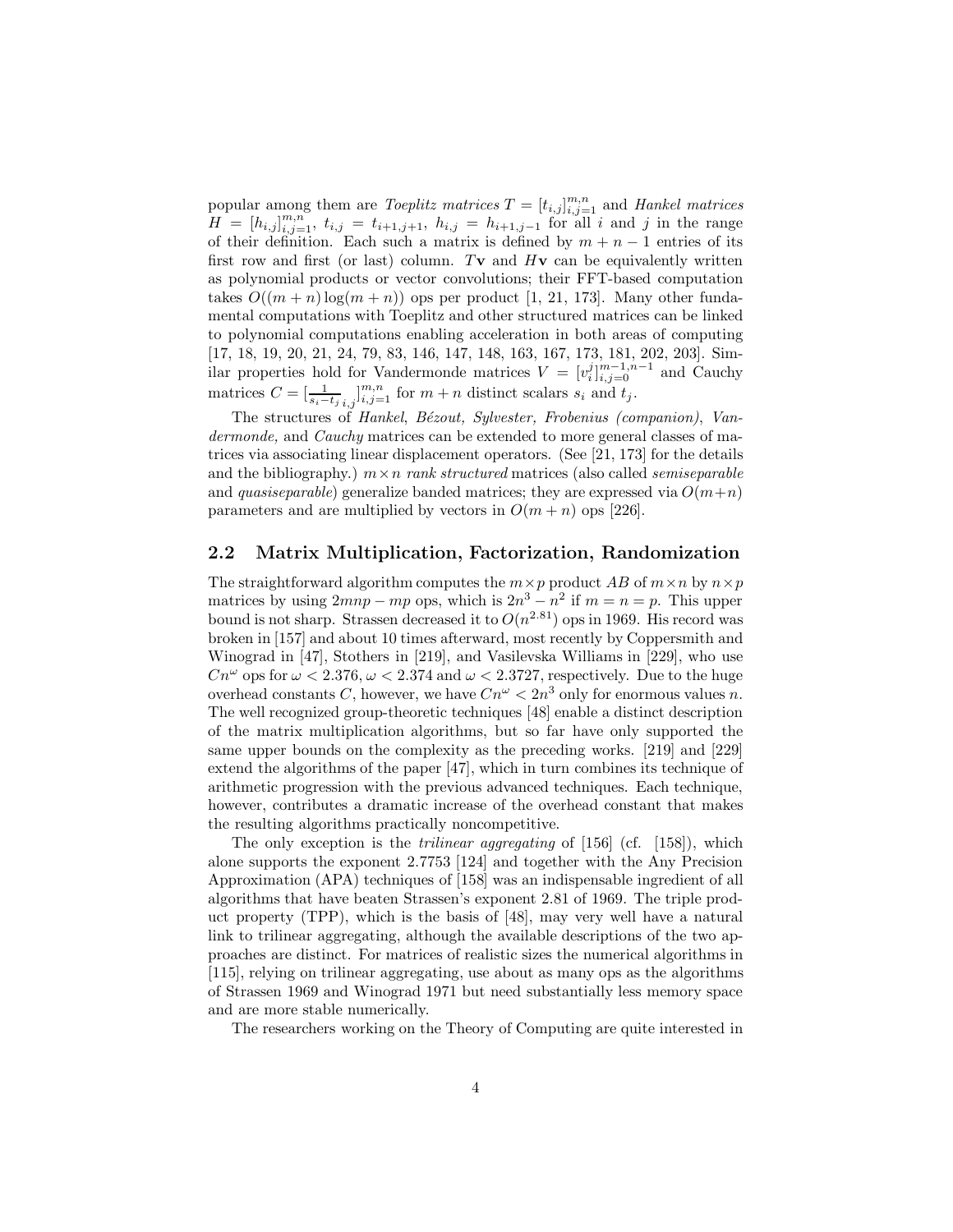decreasing the exponent  $\omega$  of matrix multiplication because  $O(n^{\omega})$  or  $O(n^{\omega} \log n)$ bounds the complexity of many important matrix computations such as the computation of det *A*, the **determinant** of an  $n \times n$  matrix *A*; its *inverse*  $A^{-1}$ (where det  $A \neq 0$ ); its **characteristic polynomial**  $c_A(x) = \det(xI - A)$  and *minimal polynomial*  $m_A(x)$ , for a scalar variable x; the Smith and Frobenius normal forms; the *rank,* rank *A*; a submatrix of *A* having the maximal rank, the solution vector  $\mathbf{x} = A^{-1} \mathbf{v}$  to a nonsingular *linear system of equations*  $A \mathbf{x} = \mathbf{v}$ , and various *orthogonal* and *triangular factorizations* of the matrix *A*, as well as some fundamental *computations with singular matrices* and seemingly unrelated combinatorial and graph computations, e.g., pattern recognition or computing all pair shortest distances in a graph  $[21, p. 222]$  or its transitive closure  $[1]$ . Consequently, all these operations use  $O(n^{\omega})$  ops where theoretically  $\omega < 2.3727$ [1, chap.6], [21, chap. 2]. In computational practice, however, the solution of all these problems takes the order of  $n<sup>3</sup>$  ops, because of the huge overhead constant *C* in all known algorithms that multiply  $n \times n$  matrices in  $Cn^{\omega}$  ops for  $\omega$   $\lt$  2.775, the overhead of the reduction to matrix multiplication, the memory space requirements, and numerical stability problems [100].

Moreover, the straightforward algorithm for matrix multiplication remains the users' choice because it is highly effective on multiprocessors using the advantages of parallelism and pipelining [100, 205]; on many computers it supersedes even the so called "superfast" algorithms, which multiply a pair of  $n \times n$  structured matrices in nearly linear arithmetic time, namely, by using  $O(n \log n)$  or  $O(n \log^2 n)$  ops, where both input and output matrices are represented with their short generator matrices having  $O(n)$  entries [173].

Practical effectiveness of matrix multiplication motivates reduction to it of numerous tasks important in computational practice; it is also a reason for the advance of block matrix algorithms (called *level-three BLAS*, which is the acronym for Basic Linear Algebra Subprograms).

Devising asymptotically fast matrix multipliers, however, had independent technical interest. E.g., trilinear aggregating was a nontrivial decomposition of the 3-dimensional tensor associated with matrix multiplication, and [156] was the first of now numerous examples where nontrivial tensor decompositions enable dramatic acceleration of important matrix computations [121, 133, 155].

The two basic techniques below extend matrix multiplication. Hereafter *O* denotes matrices filled with zeros; *I* is the square identity matrices, each has ones on the diagonal and zeros elsewhere.

Suppose we seek the *Krylov sequence* or *Krylov matrix*  $[B^i \mathbf{v}]_{i=0}^{k-1}$  for an  $n \times n$ matrix *B* and an *n*-dimensional vector  $\bf{v}$  [100, 101, 233]; in block Krylov computations the vector **v** is replaced by a matrix. The straightforward algorithm uses  $(2n-1)n(k-1)$  ops, that is about  $2n<sup>3</sup>$  for  $k = n$ . An alternative algorithm first computes the matrix powers

$$
B^2, B^4, B^8, \ldots, B^{2^s}, \qquad s = \lceil \log k \rceil - 1
$$

and then the products of  $n \times n$  matrices  $B^{2^i}$  by  $n \times 2^i$  matrices, for  $i = 0, 1, \ldots, s$ :

*B* **v** *,*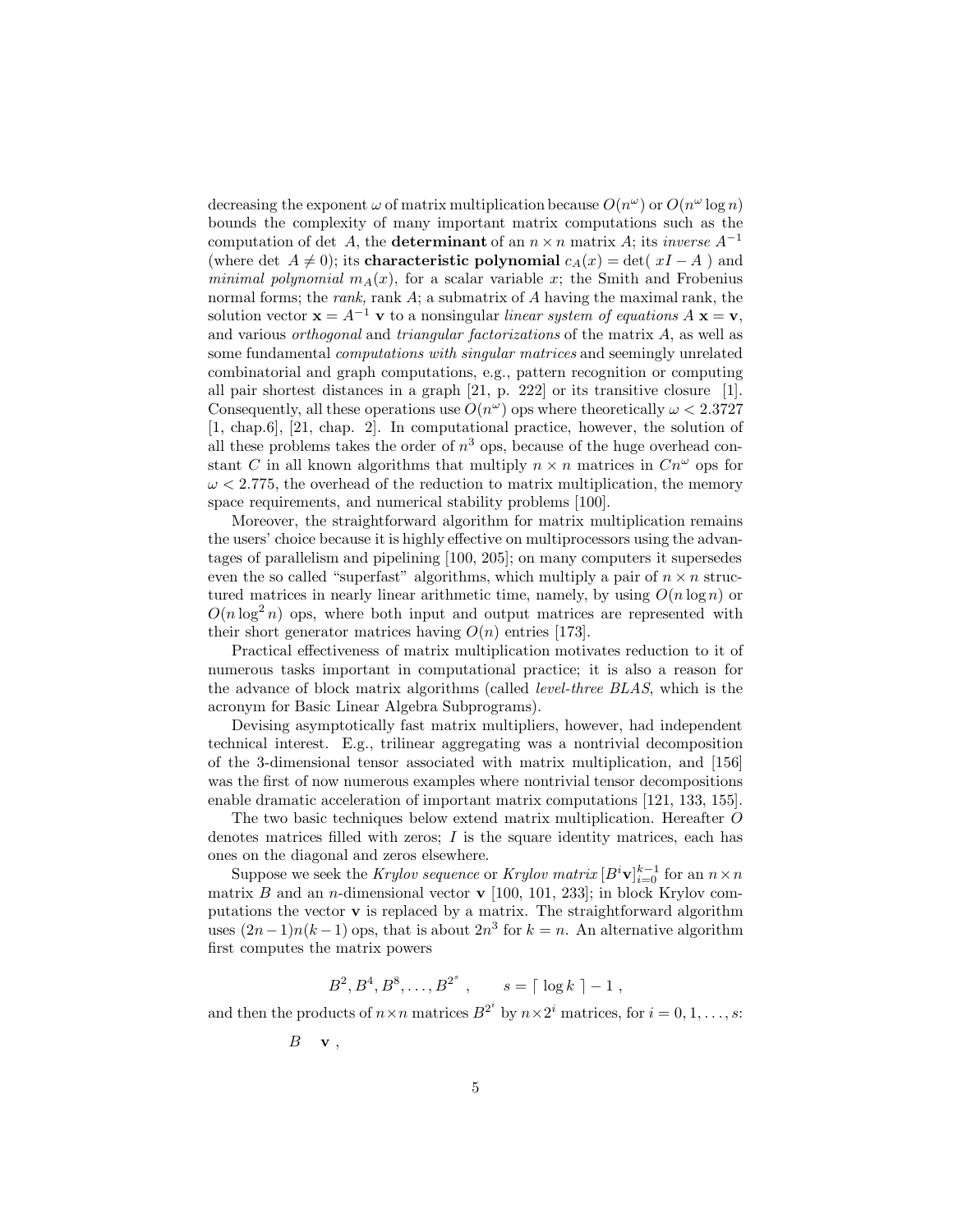$$
B2 \quad [\mathbf{v}, B\mathbf{v}] = [B2\mathbf{v}, B3\mathbf{v}] ,
$$
  
\n
$$
B4 \quad [\mathbf{v}, B\mathbf{v}, B2\mathbf{v}, B3\mathbf{v}] = [B4\mathbf{v}, B5\mathbf{v}, B6\mathbf{v}, B7\mathbf{v}] ,
$$
  
\n
$$
\vdots
$$

The last step completes the evaluation of the Krylov sequence in  $2s + 1$  matrix multiplications, by using  $O(n^{\omega} \log k)$  ops overall.

Special techniques for parallel computation of Krylov sequences for sparse and/or structured matrices *A* can be found in [165]. According to these techniques, Krylov sequence is recovered from the solution of the associated linear system  $(I - A)$  **x** = **v**, which is solved fast in the case of a special matrix *A*.

Another basic idea of matrix algorithms is to represent the input matrix *A* as a block matrix and to operate with its blocks rather than entries. E.g., one can compute det *A* and  $A^{-1}$  by first factorizing *A* as a 2 × 2 block matrix,

$$
A = \begin{bmatrix} I & O \\ A_{1,0} A_{0,0}^{-1} & I \end{bmatrix} \begin{bmatrix} A_{0,0} & O \\ O & S \end{bmatrix} \begin{bmatrix} I & A_{0,0}^{-1} A_{0,1} \\ O & I \end{bmatrix}
$$
 (1)

where  $S = A_{1,1} - A_{1,0}A_{0,0}^{-1}A_{0,1}$ . The 2 × 2 block triangular factors are readily invertible, det  $A = (\det A_{0,0}) \det S$  and  $(BCD)^{-1} = D^{-1}C^{-1}B^{-1}$ , and so the cited tasks for the input *A* are reduced to the same tasks for the half-size matrices  $A_{0,0}$  and *S*. It remains to factorize them recursively. The northwestern blocks (such as *A*0*,*0), called leading principal submatrices, must be nonsingular throughout the recursive process, but this property holds for the highly important class of *symmetric positive definite* matrices  $\vec{A} = C^T C$ , det  $C \neq 0$ , and can be also achieved by means of symmetrization, pivoting, or randomization [1, chap. 6,  $[21,$  chap. 2,  $[173, \text{sects. } 5.5 \text{ and } 5.6]$ . Recursive application of  $(1)$ should produce the LDU factorization  $A = LDU$  where the matrices  $L$  and  $U<sup>T</sup>$ are lower triangular and *D* diagonal. Having this factorization computed , we can readily solve linear systems  $A\mathbf{x}_i = \mathbf{b}_i$  for various vectors  $\mathbf{b}_i$ , by using about  $2n^2$  ops for each *i*, rather than  $\frac{2}{3}n^3 + O(n^2)$  in Gaussian elimination.

**Factorizations** (including PLU, QR, QRP, QLP, CS, LR, Cholesky factorizations and eigenvalue and singular value decompositions) are the most basic tool of matrix computations (see, e.g., [217]), recently made even more powerful with **randomization** (see [103, 180, 182, 187, 188, 189, 190, 192], and the bibliography therein). It is well known that random matrices tend to be nonsingular and well conditioned (see, e.g., [212]), that is to lie far from singular matrices and therefore [100, 107, 217] to be suitable for numerical computations. The solution  $\mathbf{x} = A^{-1}\mathbf{b}$  of a nonsingular linear system  $A\mathbf{x} = \mathbf{b}$  of *n* equations can be obtained with a precision  $p_{\text{out}}$  in  $O_{\tilde{B}}(n^3p + n^2p_{\text{out}})$  Boolean time for a fixed low precision *p* provided the matrix *A* is well conditioned; that accelerates Gaussian elimination by order of magnitude for large  $n + p_{\text{out}}$  and is optimum up to polylog factor as  $n + p_{\text{out}} \rightarrow \infty$ . Recent randomization techniques in [103, 180, 182, 187, 188, 189, 190, 192] extend this property to much larger class of linear systems and enhance the power of various other matrix computations with singular or ill conditioned matrices, e.g., their approximation by low-rank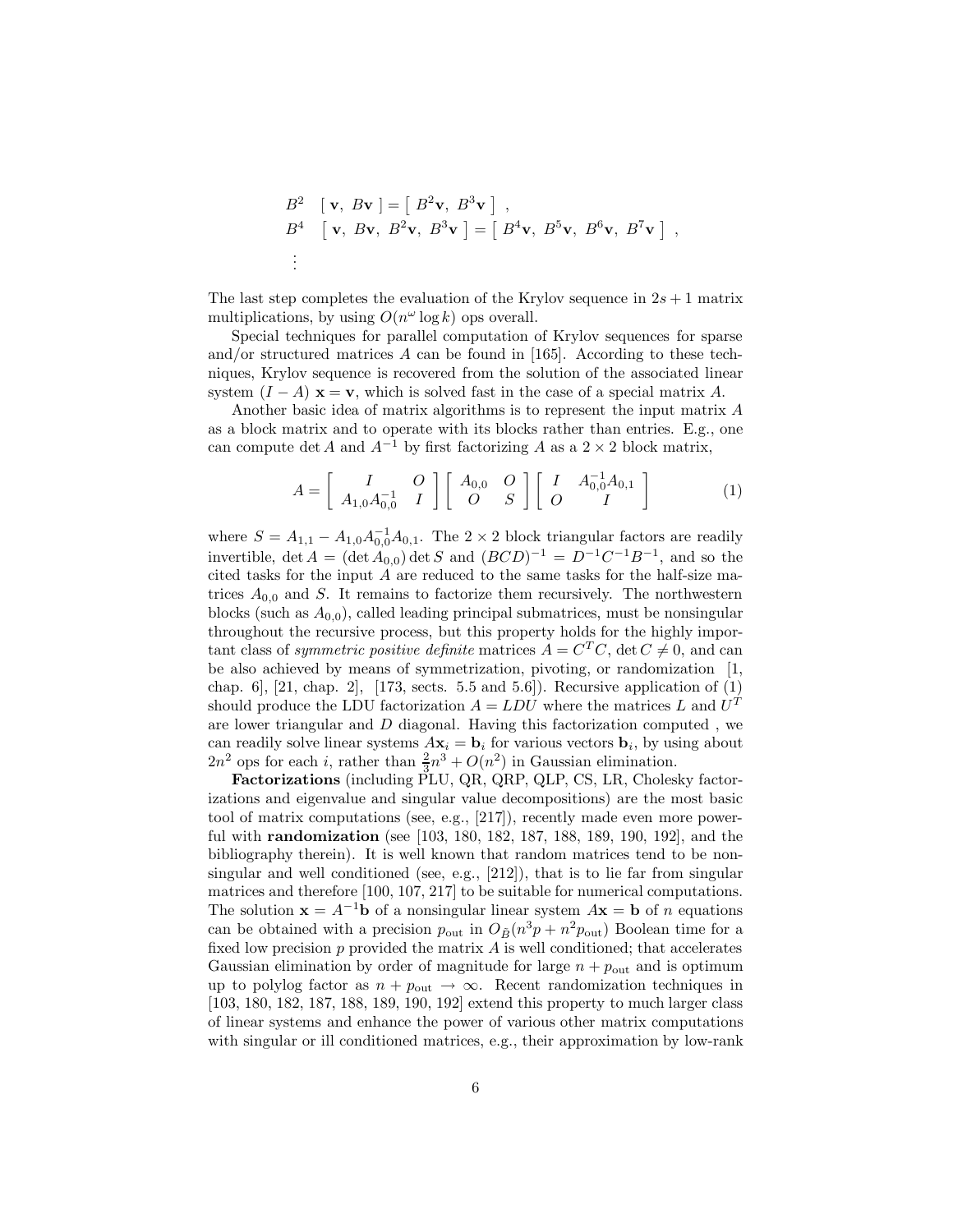matrices, computing a basis for the null space of a singular matrix, and approximating such bases for nearly singular matrices. Similar results have been proved for rectangular and for Toeplitz matrices.

#### **2.3 Solution of linear systems of equations**

The solution of a linear system of *n* equations,  $A$ **x** = **b** is the most frequent operation in computational practice and is highly important theoretically. Gaussian elimination solves such a system by applying  $(2/3)n^3 + O(n^2)$  ops.

Both Gaussian elimination and *(Block) Cyclic Reduction* use *O*(*nw*2) ops for banded linear systems with bandwidth  $O(w)$ . One can solve rank structured linear systems in  $O(n)$  ops [226]; generalized nested dissection uses  $O(n^{1.5})$  flops for the inputs associated with small separator families [130, 164, 196].

Likewise, we can dramatically accelerate Gaussian elimination for dense structured input matrices represented with their short generators, defined by the associated *displacement operators*. This includes Toeplitz, Hankel, Vandermonde, and Cauchy matrices as well as matrices with similar structures. The MBA divide-and-conquer "superfast" algorithm (due to Morf 1974/1980 and Bitmead and Anderson 1980) solves nonsingular structured linear systems of *n* equations in  $O(n \log^2 n)$  ops by applying the recursive  $2 \times 2$  block factorization (1) and preserving matrix structure [21, 173, 185, 199]. In the presence of rounding errors, however, Gaussian elimination, the MBA and Cyclic Reduction algorithms easily fail unless one applies pivoting, that is interchanges the equations (and sometimes unknowns) to avoid divisions by absolutely small numbers. A by-product is the factorization  $A = PLU$  or  $A = PLUP'$ , for lower triangular matrices  $L$  and  $U<sup>T</sup>$  and permutation matrices  $P$  and  $P'$ .

Pivoting, however, takes its toll. It "usually degrades the performance" [100, page 119] by interrupting the string of arithmetic computations with the foreign operations of comparisons, is not friendly to block matrix algorithms and updating input matrices, hinders parallel processing and pipelining, and tends to destroy structure and sparseness, except for the inputs that have Cauchy-like and Vandermonde-like structure. The latter exceptional classes have been extended to the inputs with structures of Toeplitz/Hankel type by means of *displacement transformation* [162, 173]. The users welcome this numerical stabilization, even though it slows down the MBA algorithm by a factor of  $n/\log^2 n$ , that is from "superfast" to "fast", which is still by a factor of *n* faster than the solution for general unstructured inputs, which takes order  $n^3$  ops.

Can we avoid pivoting in numerical algorithms with rounding for general, sparse and structured linear systems to achieve both numerical stability and superfast performance? Yes, for the important classes where the input matrices  $A = (a_{ij})_{i,j}$  are diagonally dominant, that is  $|a_{ii}| > \sum_{i \neq j} |a_{ij}|$  or  $|a_{ii}| >$  $\sum_{j\neq i} |a_{ij}|$  for all *i*, or symmetric positive definite, that is  $A = C^T C$  for a nonsingular matrix *C*. To these input classes Gaussian elimination, Cyclic Reduction, and the MBA algorithm can be safely applied with rounding and with no pivoting. For some other classes of sparse and positive definite linear systems, pivoting has been modified into nested dissection, Markowitz heuristic rule, and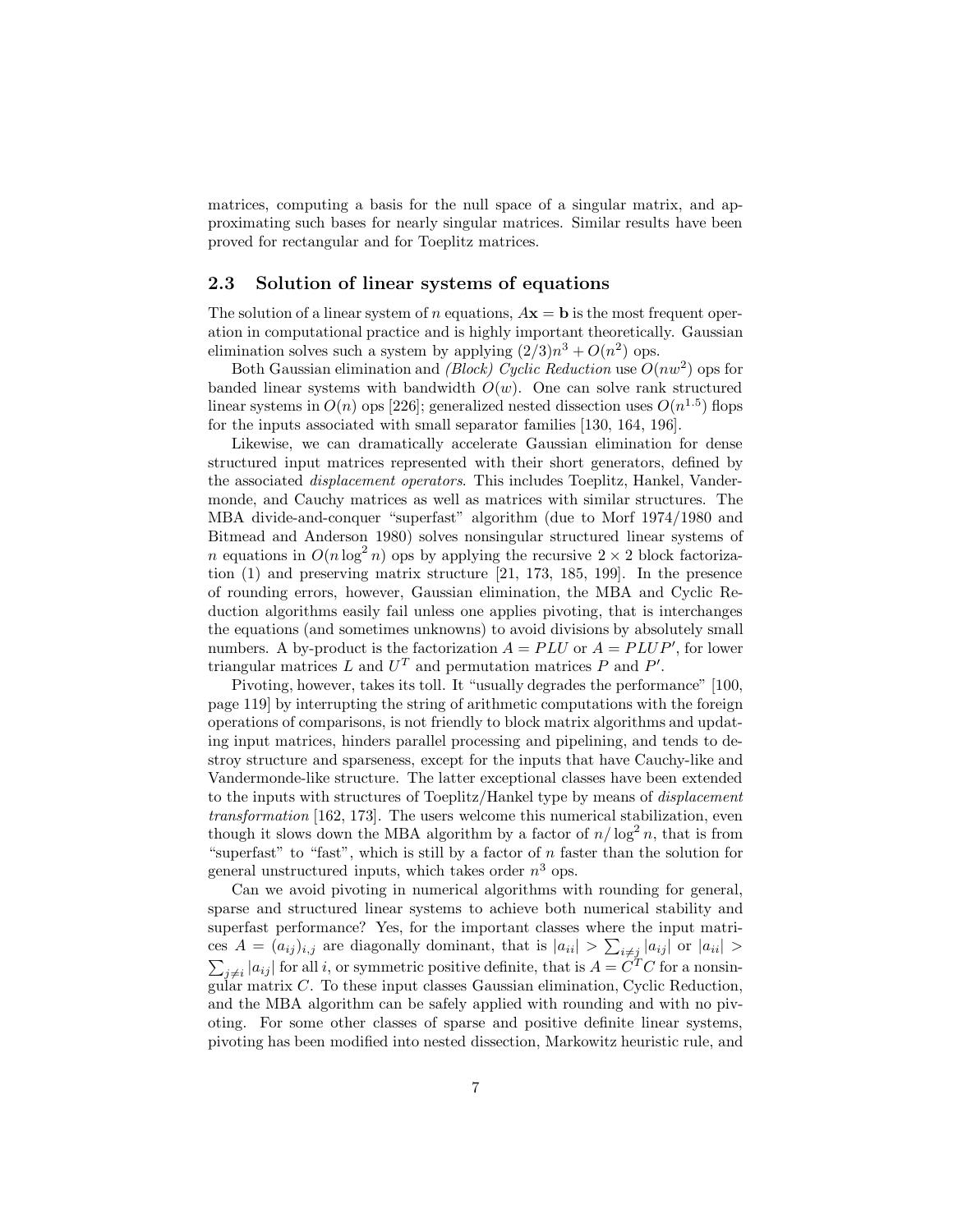other techniques that preserve sparseness during the elimination yielding faster solution causing no numerical problems [61, 98, 130, 164, 196].

Can we extend these benefits to other input matrix classes?

Every nonsingular linear system  $A \times = \mathbf{b}$  is equivalent to the symmetric positive definite ones  $A^T A \mathbf{x} = A^T \mathbf{b}$  and  $A A^T \mathbf{y} = \mathbf{b}$  where  $\mathbf{x} = A \mathbf{y}$ , but great caution is recommended in such symmetrizations because the condition number  $\kappa(A) = ||A||_2 ||A^{-1}||_2 \ge 1$  is squared in the transition to the matrices  $A^T A$  and *AA<sup>T</sup>* , which means growing propagation and magnification of rounding errors.

There are two superior directions.

The algorithms of [189, 190, 193] avoid pivoting for general and structured linear systems by applying randomization. These techniques are recent, but their effectiveness has formal and experimental support.

A popular classical alternative to Gaussian elimination is the iterative solution, e.g., by means of the Conjugate Gradient and GMRES algorithms [10, 100, 101, 228]. They compute sufficiently long Krylov sequences (defined in the previous section) and then approximate the solution with linear combinations  $\sum_i c_i A^i$ **b** or  $\sum_i c_i (A^T A)^i A^T$ **b** for proper coefficients  $c_i$ . The cost of computing the product of the matrix *A* or  $\overline{A}^T A$  by a vector is dominant, but it is small for structured and sparse matrices *A*. One can even call a matrix sparse or structured if and only if it can be multiplied by a vector fast.

Fast convergence to the solution is critical. It is not generally guaranteed but proved for some important classes of input matrices. The major challenge are the extension of these classes and the design of powerful methods for special input classes, notably *multilevel methods* (based on the *algebraic multigrid*) [145, 136, 195] and tensor decompositions [155, 121], highly effective for many linear systems arising in discretization of ODEs, PDEs, and integral equations.

*Preconditioning* of the input matrices at a low computational cost accelerates convergence of iterations for many important classes of sparse and structured linear systems [10, 101], and more recently, based on randomized preconditioning, for quite general as well as structured linear systems [180, 182, 187, 188, 189, 190, 188, 192].

One can iteratively approximate the inverse or pseudo-inverse of a matrix [100, Section 5.5.4] by means of Newton's iteration  $X_{i+1} = 2X_i - X_i M X_i$ , *i* = 0, 1,.... We have  $I - MX_{i+1} = (I - MX_i)^2 = (I - MX_0)^{2^{i+1}}$ ; therefore, the residual norm  $||I - MX_i||$  is squared in every iteration step,  $||I - MX_i|| \leq ||I MX_0||^{2^i}$  for  $i = 1, 2, \ldots$ , and so convergence is very fast unless  $||I - MX_0|| \ge 1$ or is near 1. The cost of two matrix multiplications is dominant per an iteration step; this makes the computation fast on multiprocessors as well as in the case of structured matrices *M* and *Xi*. See more on Newton's iteration, including the study of its initialization, convergence, and preserving displacement matrix structure, in [173, chapters 4 and 6], [197, 179, 194, 198, 183, 177].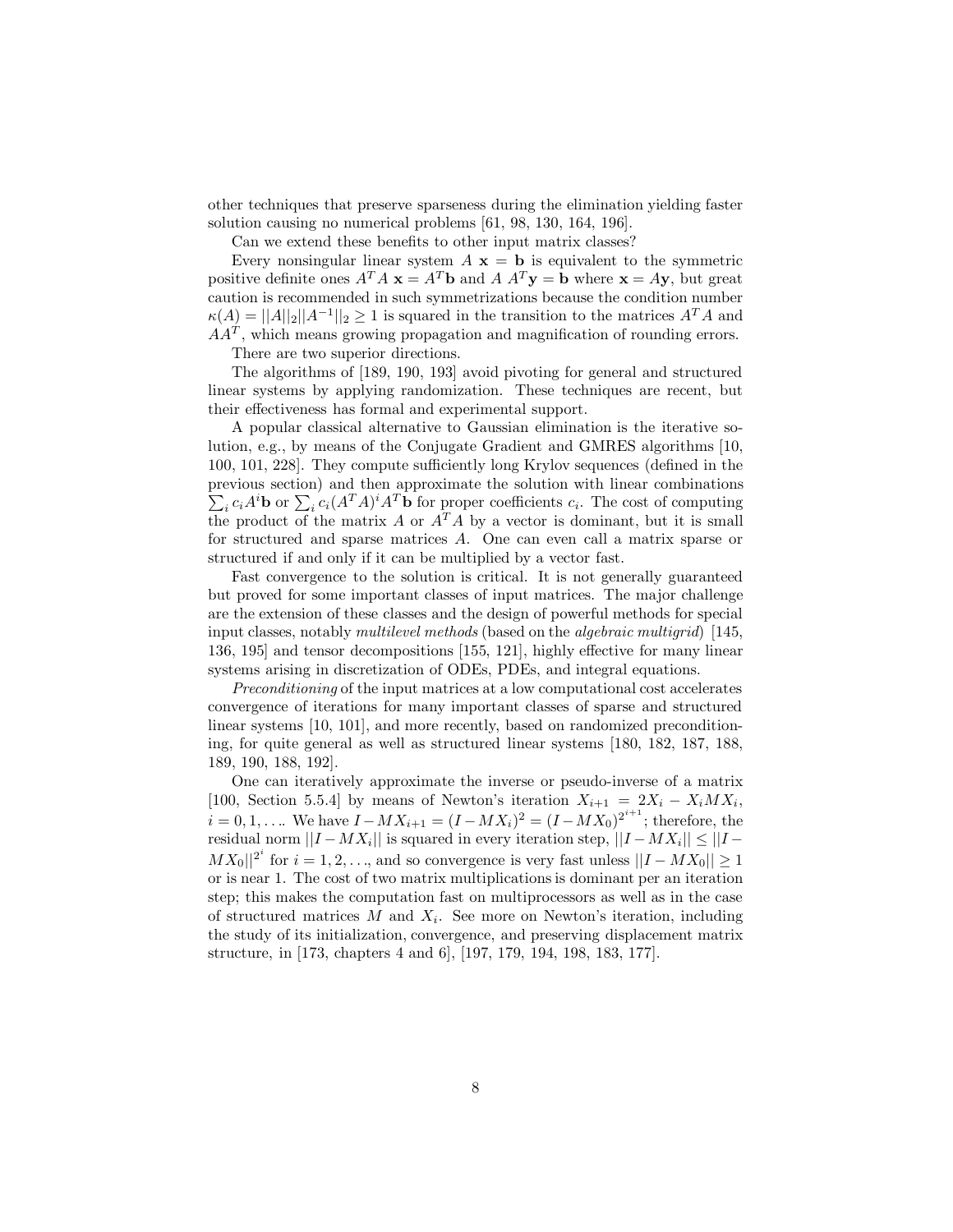#### **2.4 Symbolic Matrix Computations**

Rational matrix computations for a rational or integer input (such as the solution of a linear system and computing the determinant of a matrix) can be performed with no errors. To decrease the computational cost, one should control the growth of the precision of computing. Some special techniques achieve this in rational Gaussian elimination [7, 95]. As a more fundamental tool one can reduce the computations modulo a sufficiently large integer *m* to obtain the rational or integer output values  $z = p/q$  (e.g., the solution vector for a linear system) modulo *m*. Then we can recover *z* from two integers *m* and *z* mod *m* by applying the continued fraction approximation algorithm, in other contexts called Euclidean algorithm [94, 231]. Instead we can readily obtain  $z = z \mod m$ if *z* mod  $m < r$  or  $z = -m + z$  mod  $m$  if *z* mod  $m < r$  otherwise, provided we know that the integer *z* lies in the range  $[-r, r]$  and if  $m > 2r$ .

Computing the determinant of an integer matrix, we can choose the modulus *m* based on Hadamard's bound. A nonsingular linear system  $A\mathbf{x} = \mathbf{v}$  can become singular after the reduction modulo a prime *p* but only with a low probability for a random choice of a prime *p* in a fixed sufficiently large interval as well as for a reasonably large power of two and a random integer matrix [199].

One can choose  $m = m_1 m_2 \cdots m_k$  for pairwise relatively prime integers  $m_1, m_2, \ldots, m_k$  (we call them *coprimes*), then compute *z* modulo all these coprimes, and finally recover *z* by applying the Chinese Remainder algorithm [1, 94]. The error-free computations modulo  $m_i$  require the precision of  $\log m_i$ bits; the cost of computing the values  $z \mod m_i$  for  $i = 1, \ldots, k$  dominates the cost of the subsequent recovery of the value *z* mod *m*.

Alternatively one can apply *p*-*adic* (*Newton–Hensel*) *lifting* [94]. For solving linear systems of equations and matrix inversion they can be viewed as the symbolic counterparts to iterative refinement and Newton's iteration of the previous section, both well known in numerical linear algebra [178].

Newton's lifting begins with a prime *p*, a larger integer *k*, an integer matrix *M*, and its inverse  $Q = M^{-1} \text{ mod } p$ , such that  $I - QM \text{ mod } p = 0$ . Then one writes  $X_0 = Q$ , recursively computes the matrices  $X_j = 2X_{j-1}$  – *X*<sub>*j*−1</sub>*MX*<sub>*j*−1</sub> mod (*p*<sup>2*j*</sup>) observing that *I*−*X<sub>j</sub>M* = 0 mod (*p*<sup>2*j*</sup>) for *j* = 1*,* 2*,...,k*, and finally recovers the inverse matrix  $M^{-1}$  from  $X_k = M^{-1}$  mod  $p^{2^k}$ .

Hensel's lifting begins with the same input complemented with an integer vector **b**. Then one writes  $\mathbf{r}^{(0)} = \mathbf{b}$ , recursively computes the vectors

$$
\mathbf{u}^{(i)} = Q\mathbf{r}^{(i)} \bmod p, \ \ \mathbf{r}^{(i+1)} = (\mathbf{r}^{(i)} - M\mathbf{u}^{(i)})/p, \ \ i = 0, 1, \dots, k-1,
$$

and  $\mathbf{x}^{(k)} = \sum_{i=0}^{k-1} \mathbf{u}^{(i)} p^i$  such that  $M\mathbf{x}^{(k)} = \mathbf{b} \mod (p^k)$ , and finally recovers the solution **x** to the linear system  $M$ **x** = **b** from the vector  $\mathbf{x}^{(k)} = \mathbf{x} \mod (p^k)$ .

Newton's and Hensel's lifting are particularly powerful where the input matrices *M* and *M*−<sup>1</sup> are sparse and/or structured, e.g., Toeplitz, Hankel, Vandermonde, Cauchy. Hensel's lifting enables the solution in nearly optimal time under both Boolean and word models [178]. We can choose *p* being a power of two and use computations in the binary mode. On lifting for sparse linear systems, see [68].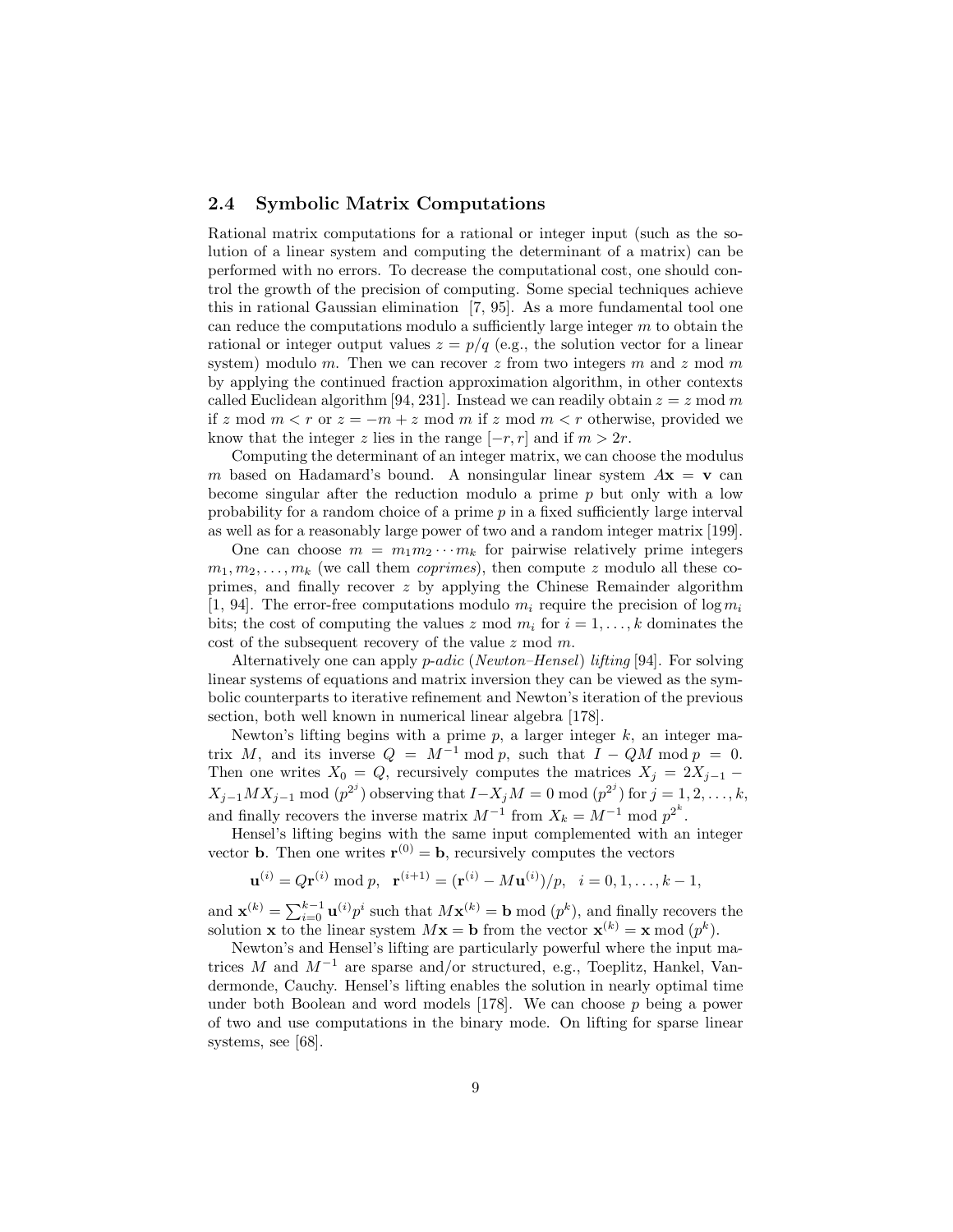#### **2.5 Computing the Sign and the Value of a Determinant**

The value or just the sign of det *A*, the determinant of a square matrix *A*, are required in some fundamental geometric and algebraic/geometric computations such as the computation of convex hulls, Voronoi diagrams, algebraic curves and surfaces, multivariate and univariate resultants and Newton's polytopes. Faster numerical methods are preferred as long as the correctness of the output can be certified. In the customary *arithmetic filtering* approach, one applies fast numerical methods as long as they work and, in the rare cases when they fail, shifts to the slower symbolic methods. For fast numerical computation of det *A* one can employ factorizations  $A = PLUP'$  (see Section 2.2) or  $A = QR$ [44, 100], precondition the matrix *A* [180], and then certify the output sign [200].

If *A* is a rational or integer matrix, then the Chinese Remainder algorithm of the previous subsection is highly effective, particularly using heuristics for working modulo *m* for *m* much smaller than Hadamard's bound on | det *A*| [26].

Alternatively [160, 161, Appendix], [69], one can solve linear systems  $A**y**(i)$  =  $\mathbf{b}(i)$  for random vectors  $\mathbf{b}(i)$  and then apply Hensel's lifting to recover det *A* as a least common denominator of the rational components of all **y**(*i*).

Storjohann in [218] advanced randomized Newton's lifting to yield det *A* more directly in the optimal asymptotic Boolean time  $\mathcal{O}_B(n^{\omega+1})$  for  $\omega < 2.3727$ .

Wiedemann in 1986, Coppersmith in 1994, and a number of their successors compute det *A* by extending the Lanczos and block Lanczos classical algorithms. This is particularly effective for sparse or structured *A* and in further extension to multivariate determinants and resultants (cf. [114, 83, 84, 175]).

## **3 Polynomial Root-Finding and Factorization**

#### **3.1 Computational Complexity Issues**

Approximate solution of an *n*th degree polynomial equation,

$$
p(x) = \sum_{i=0}^{n} p_i x^{i} = p_n \prod_{j=1}^{n} (x - z_j) = 0 , \qquad p_n \neq 0,
$$
 (2)

that is the approximation of the roots  $z_1, \ldots, z_n$  for given coefficients  $p_0, \ldots, p_n$ , is a classical problem that has greatly influenced the development of mathematics and computational mathematics throughout four millennia, since the Sumerian times [168, 169]. The problem remains highly important for the theory and practice of the present day algebraic and algebraic/geometric computation, and new root-finding algorithms appear every year [137, 138, 139, 140].

To approximate even a single root of a monic polynomial  $p(x)$  within error bound  $2^{-b}$  we must process at least  $(n + 1)nb/2$  bits of the input coefficients  $p_0, \ldots, p_{n-1}$ . Indeed perturb the *x*-free coefficient of the polynomial  $(x - 6/7)^n$ by  $2^{-bn}$ . Then the root  $x = 6/7$  jumps by  $2^{-b}$ , and similarly if we perturb the coefficients *p<sub>i</sub>* by  $2^{(i-n)b}$  for  $i = 1, \ldots, n-1$ . Thus to ensure the output precision of *b* bits, we need an input precision of at least  $(n - i)b$  bits for each coefficient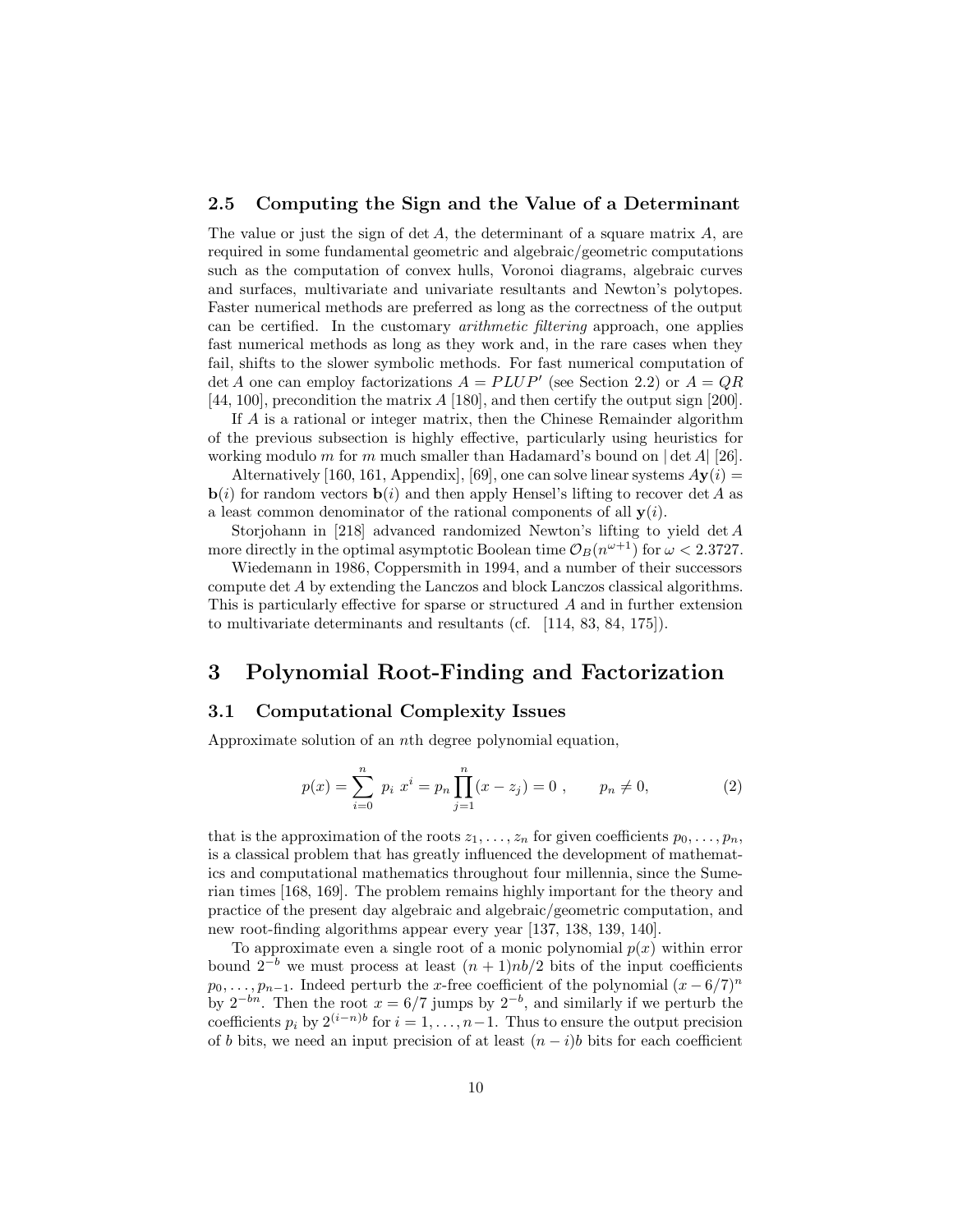$p_i$ ,  $i = 0, 1, \ldots, n - 1$ . We need at least  $[(n + 1)nb/4]$  bitwise operations to process these bits, each operation having at most two input bits.

It can be surprising, but we can approximate all  $n$  roots within  $2^{-b}$  by using  $bn^2$  Boolean (bit) operations up to a polylogarithmic factor for *b* of order *n* log *n* or higher, that is we can approximate all roots about as fast as we write down the input. We achieve this by applying the *divide-and-conquer algorithms* in [166, 168, 174] (see [120, 152, 213] on the related works). The algorithms first compute a sufficiently wide root-free annulus *A* on the complex plane, whose exterior and interior contain comparable numbers of the roots, that is the same numbers up to a fixed constant factor. Then the two factors of  $p(x)$  are numerically computed, that is  $F(x)$ , having all its roots in the interior of the annulus, and  $G(x) = p(x)/F(x)$ , having no roots there. Then the polynomials  $F(x)$  and  $G(x)$ are recursively factorized until factorization of  $p(x)$  into the product of linear factors is computed numerically. From this factorization, approximations to all roots of  $p(x)$  are obtained. For approximation of a single root see competitive algorithms of [172].

It is interesting that, up to polylog factors, both lower and upper bounds on the Boolean time decrease to *bn* [174] if we only seek the factorization of  $p(x)$ , that is, if instead of the roots  $z_j$ , we compute scalars  $a_j$  and  $b_j$  such that

$$
||p(x) - \prod_{j=1}^{n} (a_j x - c_j)|| < 2^{-b} ||p(x)|| \tag{3}
$$

for the polynomial norm  $||\sum_i q_i x^i|| = \sum_i |q_i|.$ 

The *isolation of the zeros* of a polynomial  $p(x)$  of (2) having integer coefficients and simple zeros is the computation of *n* disjoint discs, each containing exactly one root of  $p(x)$ . This can be a bottleneck stage of root approximation because one can contract such discs by performing a few subdivisions and then can apply numerical iterations (such as Newton's) that would very rapidly approximate the isolated zeros within a required tolerance.

Based on the gap theorem of Mahler (1964) (see [82] on recent progress), [213, Section 20] reduces the isolation problem to computing factorization (3) for  $b = [(2n+1)(l+1+\log(n+1))]$  where *l* is the maximal coefficient length, that is the minimum integer such that  $|\Re(p_j)| < 2^l$  and  $|\Im(p_j)| < 2^l$  for  $j = 0, 1, \ldots, n$ . Combining the cited algorithms of [166, 168, 174] with this reduction yields

**Theorem 3.1** *Let polynomial*  $p(x)$  *of* (2) *have n distinct simple zeros and integer coefficients in the range*  $[-2^{\tau}, 2^{\tau}]$ *. Then one can isolate the n zeros of*  $p(x)$ *from each other at the Boolean cost*  $\tilde{\mathcal{O}}_B(n^2\tau)$ *.* 

The algorithms in [166, 168, 174] incorporate the techniques of [152, 213], but advance them and support substantially smaller upper bounds on the computational complexity. In particular these algorithms decrease by a factor of *n* the estimates of [213, Theorems 2.1, 19.2 and 20.1] on the Boolean complexity of polynomial factorization, root approximation and root isolation.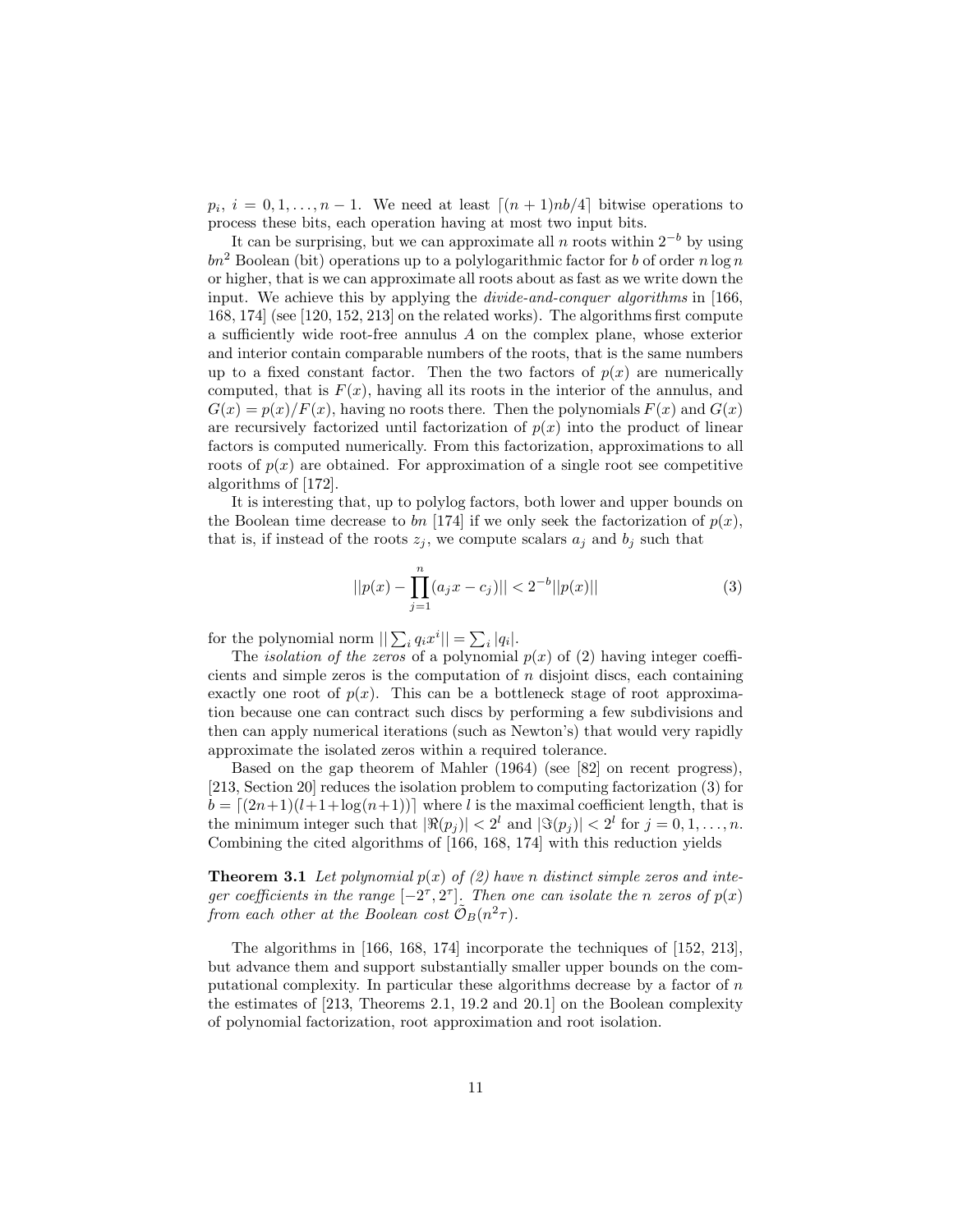#### **3.2 Root-Finding via Functional Iterations**

About the same record complexity estimates for root-finding would be also supported by some *functional iteration* algorithms if one assumes their convergence rate defined by ample empirical evidence, although never proved formally. The users accept such an evidence instead of the proof and prefer the latter algorithms because they are easy to program and have been carefully implemented; like the algorithms of [166, 168, 172, 174] they allow tuning the precision of computing to the precision required for every output root, which is higher for clustered and multiple roots than for single isolated roots.

For approximating a single root *z*, the current practical champions are modifications of *Newton's iteration,*  $z(i+1) = z(i) - a(i)p(z(i))/p'(z(i))$ ,  $a(i)$  being the step-size parameter [132], *Laguerre's method* [92, 104], and the *Jenkins– Traub algorithm* [109]. One can deflate the input polynomial via its numerical division by *x*−*z* to extend these algorithms to approximating a small number of other roots. If one deflates many roots, the coefficients of the remaining factor can grow large as, e.g., in the divisor of the polynomial  $p(x) = x^{1000} + 1$  that has degree 498 and shares with  $p(x)$  all its roots having positive real parts.

For the approximation of all roots, a good option is the Weierstrass–Durand– Kerner's (hereafter *WDK*) algorithm, defined by the recurrence

$$
z_j(l+1) = z_j(l) - \frac{p(z_j(l))}{p_n \prod_{i \neq j} (z_j(l) - z_i(l))}, \quad j = 1, ..., n, \quad l = 0, 1, .... \quad (4)
$$

It has excellent empirical global convergence. [203] links it to polynomial factorization and adjusts it to approximating a single root in  $O(n)$  ops per step.

A customary choice of *n* initial approximations  $z_i(0)$  to the *n* roots of the polynomial  $p(x)$  (see [16] for a heuristic alternative) is given by  $z_i(0) =$  $r t \exp(2\pi\sqrt{-1}/n)$ ,  $j = 1, ..., n$ . Here  $t > 1$  is a fixed scalar and *r* is an upper bound on the root radius, such that all roots  $z_i$  lie in the disc  $\{x : |x| = r\}$ on the complex plane. This holds, e.g., for

$$
r = 2 \max_{i < n} |p_i / p_n|^{\frac{1}{n-i}} \tag{5}
$$

For a fixed *l* and for all *j* the computation in (4) uses  $O(n^2)$  ops. We can use just  $O(n \log^2 n)$  ops if we apply fast multipoint polynomial evaluation algorithms based of fast FFT based polynomial division [1, 21, 25, 173, 184], but then we would face numerical stability problems.

As with Newton's, Laguerre's, Jenkins–Traub's algorithms and the Inverse Power iteration in [17, 202], one can employ this variant of the WDK to approximate many or all roots of  $p(x)$  without deflation. Toward this goal, one can concurrently apply the algorithm at sufficiently many distinct initial points  $z_j(0) = r \cdot t \exp(2\pi \sqrt{-1/N})$ ,  $j = 1, \ldots, N \ge n$  (on a large circle for large *t*) or according to [16]. The work can be distributed among processors that do not need to interact with each other until they compute the roots.

See [137, 138, 139, 140, 168] and references therein on this and other effective functional iteration algorithms. [16] covers MPSolve, the most effective current root-finding subroutines, based on Ehrlich–Aberth's algorithm.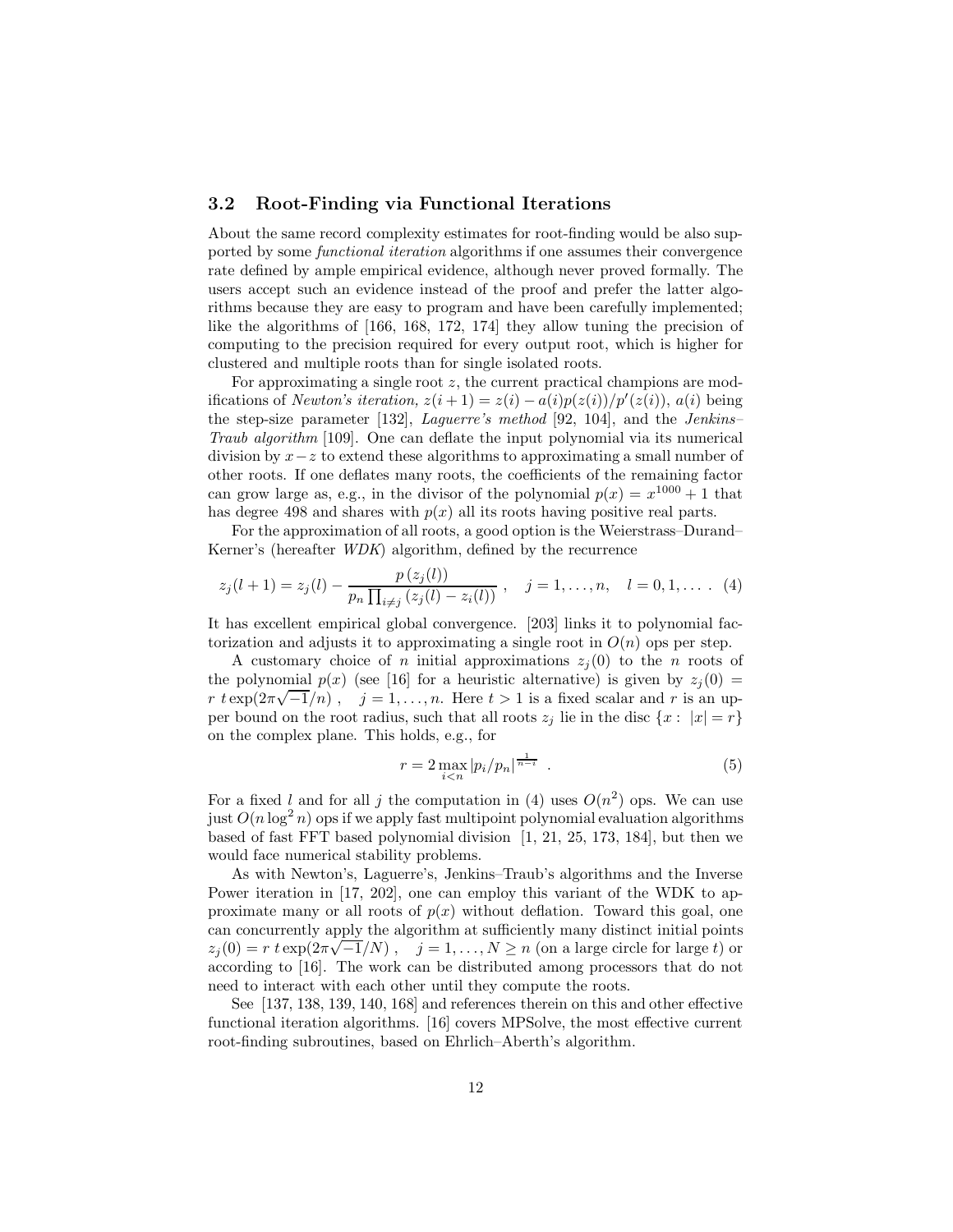#### **3.3 Matrix Methods for Polynomial Root-Finding**

By cautiously avoiding numerical problems [100, Sec.7.4.6], one can approximate the roots of  $p(x)$  as the eigenvalues of the associated (generalized) companion matrices, that is matrices having characteristic polynomial  $p(x)$ . Then one can employ numerically stable methods and the excellent software available for matrix computations, such as the QR celebrated algorithm. E.g., Matlab's subroutine *roots* applies it to the companion matrix of a polynomial. Malek and Vaillancourt (1995), and Fortune [91] and in his root-finding package EigenSolve, apply it to other generalized companion matrices and update them when the approximations to the roots are improved.

The algorithms of [17, 18, 19, 176, 15, 225, 202, 191] exploit the structure of (generalized) companion matrices, e.g., where they are diagonal plus rank-one (hereafter *DPR1*) matrices, to accelerate the eigenvalue computations. The papers [17, 202] apply and extend the Inverse Power method [100, Section 7.6.1]; they exploit matrix structure, simplify the customary use of Rayleigh quotients for updating approximate eigenvalues, and apply special preprocessing techniques. For both companion and DPR1 inputs the resulting algorithms use linear space and linear arithmetic time per iteration step, enable dramatic parallel acceleration, and deflate the input in  $O(n)$  ops; for DPR1 matrices repeated deflation can produce all *n* roots with no numerical problems.

The algorithms of [18, 19, 15, 225] employ the QR algorithm, but decrease the arithmetic time per iteration step from quadratic to linear by exploiting the rank matrix structure of companion matrices. They, however, face some problems for ensuring fast and numerically safe access to the generators of the rank structured matrices involved in the iterative process.

The papers [176, 191] advance Cardinal's polynomial root-finders of 1996, based on repeated squaring. Each squaring is reduced to performing a small number of FFTs and thus uses order *n* log *n* ops. One can weigh potential advantage of convergence to nonlinear factors of  $p(x)$ , representing multiple roots or root clusters, at the price of increasing the time per step by a factor of log *n* versus the Inverse Power method, advanced for root-finding in [17, 202].

#### **3.4 Extension to Approximate Polynomial GCDs**

[171] combines polynomial root-finders with algorithms for bipartite matching to compute approximate univariate polynomial greatest common divisor (GCD) of two polynomials, that is, the GCD of the maximum degree for two polynomials of the same or smaller degrees lying in the  $\epsilon$ -neighborhood of the input polynomials for a fixed positive  $\epsilon$ . Approximate GCDs are required in computer vision, algebraic geometry, computer modeling, and control. For a single example, GCD defines the intersection of two algebraic curves defined by the two input polynomials, and approximate GCD does this under input perturbations of small norms. See [14] on the bibliography on approximate GCDs, but see [162, 173, 189] on the structured matrix algorithms involved.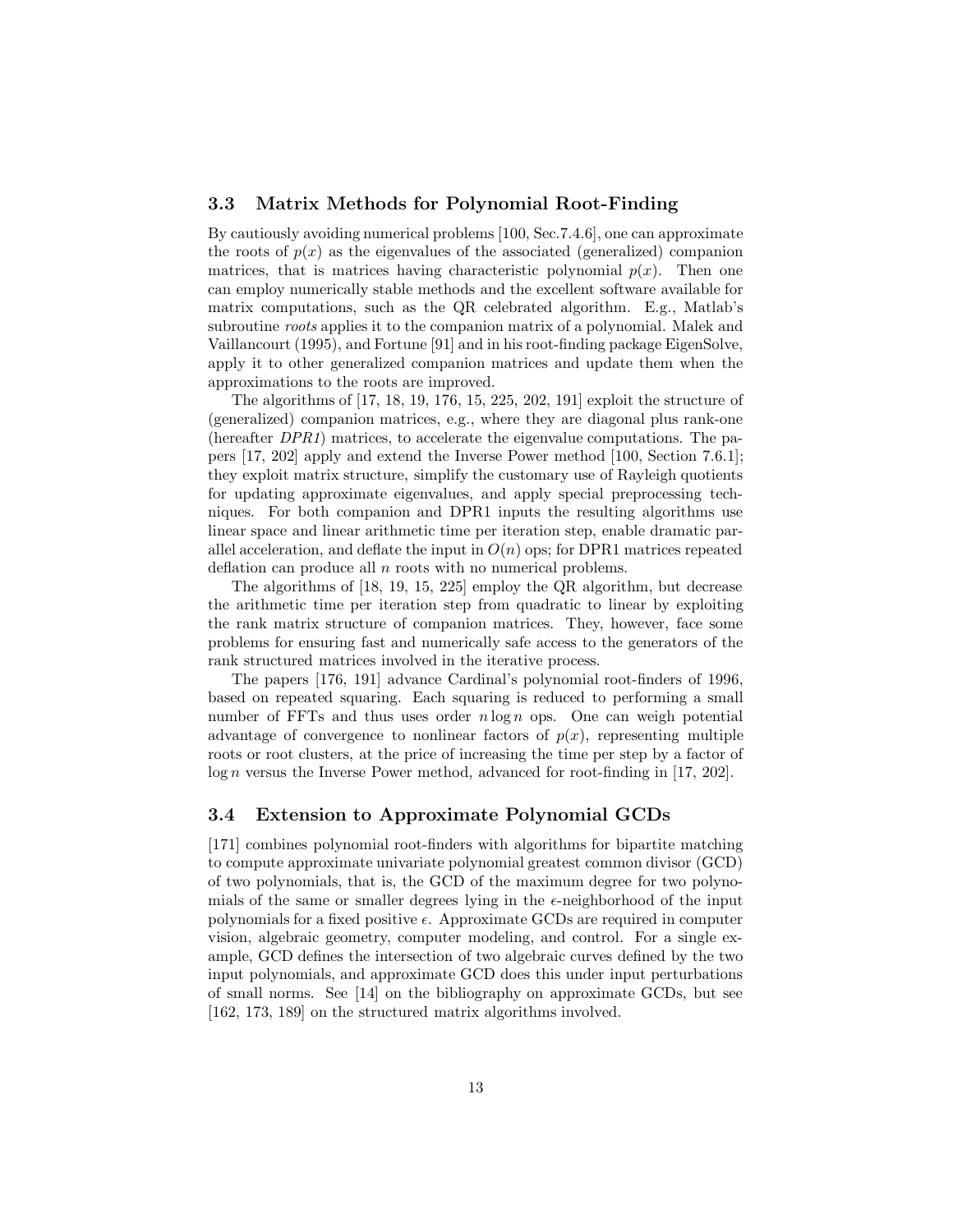#### **3.5 Univariate Real Root Isolation and Approximation**

In some algebraic and geometric computations, the input polynomial  $p(x)$  has real coefficients, and only its real roots must be approximated. One of the fastest real root-finder in the current practice is still MPSolve, which uses almost the same running time for real roots as for all complex roots. This can be quite vexing, because very frequently the real roots make up only a small fraction of all roots [76]. Recently, however, the challenge was taken in the papers [202, 191], whose numerical iterations are directed to converge to real and nearly real roots. This promises acceleration by a factor of *d/r* where the input polynomial has *d* roots, of which *r* roots are real or nearly real. In the rest of this section we cover an alternative direction, that is real root-finding by means of isolation of the real roots of a polynomial.

We write  $p(x) = a_d x^d + \cdots + a_1 x + a_0$ , assume integral coefficients with the maximum bit size  $\tau = 1 + \max_{i \le d} {\left\{ \lg |a_i| \right\}},$  and seek isolation of real roots, that is seek real line intervals with rational endpoints, each containing exactly one real root. We may seek also the root's multiplicity. We assume rational algorithms, that is, error-free algorithms that operate with rational numbers.

If all roots of  $p(x)$  are simple, then the minimal distance between them, the *separation bound*, is at most  $b = d^{-(d+2)/2} (d+1)^{(1-d)/2} 2^{\tau(1-d)}$ , or roughly  $2^{-\widetilde{\mathcal{O}}(d\tau)}$  (e.g., [143]), and we isolate real roots as soon as we approximate them within less than  $b/2$ . Effective solution algorithms rely on Continued Fractions (see below), having highly competitive implementation in synaps [149, 106], on the Descartes' rule of signs, and the Sturm or Sturm–Habicht sequences.

**Theorem 3.2** *The rational algorithms discussed in the sequel isolate all r real roots of*  $p(x)$  *in*  $\mathcal{O}_B(d^4\tau^2)$  *bitwise ops. Under certain probability distributions for the coefficients, they are expected to use*  $\widetilde{\mathcal{O}}_B(d^3\tau)$  *or*  $\widetilde{\mathcal{O}}_B(rd^2\tau)$ *.* 

The bounds exceed those of Theorem 3.1, but rational solvers are heavily in use, have long and respected history, and are of independent technical interest. Most popular are the subdivision algorithms, such as  $STURM$ , DESCARTES and bernstein. By mimicking binary search, they repeatedly subdivide an initial interval that contains all real roots until every tested interval contains at most one real root. They differ in the way of counting the real roots in an interval.

The algorithm STURM (due to Sturm 1835) is the closest to binary search; it produces isolating intervals and root multiplicities at the cost  $\widetilde{\mathcal{O}}_B(d^4\tau^2)$  [63, 81]; see [76] on the decrease of the expected cost to  $\widetilde{\mathcal{O}}_B(r d^2 \tau)$ .

The complexity of both algorithms DESCARTES and BERNSTEIN is  $\mathcal{O}_B(d^4\tau^2)$ [71, 81]. Both rely on Descartes' rule of sign, but the BERNSTEIN algorithm also employs the Bernstein basis polynomial representation. See [227, 2] on the theory and history of DESCARTES,  $[45, 210, 70, 142, 211]$  on its modern versions, and [81, 151] and the references therein on the BERNSTEIN algorithm.

The Continued Fraction algorithm, CF, computes the continued fraction expansions of the real roots of the polynomial. The first formulation of the algorithm is due to Vincent. By Vincent's theorem repeated transforms  $x \mapsto c + \frac{1}{x}$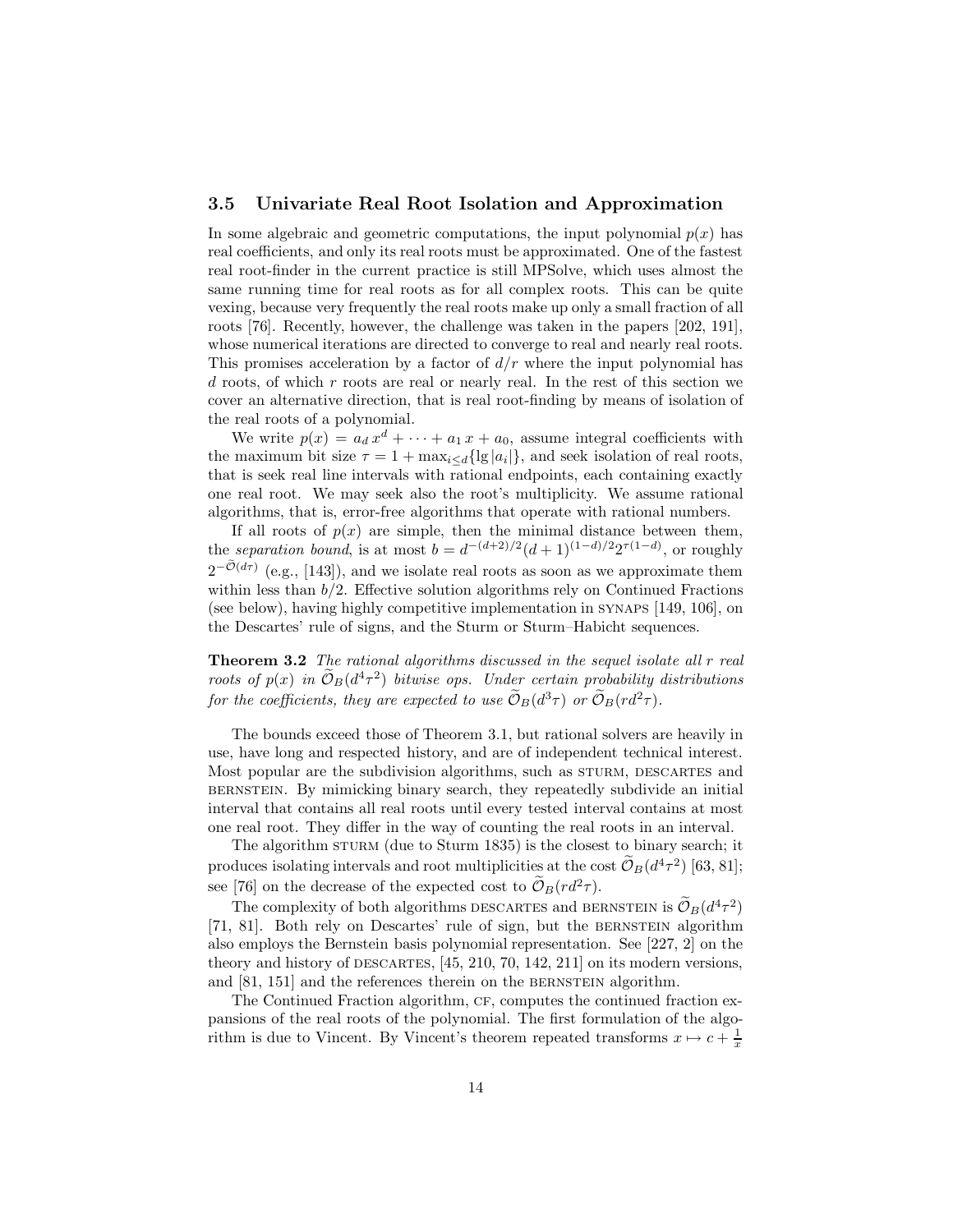eventually yield a polynomial with zero or one sign variation and thus (by Descartes' rule) with zero or resp. one real root in  $(0, \infty)$ . In the latter case the inverse transformation computes an isolating interval. Moreover, the *c*'s in the transform correspond to the partial quotients of the continued fraction expansion of the real root. Variants differ in the way they compute the partial quotients.

Recent algorithms control the growth of coefficient bit-size and decrease the bit-complexity from exponential (of Vincent) to  $\tilde{\mathcal{O}}_B(d^3\tau)$  expected and  $\widetilde{\mathcal{O}}_B(d^4\tau^2)$  worst-case bit complexity. See [224], [214], [141, 223], and the references therein on these results, history and variants of CP algorithms.

# **4 Systems of Nonlinear Equations**

Given a system  $\{p_1(x_1,...,x_n),...,p_r(x_1,...,x_n)\}\$  of nonlinear polynomials with rational coefficients, the *n*-tuple of complex numbers  $(a_1, \ldots, a_n)$  is a solution of the system if  $p_i(a_1, \ldots, a_n) = 0, 1 \leq i \leq r$ . Each  $p_i(x_1, \ldots, x_n)$  is said to be an element of  $\mathbf{Q}[x_1,\ldots,x_n]$ , the ring of polynomials in  $x_1,\ldots,x_n$  over the field of rational numbers. In this section, we explore the problem of solving a well-constrained system of nonlinear equations, namely when  $r = n$ , which is the typical case in applications. We also indicate how an initial phase of exact algebraic computation leads to certain numerical methods that can approximate all solutions; the interaction of symbolic and numeric computation is currently an active domain of research, e.g. [22, 80, 122]. We provide an overview and cite references to different symbolic techniques used for solving systems of algebraic (polynomial) equations. In particular, we describe methods involving *resultant* and *Gröbner basis* computations.

**Resultants**, as explained below, formally express the solvability of algebraic systems with  $r = n + 1$ ; solving a well-constrained system reduces to a resultant computation as illustrated in the sequel. The *Sylvester resultant method* is the technique most frequently utilized for determining a common root of two polynomial equations in one variable. However, using the Sylvester method successively to solve a system of multivariate polynomials proves to be inefficient.

It is more efficient to eliminate *n* variables together from  $n+1$  polynomials, thus, leading to the notion of the *multivariate resultant.* The three most commonly used multivariate resultant matrix formulations are those named after  $Sylvester$  or Macaulay [36, 38, 131], those named after *Bézout or Dixon* [33, 60, 118], or the *hybrid formulation* [57, 110, 119]. Extending the Sylvester-Macaulay type, we shall emphasize also *sparse resultant* formulations [37, 96, 220]. For a unified treatment, see [79].

The theory of Gröbner bases provides powerful tools for performing computations in multivariate polynomial rings. Formulating the problem of solving systems of polynomial equations in terms of polynomial ideals, we will see that a Gröbner basis can be computed from the input polynomial set, thus, allowing for a form of back substitution in order to compute the common roots.

Although not discussed, it should be noted that the *characteristic set algo-*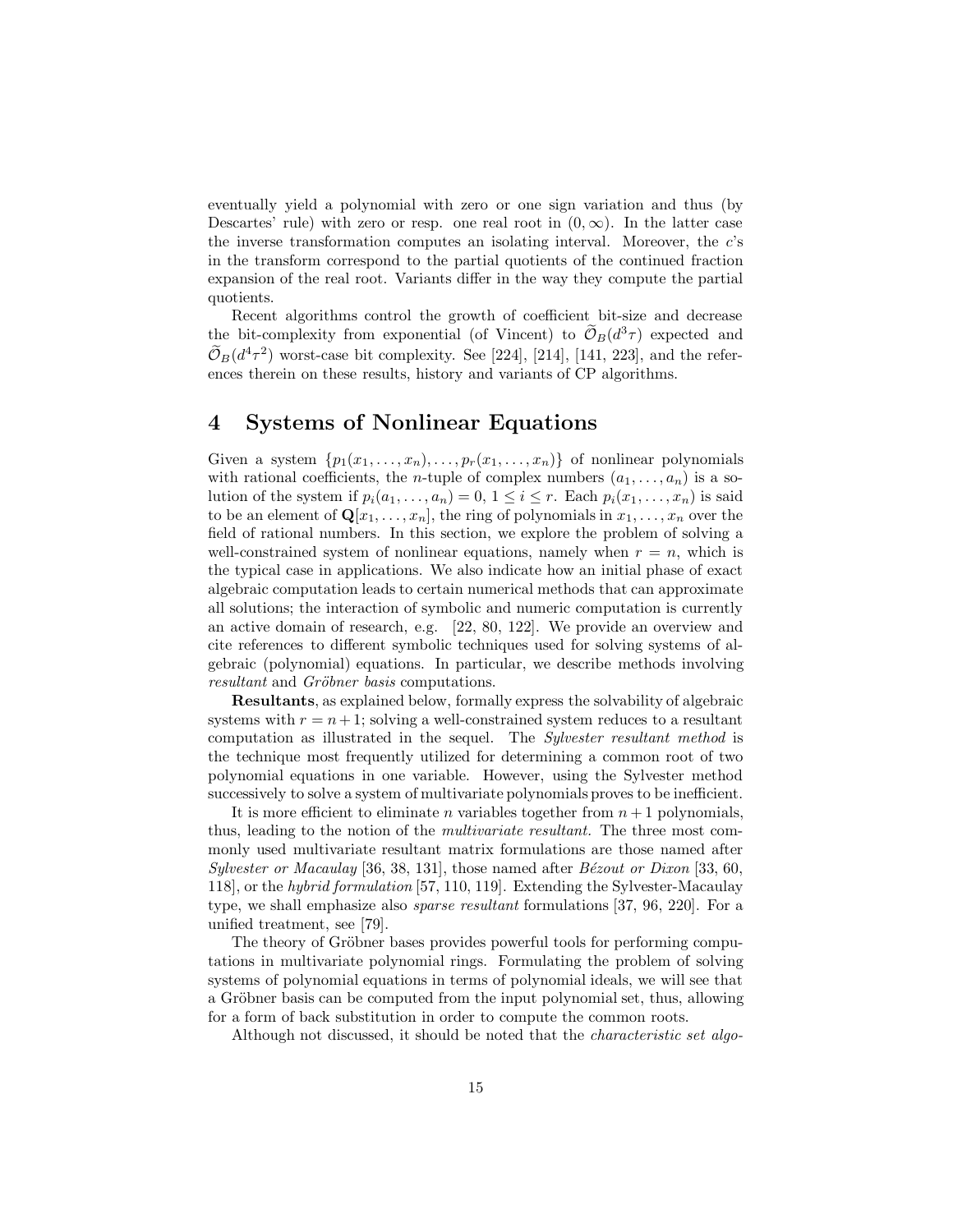*rithm* can be utilized for polynomial system solving. Although introduced for studying algebraic differential equations [208], the method was converted to ordinary polynomial rings in search of an effective method for automatic theorem proving [236]. Given a polynomial system *P*, the characteristic set algorithm computes a new system in triangular form, such that the set of common roots of *P* is equivalent to the set of roots of the triangular system [117]. *Triangular systems* have *k*<sup>1</sup> polynomials in a specific variable, *k*<sup>2</sup> polynomials in this and one more variable, *k*<sup>3</sup> polynomials in these two and one more variable, and so on, for a total number of  $k_1 + \cdots + k_n$  polynomials.

#### **4.1 Resultant of Univariate Systems**

The question of whether two polynomials  $f(x)$ ,  $g(x) \in \mathbf{Q}[x]$ ,

$$
f(x) = f_n x^n + f_{n-1} x^{n-1} + \dots + f_1 x + f_0,
$$
  
\n
$$
g(x) = g_m x^m + g_{m-1} x^{m-1} + \dots + g_1 x + g_0,
$$

have a common root leads to a condition that has to be satisfied by the coefficients of *f, g*. Using a derivation of this condition due to Euler, the *Sylvester matrix* of  $f, g$  (which is of dimension  $m+n$ ) can be formulated. The vanishing of the determinant of the Sylvester matrix, known as the *Sylvester resultant,* is a necessary and sufficient condition for *f, g* to have common roots in the algebraic closure of the coefficient ring.

As a running example let us consider the following system in two variables provided in [127]:

$$
f = x2 + xy + 2x + y - 1 = 0,
$$
  
\n
$$
g = x2 + 3x - y2 + 2y - 1 = 0.
$$

Without loss of generality, the roots of the Sylvester resultant of *f* and *g* treated as polynomials in  $y$ , whose coefficients are polynomials in  $x$ , are the *x*-coordinates of the common roots of *f, g*. More specifically, the Sylvester resultant with respect to *y* is given by the following determinant:

$$
\det \begin{bmatrix} x+1 & x^2+2x-1 & 0 \\ 0 & x+1 & x^2+2x-1 \\ -1 & 2 & x^2+3x-1 \end{bmatrix} = -x^3 - 2x^2 + 3x.
$$

An alternative matrix of order max $\{m, n\}$ , named after Bézout, yields the same determinant.

The roots of the Sylvester determinant are {−3*,* 0*,* 1}. For each *x* value, one can substitute the *x* value back into the original polynomials yielding the solutions  $(-3, 1)$ ,  $(0, 1)$ ,  $(1, -1)$ . More practically, one can use the Sylvester matrix to reduce system solving to the computation of eigenvalues and eigenvectors as explained in "Polynomial System Solving by Using Resultants".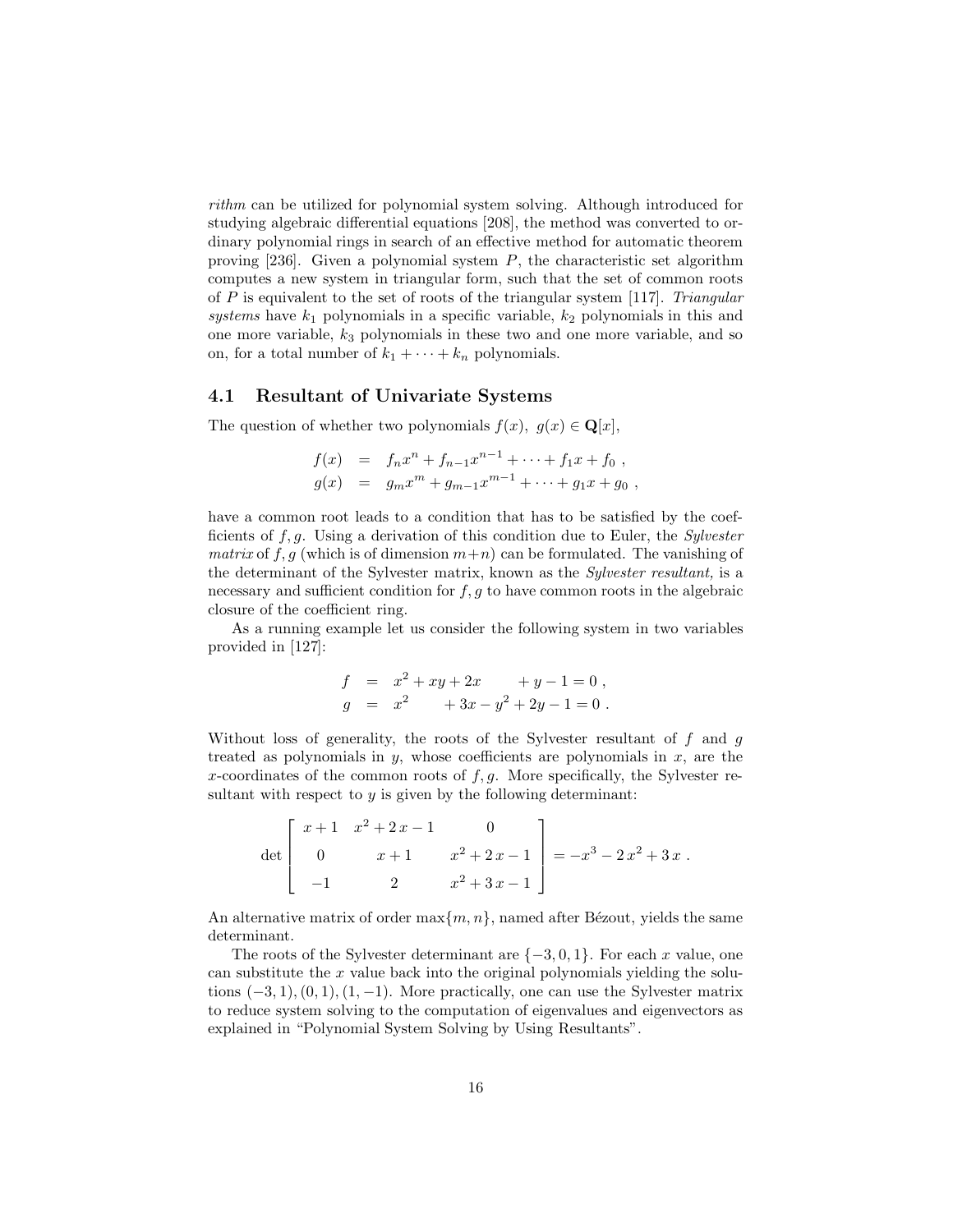The Sylvester formulations has led to a *subresultant theory*, which produced an efficient algorithm for computing the GCD of univariate polynomials and their resultant, while controlling intermediate expression swell [207, 129]; see also section "Subdivision algorithms". Subresultant theory has been generalized to several variables, e.g. [32, 53].

#### **4.2 Resultants of Multivariate Systems**

The solvability of a set of nonlinear multivariate polynomials can be determined by the vanishing of a generalization of the resultant of two univariate polynomials. We examine two generalizations, namely, the classical and the sparse resultants. Both of them generalize the determinant of  $n+1$  *linear* polynomials in *n* variables.

The *classical resultant* of a system of  $n+1$  polynomials with symbolic coefficients in *n* variables vanishes exactly when there exists a common solution in the *projective* space over the algebraic closure of the coefficient ring [50]. The *sparse (or toric) resultant* characterizes solvability of the same overconstrained system over a smaller space, which coincides with affine space under certain genericity conditions [51, 96, 220]. The main algorithmic question is to construct a matrix whose determinant is the resultant or a nontrivial multiple of it.

Cayley, and later Dixon, generalized Bézout's method to a set

$$
\{p_1(x_1,...,x_n),...,p_{n+1}(x_1,...,x_n)\}\
$$

of  $n + 1$  polynomials in *n* variables. The vanishing of the determinant of the B´ezout–Dixon matrix is a necessary and sufficient condition for the polynomials to have a nontrivial projective common root, and also a necessary condition for the existence of an affine common root [33, 60, 79, 118]. A nontrivial resultant multiple, known as the *projection operator,* can be extracted via a method discussed in [41, thm. 3.3.4]. This article, along with [72], explain the correlation between residue theory and the Bézout–Dixon matrix; the former leads to an alternative approach for studying and approximating all common solutions.

Macaulay [131] constructed a matrix whose determinant is a multiple of the classical resultant; he stated his approach for a well-constrained system of *n* homogeneous polynomials in *n* variables. The Macaulay matrix simultaneously generalizes the Sylvester matrix and the coefficient matrix of a system of linear equations. Like the Dixon formulation, the Macaulay determinant is a multiple of the resultant. Macaulay, however, proved that a certain minor of his matrix divides the matrix determinant to yield the exact resultant in the case of generic coefficients. To address arbitrary coefficients, Canny [36] proposed a general method that perturbs any polynomial system and extracts a nontrivial projection operator from Macaulay's construction.

By exploiting the structure of polynomial systems by means of sparse elimination theory, a matrix formula for computing the sparse resultant of  $n+1$  polynomials in *n* variables was given in [37] and consequently improved in [40, 75]. Like the Macaulay and Dixon matrices, the determinant of the sparse resultant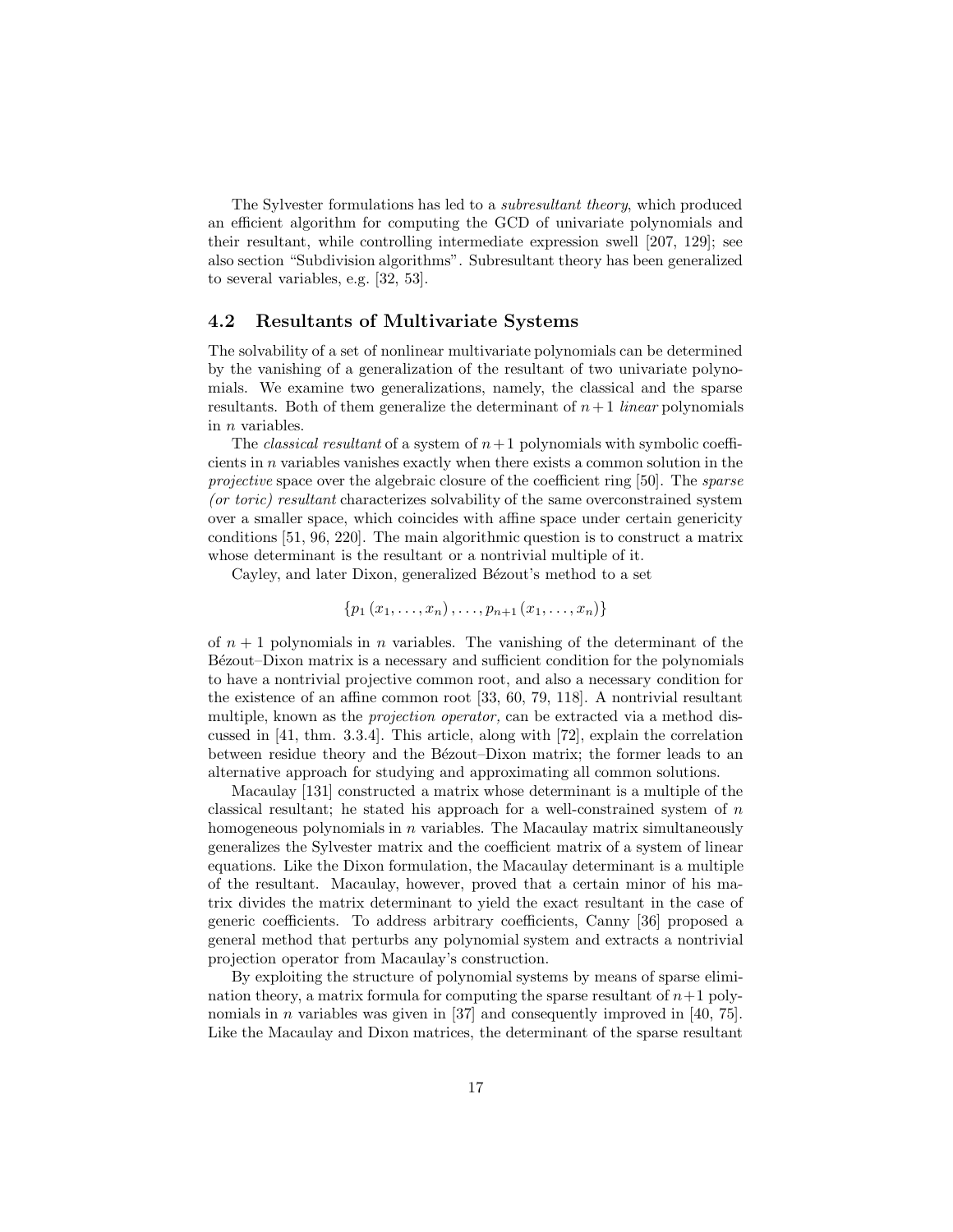matrix, also known as Newton matrix, only yields a projection operation. However, in certain cases of bivariate and multihomogeneous systems, determinantal formulae for the sparse resultant have been derived [57, 78, 119]. To address degeneracy issues, Canny's perturbation has been extended in the sparse context [54]. D'Andrea [52] extended Macaulay's rational formula for the resultant to the sparse setting, thus defining the sparse resultant as the quotient of two determinants; see [77] for a simplified algorithm in certain cases.

Here, sparsity means that only certain monomials in each of the  $n+1$  polynomials have nonzero coefficients. Sparsity is measured in geometric terms, namely, by the **Newton polytope** of the polynomial, which is the convex hull of the exponent vectors corresponding to nonzero coefficients. The **mixed volume** of the Newton polytopes of *n* polynomials in *n* variables is defined as an integer-valued function that bounds the number of affine common roots of these polynomials [13]. This remarkable bound is the cornerstone of sparse elimination theory. The mixed volume bound is significantly smaller than the classical Bézout bound for polynomials with small Newton polytopes but they coincide for polynomials whose Newton polytope is the unit simplex multiplied by the polynomial's total degree. Since these bounds also determine the degree of the sparse and classical resultants, respectively, the latter has larger degree for sparse polynomials. Last, but not least, the classical resultant can identically vanish over sparse systems, whereas the sparse resultant can still yield the desired information about their common roots [51].

#### **4.3 Polynomial System Solving by Using Resultants**

Suppose we are asked to find the common roots of a set of *n* polynomials in *n* variables  $\{p_1(x_1, \ldots, x_n), \ldots, p_n(x_1, \ldots, x_n)\}\$ . By augmenting the polynomial set by a generic linear polynomial [36, 51], one can construct the *u-resultant* of a given system of polynomials. The u-resultant is named after the vector of indeterminates *u*, traditionally used to represent the generic coefficients of the additional linear polynomial. The u-resultant factors into linear factors over the complex numbers, providing the common roots of the given polynomials equations. The method relies on the properties of the multivariate resultant, and hence, can be constructed using either Macaulay's, Dixon's, or sparse formulations. An alternative approach is to *hide* a variable in the coefficient field [73, 79, 134].

Consider the previous example augmented by a generic linear form:

$$
p_1 = x^2 + xy + 2x + y - 1 = 0,
$$
  
\n
$$
p_2 = x^2 + 3x - y^2 + 2y - 1 = 0,
$$
  
\n
$$
p_l = ux + vy + w = 0.
$$

As described in [38], the following (transposed) Macaulay matrix *M* corre-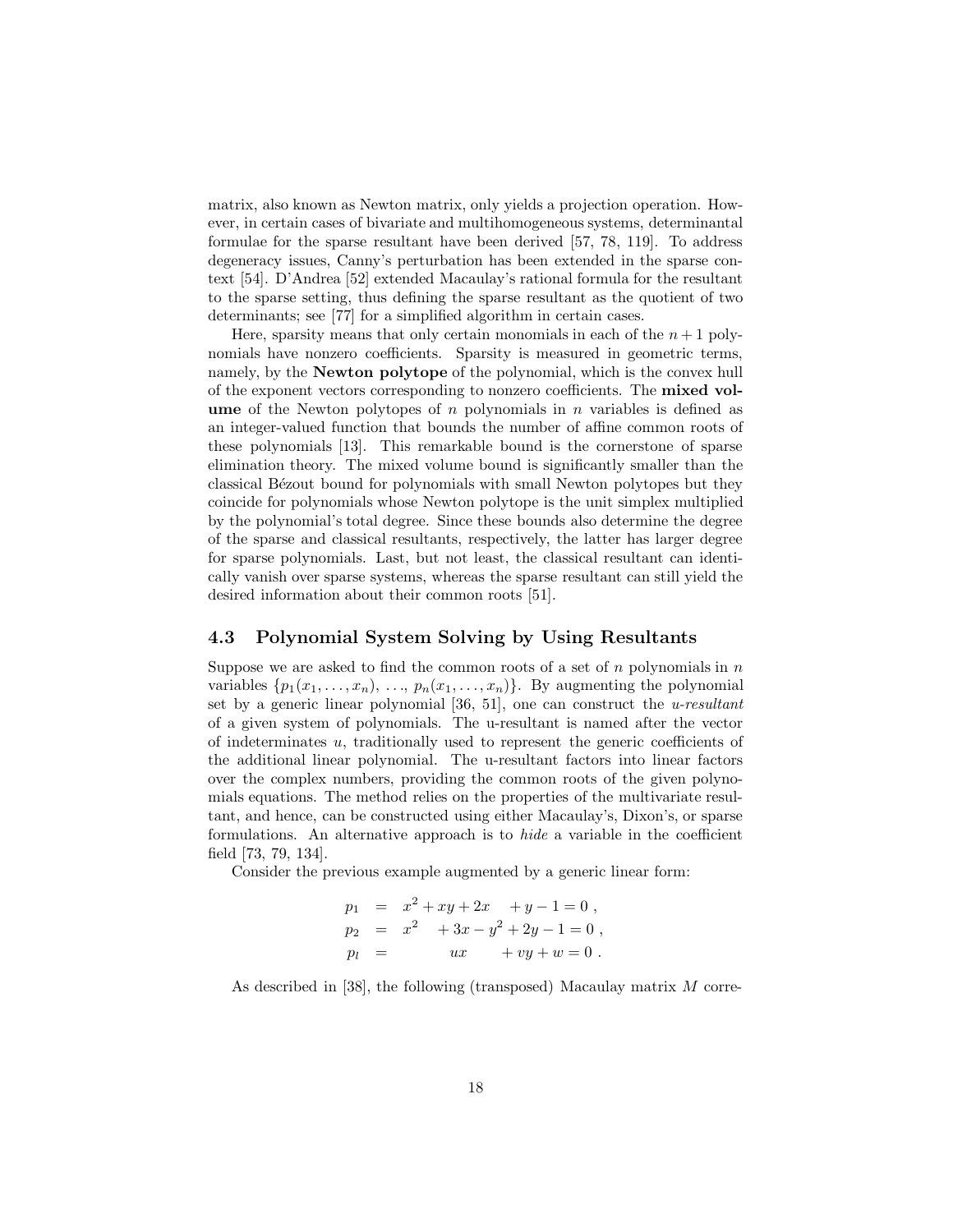sponds to the u-resultant of the above system of polynomials:

|  |                | 0              | $\boldsymbol{0}$ | 1                | $\boldsymbol{0}$ | $\theta$       | $\theta$         | $\theta$         | $\theta$         |                  |
|--|----------------|----------------|------------------|------------------|------------------|----------------|------------------|------------------|------------------|------------------|
|  |                | 1              | $\overline{0}$   | $\boldsymbol{0}$ | $\mathbf{1}$     | $\overline{0}$ | $\boldsymbol{u}$ | $\theta$         | $\overline{0}$   | $\theta$         |
|  | $\overline{2}$ | $\theta$       | $\mathbf 1$      | 3                | $\boldsymbol{0}$ | $\mathbf{1}$   | $\theta$         | $\boldsymbol{u}$ | $\boldsymbol{0}$ | $\theta$         |
|  | $\theta$       | 1              | $\theta$         | $^{-1}$          | $\theta$         | $\overline{0}$ | $\upsilon$       | $\theta$         | $\overline{0}$   | $\theta$         |
|  | $\mathbf{1}$   | $\overline{2}$ | $\mathbf{1}$     | 2                | 3                | $\overline{0}$ | w                | $\upsilon$       | $\boldsymbol{u}$ | $\overline{0}$   |
|  |                | $\overline{0}$ | 2                | $-1\,$           | $\boldsymbol{0}$ | 3              | $\theta$         | w                | $\theta$         | $\boldsymbol{u}$ |
|  |                | $\theta$       | $\theta$         | $\boldsymbol{0}$ | $-1$             | $\overline{0}$ | $\theta$         | $\theta$         | $\overline{0}$   | $\theta$         |
|  | $\Omega$       | $\mathbf{1}$   | $\theta$         | $\theta$         | 2                | $-1$           | $\theta$         | $\theta$         | $\upsilon$       | $\overline{0}$   |
|  | 0              | $^{-1}$        | 1                | $\overline{0}$   | $-1$             | $\overline{2}$ | $\theta$         | $\theta$         | w                | $\boldsymbol{v}$ |
|  |                | 0              |                  | $\overline{0}$   | $\overline{0}$   | $-1$           | $\theta$         | $\theta$         | $\theta$         | $\boldsymbol{w}$ |

*.*

It should be noted that

$$
det(M) = (u - v + w)(-3u + v + w)(v + w)(u - v)
$$

corresponds to the affine solutions  $(1, -1)$ ,  $(-3, 1)$ ,  $(0, 1)$ , whereas one solution at infinity corresponds to the last factor.

Resultant matrices can also reduce polynomial system solving to a regular or generalized eigenproblem (cf. "Matrix Eigenvalues and Singular Values Problems"), thus, transforming the nonlinear question to a problem in linear algebra. This is a classical technique that enables us to numerically approximate all solutions [4, 39, 41, 73, 79]. For demonstration, consider the previous system and its resultant matrix *M*. The matrix rows are indexed by the following row vector of monomials in the eliminated variables:

$$
\mathbf{v} = [x^3, x^2y, x^2, xy^2, xy, x, y^3, y^2, y, 1].
$$

Vector **v***M* expresses the polynomials indexing the columns of *M*, which are multiples of the three input polynomials by various monomials. Let us specialize variables *u* and *v* to random values. Then *M* contains a single variable *w* and is denoted  $M(w)$ . Solving the linear system  $\mathbf{v}M(w) = \mathbf{0}$  in vector **v** and in scalar *w* is a generalized eigenproblem, since  $M(w)$  can be represented as  $M_0 + wM_1$ , where  $M_0$  and  $M_1$  have numeric entries. If, moreover,  $M_1$  is invertible, we arrive at the following eigenproblem:

$$
\mathbf{v}\left(M_0+wM_1\right)=\mathbf{0}\Longleftrightarrow\mathbf{v}\left(-M_1^{-1}M_0-wI\right)=\mathbf{0}\Longleftrightarrow\mathbf{v}\left(-M_1^{-1}M_0\right)=w\mathbf{v}.
$$

For every solution  $(a, b)$  of the original system, there is a vector **v** among the computed eigenvectors, which we evaluate at  $x = a$ ,  $y = b$  and from which the solution can be recovered by division [73]. As for the eigenvalues, they correspond to the values of *w* at the solutions; see [74] on numerical issues, and an implementation.

An alternative method for approximating or isolating all real roots of the system is to use the so-called Rational Univariate Representation (RUR) of algebraic numbers [35, 209]. This allows us to express each root coordinate as the value of a univariate polynomial, evaluated over an algebraic number,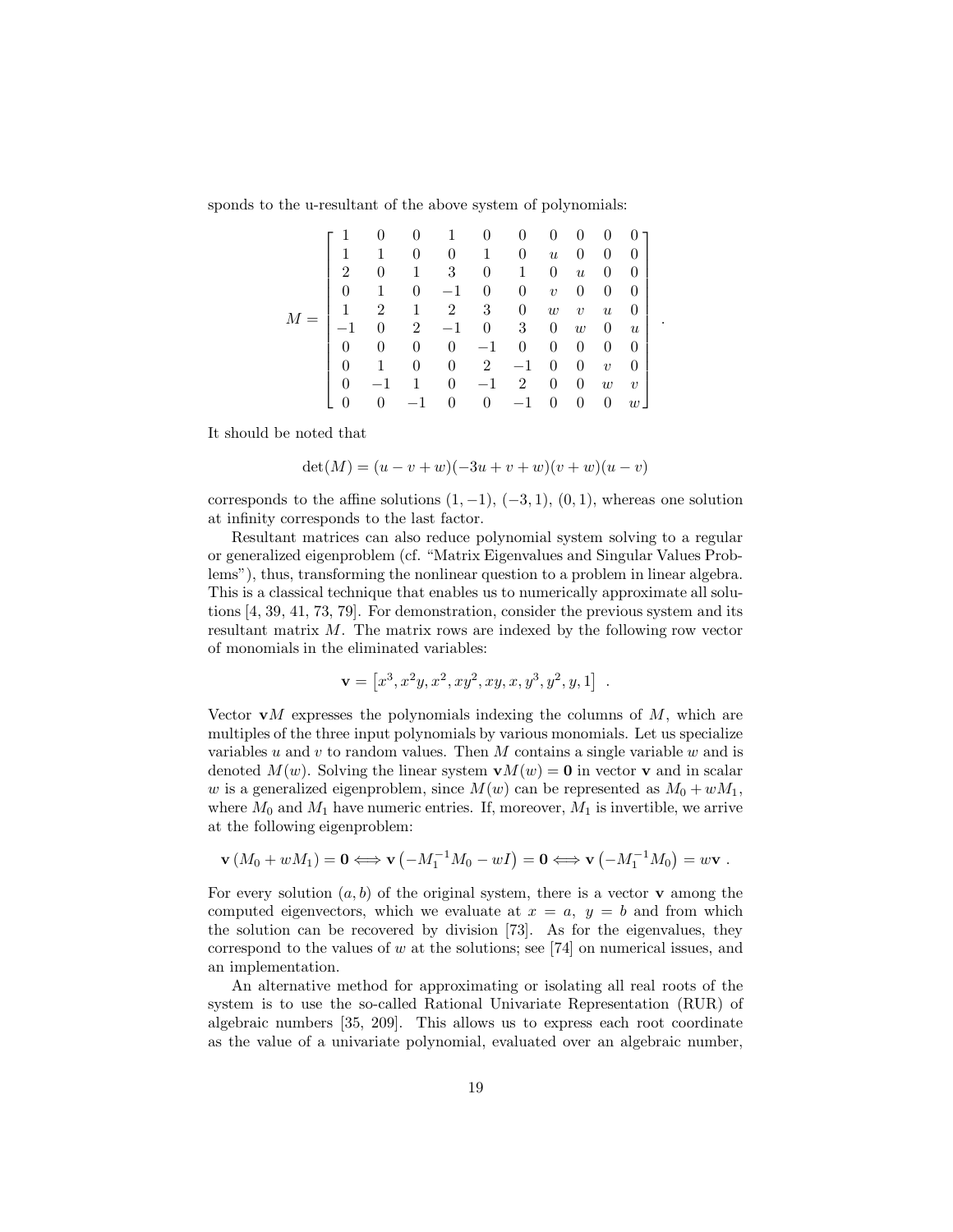which is specified as a solution of a single polynomial equation. All polynomials involved in this approach are derived from the resultant.

The resultant matrices are sparse and have quasi Toeplitz/Hankel structure (also called multilevel Toeplitz/Hankel structure), which enables their fast multiplication by vectors. By combining the latter property with various advanced nontrivial methods of multivariate polynomial root-finding, substantial acceleration of the construction and computation of the resultant matrices and approximation of the system's solutions was achieved in [24, 83, 84, 146, 147, 148].

A comparison of the resultant formulations can be found, e.g., in [79, 117, 134]. The multivariate resultant formulations have been used for diverse applications such as *algebraic and geometric reasoning* [41, 59, 134], including separation bounds for the isolated roots of arbitrary polynomial systems [82], *robot kinematics* [55, 206, 134], and *nonlinear computational geometry, computeraided geometric design and, in particular, implicitization* [32, 42, 85, 108].

#### **4.4 Gr¨obner Bases**

Solving systems of nonlinear equations can be formulated in terms of polynomial ideals [50, 102, 123]. The *ideal* generated by a system of polynomials  $p_1, \ldots, p_r$ over  $\mathbf{Q}[x_1,\ldots,x_n]$  is the set of all linear combinations

 $(p_1, \ldots, p_r) = \{h_1p_1 + \cdots + h_rp_r \mid h_1, \ldots, h_r \in \mathbf{Q}[x_1, \ldots, x_n]\}$ .

The algebraic variety of  $p_1, \ldots, p_r \in \mathbf{Q}[x_1, \ldots, x_n]$  is the set of their common roots,

 $V(p_1, \ldots, p_r) = \{(a_1, \ldots, a_n) \in \mathbb{C}^n \mid p_1(a_1, \ldots, a_n) = \ldots = p_r(a_1, \ldots, a_n) = 0\}$ .

A version of the *Hilbert Nullstellensatz* states that

 $V(p_1, \ldots, p_r) =$  the empty set  $\emptyset \iff 1 \in (p_1, \ldots, p_r)$  over  $\mathbf{Q}[x_1, \ldots, x_n]$ ,

which relates the solvability of polynomial systems to the ideal membership problem.

A term  $t = x_1^{e_1} x_2^{e_2} \dots x_n^{e_n}$  of a polynomial is a product of powers with  $deg(t) = e_1 + \cdots + e_n$ . In order to add needed structure to the polynomial ring we will require that the terms in a polynomial be ordered in an admissible fashion [50, 95]. Two of the most common admissible orderings are the **lexicographic order**  $(\prec_l)$ , where terms are ordered as in a dictionary, and the **degree order** ( $\prec_d$ ), where terms are first compared by their degrees with equal degree terms compared lexicographically. A variation to the lexicographic order is the *reverse lexicographic order,* where the lexicographic order is reversed.

Much like a polynomial remainder process, the process of polynomial reduction involves subtracting a multiple of one polynomial from another to obtain a smaller degree result [50, 102, 123]. A polynomial  $g$  is said to be reducible with respect to a set  $P = \{p_1, \ldots, p_r\}$  of polynomials if it can be reduced by one or more polynomials in *P*. When *g* is no longer reducible by the polynomials in *P*, we say that *g* is *reduced* or is *a normal form* with respect to *P*.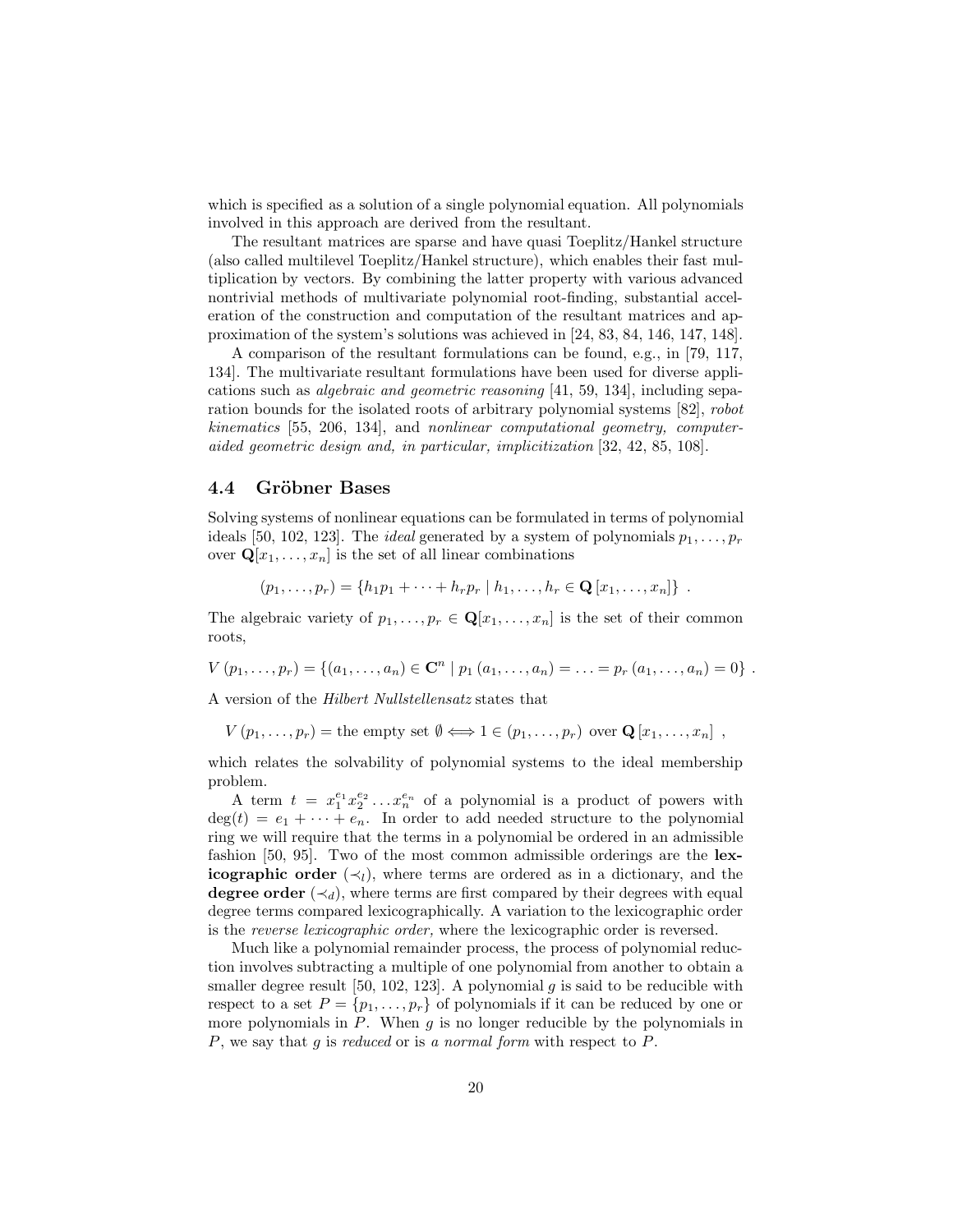For an arbitrary set of basis polynomials, it is possible that different reduction sequences applied to a given polynomial *g* could reduce to different normal forms. A basis  $G \subseteq \mathbf{Q}[x_1,\ldots,x_n]$  is a *Gröbner basis* if and only if every polynomial in  $\mathbf{Q}[x_1,\ldots,x_n]$  has a unique normal form with respect to *G*. Buchberger [27, 28, 29] showed that every basis for an ideal  $(p_1, \ldots, p_r)$  in  $\mathbf{Q}[x_1,\ldots,x_n]$  can be converted into a Gröbner basis  $\{p_1^*,\ldots,p_s^*\}=GB(p_1,\ldots,p_r),$ concomitantly designing an algorithm that transforms an arbitrary ideal basis into a Gröbner basis. Another characteristic of Gröbner bases is that by using the above mentioned reduction process we have

$$
g \in (p_1 \ldots, p_r) \Longleftrightarrow g \bmod (p_1^*, \ldots, p_s^*) = 0.
$$

Further, by using the Nullstellensatz it can be shown that  $p_1 \ldots, p_r$  viewed as a system of algebraic equations is solvable if and only if  $1 \notin GB(p_1, \ldots, p_r)$ .

Depending on which admissible term ordering is used in the Gröbner bases construction, an ideal can have different Gröbner bases. However, an ideal cannot have different (reduced) Gröbner bases for the same term ordering. Any system of polynomial equations can be solved using a lexicographic Gröbner basis for the ideal generated by the given polynomials. It has been observed, however, that Gröbner bases, more specifically lexicographic Gröbner bases, are hard to compute [135]. In the case of zero-dimensional ideals, those whose varieties have only isolated points, a change of basis algorithm was outlined in [88], which can be utilized for solving: one computes a Gröbner basis for the ideal generated by a system of polynomials under a degree ordering. The so-called *change of basis algorithm* can then be applied to the degree ordered Gröbner basis to obtain a Gröbner basis under a lexicographic ordering. Significant progress has been achieved in the algorithmic realm by Faugère [86, 87].

Another way to finding all common real roots is by means of RUR; see the previous section. All polynomials involved in this approach can be derived from the Gröbner basis. A rather recent development concerns the generalization of Gröbner bases to *border bases*, which contain all information required for system solving but can be computed faster and seem to be numerically more stable [123, 150, 216].

Turning to Lazard's example in form of a polynomial basis,

$$
p_1 = x^2 + xy + 2x + y - 1,
$$
  
\n
$$
p_2 = x^2 + 3x - y^2 + 2y - 1,
$$

one obtains (under lexicographical ordering with  $x \prec_l y$ ) a Gröbner basis in which the variables are triangulated such that the finitely many solutions can be computed via back substitution:

$$
p_1^* = x^2 +3x +2y -2,
$$
  
\n
$$
p_2^* = xy -x +2y -1,
$$
  
\n
$$
p_3^* = y^2 -1.
$$

The final univariate polynomial has minimal degree, whereas the polynomials used in the back substitution have total degree no larger than the number of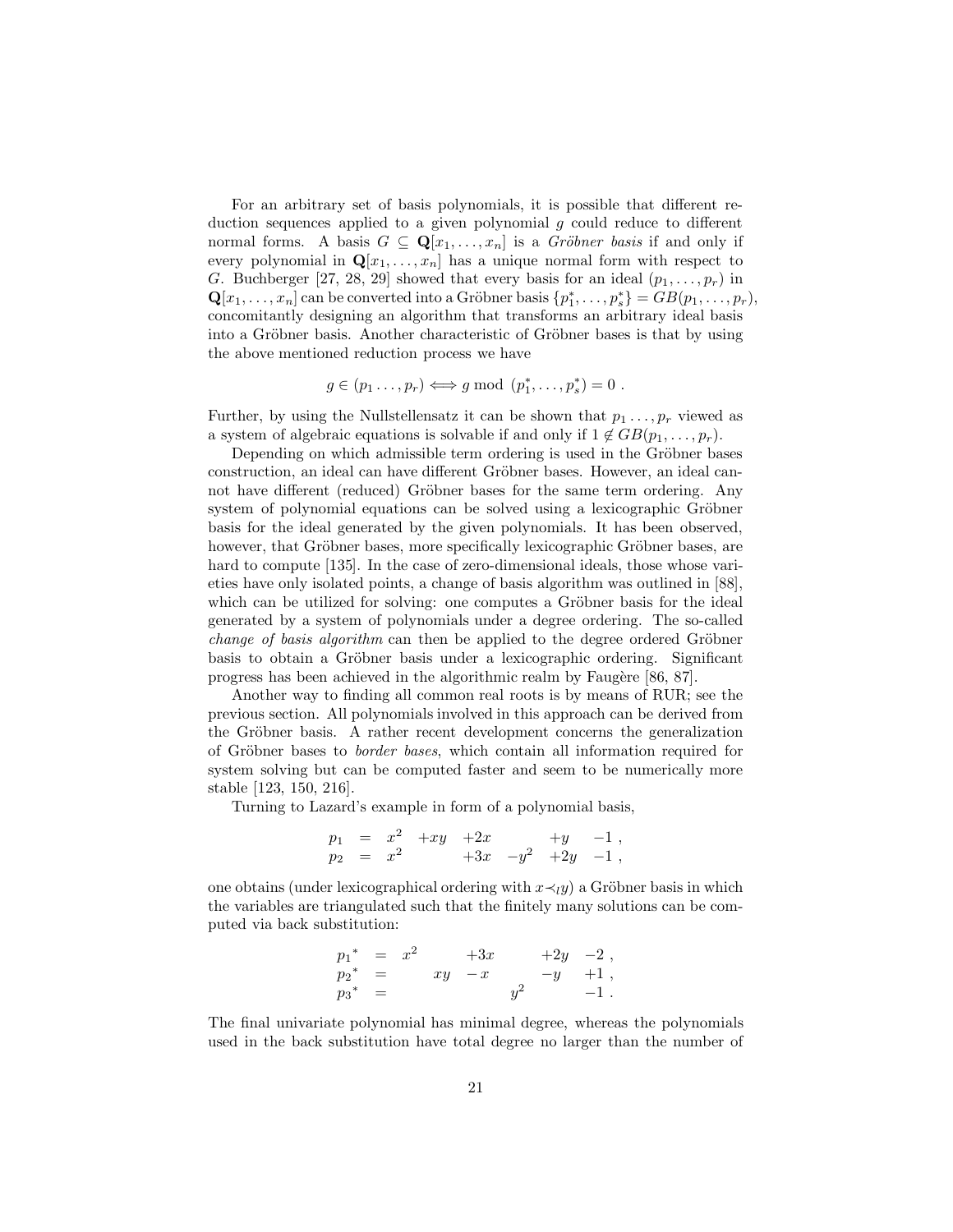roots. As an example of polynomial reduction the polynomial  $x^2y^2$  is reduced with respect to the previously computed Gröbner basis  $\{p_1^*, p_2^*, p_3^*\} = GB(p_1, p_2)$ along two distinct reduction paths, both yielding  $-3x - 2y + 2$  as the normal form.

There is a strong connection between lexicographic Gröbner bases and the previously mentioned resultant techniques. For some types of input polynomials, the computation of a reduced system via resultants might be much faster than the computation of a lexicographic Gröbner basis.

Gröbner bases can be used for many polynomial ideal theoretic operations [29, 49]. Other applications include computer-aided geometric design [108], polynomial interpolation [125], coding and cryptography [90], and robotics [89].

# **5 Research Issues and Summary**

Algebraic algorithms deal with numbers, vectors, matrices, polynomials, formal power series, exponential and differential polynomials, rational functions, algebraic sets, curves and surfaces. In this vast area, manipulations with matrices and polynomials, in particular the solution of a polynomial equation and linear and polynomial systems of equations, are most fundamental in modern computations in Sciences, Engineering, and Signal and Image Processing. We reviewed the state of the art for the solution of these three tasks and gave pointers to the extensive bibliography.

Among numerous interesting and important research directions of the topics in Sections 2 and 3, we wish to cite computations with structured matrices, including their applications to polynomial root-finding, currently of growing interest, and new techniques for randomized preprocessing for matrix computations, evaluation of resultants and polynomial root-finding.

Section 4 of this chapter has briefly reviewed polynomial system solving based on resultant matrices as well as Gröbner bases. Both approaches are currently active. This includes practical applications to small and medium-size systems. Efficient implementations that handle the nongeneric cases, including multiple roots and nonisolated solutions, is probably the most crucial issue today in relation to resultants. The latter are also studied in relation to a more general object, namely the discriminant of a well-constrained system, which characterizes the existence of multiple roots. Another interesting current direction is algorithmic improvement by exploiting the structure of the polynomial systems, including sparsity, or the structure of the encountered matrices, for both resultants and Gröbner bases.

## **6 Defining Terms**

**Characteristic polynomial:** Shift an input matrix *A* by subtracting the identity matrix *xI* scaled by variable *x*. The determinant of the resulting matrix is the characteristic polynomial of the matrix *A*. Its roots coincide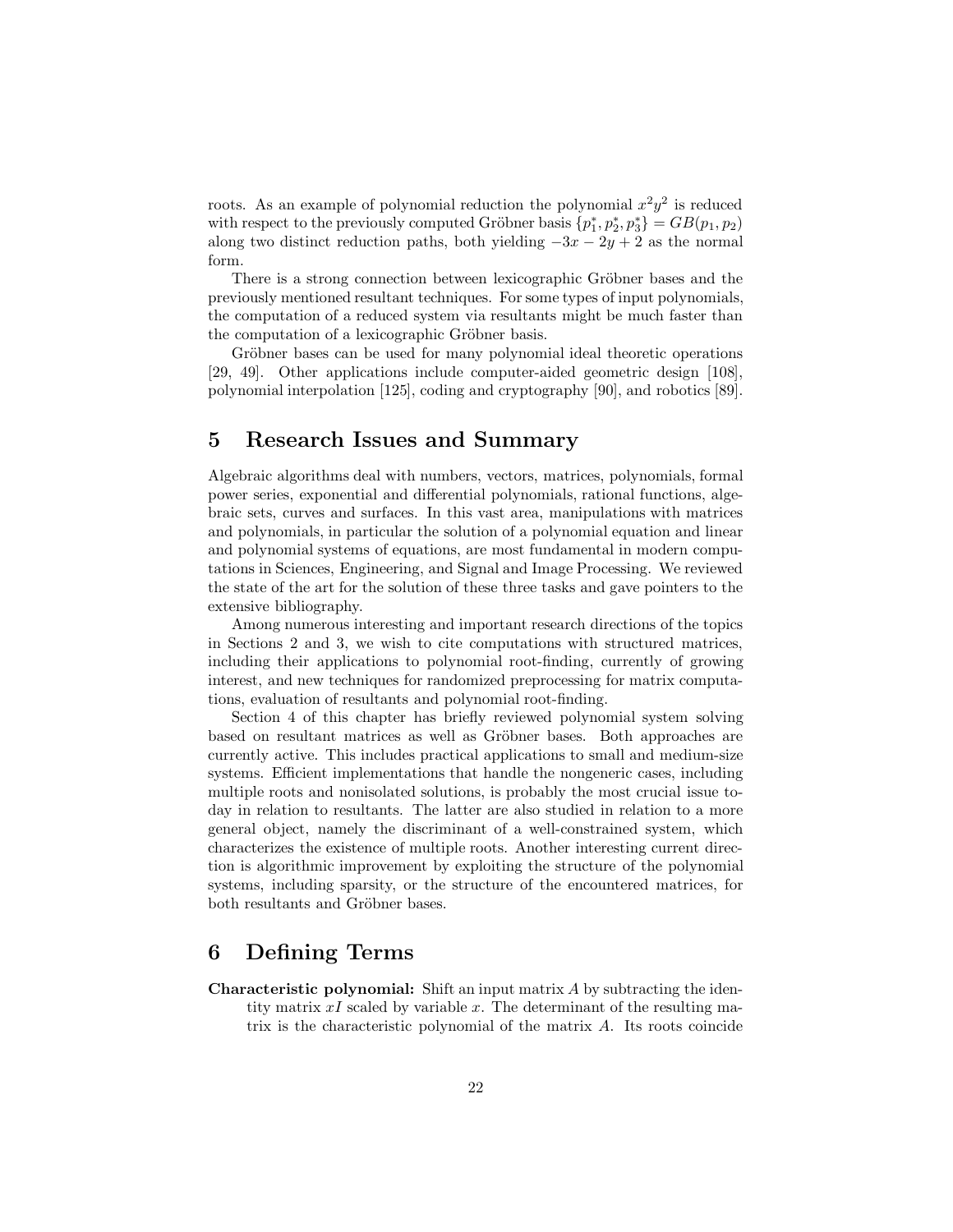with the eigenvalues of the shifted matrix  $A - xI$ .

- **Condition number of a matrix** is a scalar  $\kappa$  which grows large as the matrix approaches a singular matrix; then numeric inversion becomes an ill-conditioned problem.  $\kappa$  OUTPUT ERROR NORM  $\approx$  INPUT ERROR NORM.
- **Degree order:** An order on the terms in a multivariate polynomial; for two variables *x* and *y* with  $x \prec y$  the ascending chain of terms is  $1 \prec x \prec y \prec$  $x^2 \prec xy \prec y^2 \cdots$
- **Determinant:** A polynomial in the entries of a square matrix whose value is invariant in adding to a row (resp. column) any linear combination of other rows (resp. columns).  $\det(AB) = \det A \cdot \det B$  for a pair of square matrices *A* and *B*, det  $B = -$  det *A* if the matrix *B* is obtained by interchanging a pair of adjacent rows or columns of a matrix  $A$ , det  $A \neq 0$  if and only if a matrix *A* is invertible. Determinant of a block diagonal or block triangular matrix is the product of the diagonal blocks, and so det  $A =$  $(\det A_{0,0})$  det *S* under (1). One can compute a determinant by using these properties and matrix factorizations, e.g., recursive factorization (1).
- Gröbner basis: Given a term ordering, the Gröbner basis of a polynomial ideal is a generating set of this ideal, such that the (multivariate) division of any polynomial by the basis has a unique remainder.
- **Lexicographic order:** An order on the terms in a multivariate polynomial; for two variables *x* and *y* with  $x \prec y$  the ascending chain of terms is 1  $\prec$  $x \prec x^2 \prec \cdots \prec y \prec xy \prec x^2y \cdots \prec y^2 \prec xy^2 \cdots$
- **Matrix eigenvector:** A column vector **v** such that  $A$ **v** =  $\lambda$ **v**, for a square matrix *A* and the associated eigenvalue  $\lambda$ . A generalized eigenvector **v** satisfies the equation  $A$ **v** =  $\lambda$ *B***v** for two square matrices *A* and *B* and the associated eigenvalue  $\lambda$ . Both definitions extend to row vectors that premultiply the associated matrices.
- **Mixed volume:** An integer-valued function of *n* convex polytopes in *n*-dimensional Euclidean space. Under proper scaling, this function bounds the number of toric complex roots of a well-constrained polynomial system, where the convex polytopes are defined to be the Newton polytopes of the given polynomials.
- **Newton polytope:** The convex hull of the exponent vectors corresponding to terms with nonzero coefficients in a given multivariate polynomial.
- **Ops:** Arithmetic operations, i.e., additions, subtractions, multiplications, or divisions; as in **flops,** i.e., floating point operations.
- **Resultant:** A polynomial in the coefficients of a system of *n* polynomials with  $n + 1$  variables, whose vanishing is the minimal necessary and sufficient condition for the existence of a solution of the system.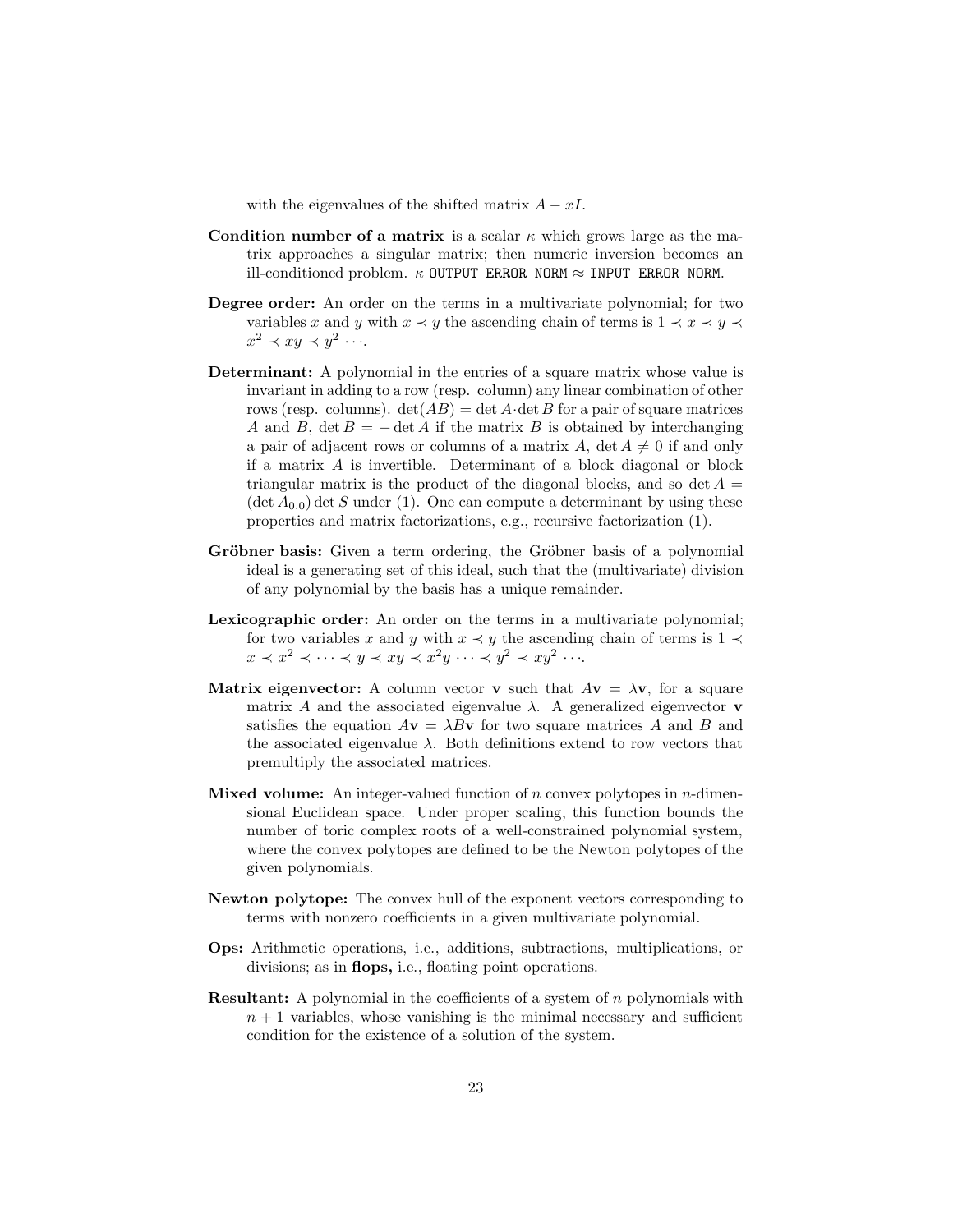- **Separation bound:** The minimum distance between two (complex) roots of a univariate polynomial.
- **Singularity:** A square matrix is singular if there is a nonzero second matrix such that the product of the two is the zero matrix. Singular matrices do not have inverses.
- **Sparse matrix:** A matrix whose zero entries are much more numerous than its nonzero entries.
- **Structured matrix:** A matrix whose every entry can be derived by a formula depending on a smaller number of parameters, typically on  $O(m + n)$ parameters for an  $m \times n$  matrix, as opposed to its  $mn$  entries. For instance, an  $m \times n$  Cauchy matrix has  $\frac{1}{s_i-t_j}$  as the entry in row *i* and column *j* and is defined by  $m + n$  parameters  $s_i$  and  $t_j$ ,  $i = 1, \ldots, m$ ;  $j = 1, \ldots, n$ . Typically a structured matrix can be multiplied by a vector in nearly linear arithmetic time.

# **References**

- [1] Aho, A., Hopcroft, J., Ullman, J., *The Design and Analysis of Algorithms.* Addison-Wesley, Reading, MA, 1974.
- [2] Alesina, A., Galuzzi, M., A new proof of Vincent's theorem. *L'Enseignement Math´ematique*, 44:219–256, 1998.
- [3] Anderson, E., Bai, Z., Bischof, C., Blackford, S., Demmel, J., Dongarra, J., Du Croz, J., Greenbaum, A., Hammarling, S., McKenney, A., Sorensen, D. *LAPACK Users' Guide.* 3rd Edition, SIAM, 1999.
- [4] Auzinger, W., Stetter, H.J., An elimination algorithm for the computation of all zeros of a system of multivariate polynomial equations. In *Proc. Intern. Conf. on Numerical Math., Intern. Series of Numerical Math.*, 86, 12–30. Birkhäuser, Basel, 1988.
- [5] Bach, E., Shallit, J., *Algorithmic Number Theory, Volume 1: Efficient Algorithms.* The MIT Press, Cambridge, MA, 1996.
- [6] Bai, Z., Demmel, J., Dongarra, J., Ruhe, A., van der Vorst, H., editors, *Templates for the Solution of Algebraic Eigenvalue Problems: A Practical Guide*. SIAM, Philadelphia, 2000.
- [7] Bareiss, E.H., Sylvester's identity and multistep integers preserving Gaussian elimination. *Math. Comp.,* 22, 565–578, 1968.
- [8] Barrett, R., Berry, M.W., Chan, T.F., Demmel, J., Donato, J., Dongarra, J., Eijkhout, V., Pozo, R., Romine, C., Van Der Vorst, H., *Templates for the Solution of Linear Systems: Building Blocks for Iterative Methods*. SIAM, Philadelphia, 1993.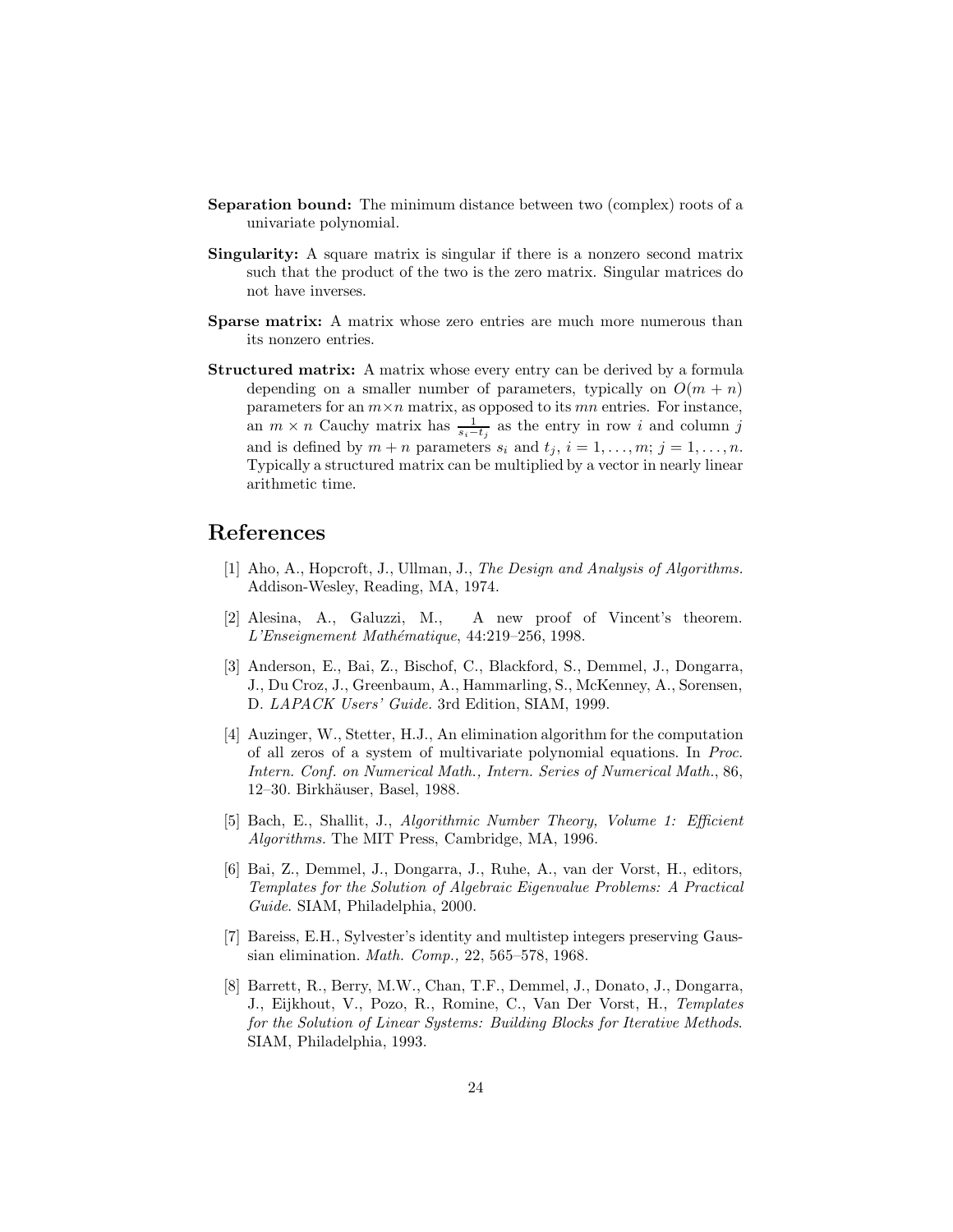- [9] Basu, S., Pollack, R., Roy, M.-F., *Algorithms in Real Algebraic Geometry*, *Algorithms and Computation in Mathematics*, 10, Springer, 2003.
- [10] Benzi, M., Preconditioning techniques for large linear systems: a survey. *J. Computational Physics*, 182, 418–477, 2002.
- [11] Berberich, E., Eigenwillig, A., Hemmer, M., Hert, S., Kettner, L., Mehlhorn, K., Reichel, J., Schmitt, S., Schömer, E., Wolpert, N., EX-ACUS: Efficient and Exact Algorithms for Curves and Surfaces. In *ESA*, *LNCS*, 1669, 155–166, Springer, 2005.
- [12] Berlekamp, E.R., Factoring polynomials over large finite fields. *Math. Comp.,* 24, 713–735, 1970.
- [13] Bernstein, D.N., The number of roots of a system of equations. *Funct. Anal. and Appl.,* 9(2), 183–185, 1975.
- [14] Bini, D.A., Boito, P., A fast algorithm for approximate polynomial GCD based on structured matrix computations. *Operator Theory: Advances and Applications*, 199, 155–173, Birkhäuser, 2010.
- [15] Bini, D.A., Boito, P., Eidelman, Y., Gemignani, L., Gohberg, I., A fast implicit QR algorithm for companion matrices. *Linear Algebra and Applications*, 432, 2006–2031, 2010.
- [16] Bini, D.A., Fiorentino, G., Design, analysis, and implementation of a Mmultiprecision polynomial rootfinder. *Numer. Algs.*, 23, 127–173, 2000.
- [17] Bini, D.A., Gemignani, L., Pan, V.Y., Inverse power and Durand/Kerner iteration for univariate polynomial root-finding. *Computers and Mathematics (with Applications)*, 47 (2/3), 447–459, 2004. Also TRs 2002-003, 2002-020, *CUNY Ph.D. Program in CS, Graduate Center, CUNY*, 2002.
- [18] Bini, D.A., Gemignani, L., Pan, V.Y., Fast and stable QR eigenvalue algorithms for generalized companion matrices and secular equation. *Numer. Math.*, 3, 373–408, 2005. (Also TR 1470, *Univ. Pisa*, Italy, 2003.)
- [19] Bini, D.A., Gemignani, L., Pan, V.Y., Improved initialization of the accelerated and robust QR-like polynomial root-finding. *Electronic Transactions on Numerical Analysis*, 17, 195–205, 2004.
- [20] Bini, D., Pan, V.Y., Polynomial division and its computational complexity, *J. Complexity*, 2, 179–203, 1986.
- [21] Bini, D., Pan, V.Y., *Polynomial and Matrix Computations, Volume 1, Fundamental Algorithms.* Birkh¨auser, Boston, 1994.
- [22] Bini, D.A., Pan, V.Y., Verschelde, J., eds., Special Issue on Symbolic– Numerical Algorithms. *Theoretical Comp. Sci.*, 409, 2, 255–268, 2008.
- [23] Björck, Å., *Numerical Methods for Least Squares Problems*. SIAM, 1996.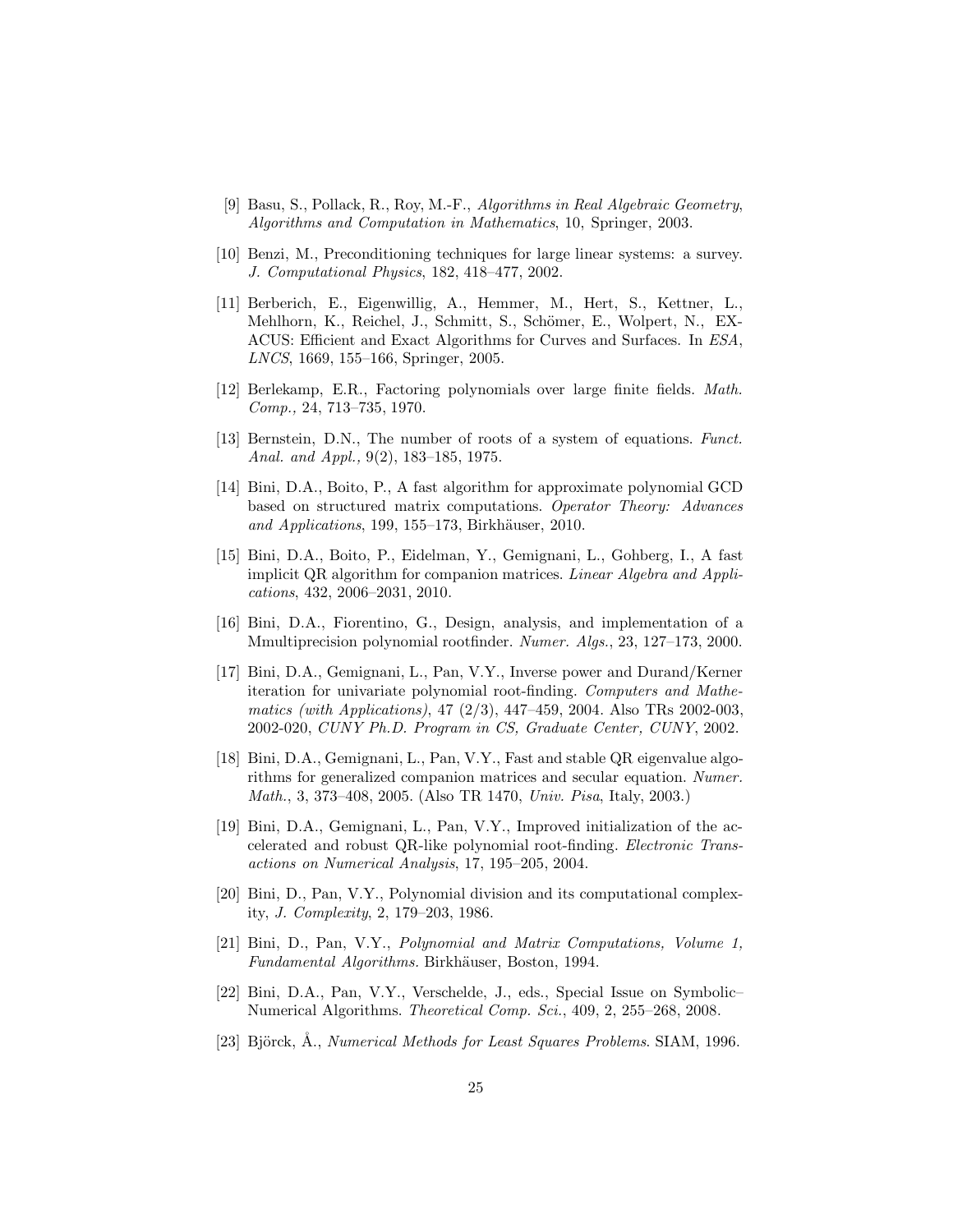- [24] Bondyfalat, D., Mourrain, B., Pan, V.Y., Computation of a specified root of a polynomial system of equations using eigenvectors. *Linear Alg. Appls.*, 319, 193–209, 2000. Also *Proc. ISSAC*, 252–259, ACM Press, 1998.
- [25] Borodin, A., Munro, I., *Computational Complexity of Algebraic and Numeric Problems.* American Elsevier, New York, 1975.
- [26] Brönnimann, H., Emiris, I.Z., Pan, V.Y., Pion, S., Sign determination in residue number systems. *Theor. Comp, Science*, 210 (1), 173–197, 1999.
- [27] Buchberger, B., *Ein Algorithmus zum Auffinden der Basiselemente des Restklassenringes nach einem nulldimensionalen Polynomideal.* Dissertation, University of Innsbruck, Austria, 1965.
- [28] Buchberger, B., A theoretical basis for the reduction of polynomials to canonical form. *ACM SIGSAM Bulletin,* 10(3), 19–29, 1976.
- [29] Buchberger, B., Gröbner bases: An algorithmic method in polynomial ideal theory. In *Recent Trends in Multidimensional Systems Theory,* Bose, N.K., Ed., 184–232. D. Reidel, Dordrecht (Holland), 1985.
- [30] Buchberger, B., Collins, G.E., Loos, R., Albrecht, R., eds. *Computer Algebra: Symbolic Algebraic Computation*. Springer, 2nd edition, 1983.
- [31] Bürgisser, P., Clausen, M., Shokrollahi, M.A., *Algebraic Complexity Theory.* Springer, Berlin, 1997.
- [32] Busé, L., D'Andrea, C. Inversion of parameterized hypersurfaces by means of subresultants. In *Proc. ISSAC,* 65–71, ACM Press, 2004.
- [33] Busé, L., Elkadi, M., Mourrain, B. Residual resultant of complete intersection. *J. Pure & Applied Algebra*, 164, 35–57, 2001.
- [34] Bus´e, L., Elkadi, M., Mourrain, B., eds. Special Issue on Algebraic– Geometric Computations, *Theor. Comp. Science*, 392 (1-3), 1-178, 2008.
- [35] Canny, J., Some Algebraic and Geometric Computations in PSPACE. In *Proc. ACM Symp. Theory of Computing*, 460–467, 1988.
- [36] Canny, J., Generalized characteristic polynomials. *J. Symbolic Computation,* 9(3), 241–250, 1990.
- [37] Canny, J., Emiris, I.Z., A Subdivision-Based Algorithm for the Sparse Resultant, *J. ACM*, 47(3):417–451, 2000. Also in *Proc. AAECC'10*, *LNCS,* 263, 89–104, Springer, 1993.
- [38] Canny, J., Kaltofen, E., Lakshman, Y., Solving systems of non-linear polynomial equations faster. In *Proc. ISSAC,* 121–128, ACM, 1989.
- [39] Canny, J., Manocha, D., Efficient techniques for multipolynomial resultant algorithms. In *Proc. ISSAC,* 85–95, ACM Press, 1991.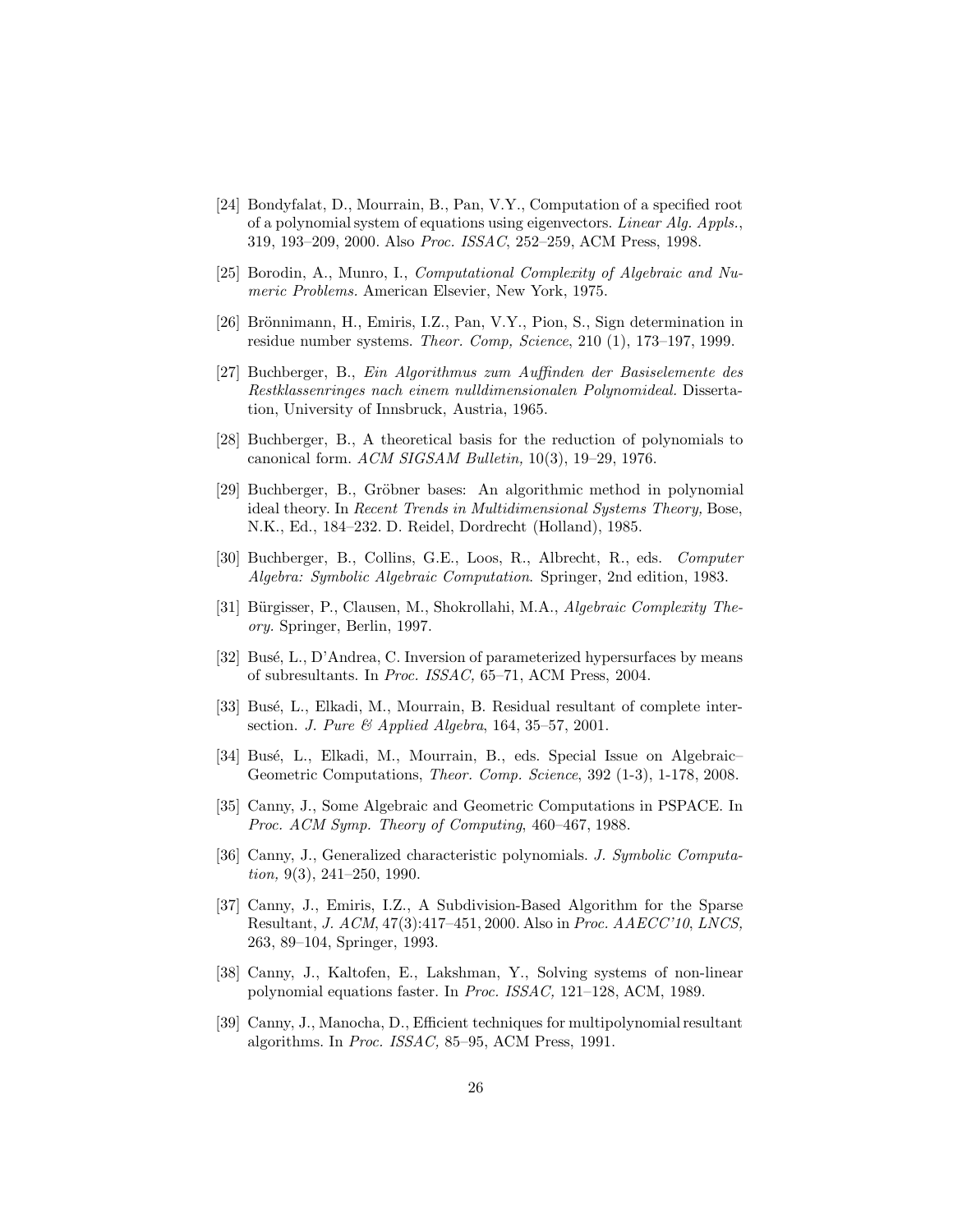- [40] Canny, J., Pedersen, P., An algorithm for the Newton resultant. Technical Report 1394, Computer Science Dept., Cornell University, 1993.
- [41] Cardinal, J.-P., Mourrain, B., Algebraic approach of residues and applications. In *The Math. of Numerical Analysis, Lects. in Applied Math.,* 32, 189–210. AMS, Providence, RI, 1996.
- [42] Chen, F., Cox, D.A., Liu, Y., The mu-basis and implicitization of a rational parametric surface. *J. Symbolic Computation*, 39(6):689–706, 2005.
- [43] Chen, Z., Storjohann, A., A BLAS based C library for exact linear algebra on integer matrices. In *Proc. ISSAC,* 92–99, ACM Press, 2005.
- [44] Clarkson, K.L., Safe and effective determinant evaluation. *Proc. IEEE FOCS*, 387–395, IEEE Computer Society Press, 1992.
- [45] Collins, G.E., Akritas, A., Polynomial real root isolation using Descartes' rule of signs. In *SYMSAC '76*, 272–275, ACM Press, NY, 1976.
- [46] Coppersmith, D., Solving homogeneous linear equations over GF(2) via block Wiedemann algorithm. *Math. of Comput.*, 62(205), 333–350, 1994.
- [47] Coppersmith, D., Winograd, S., Matrix multiplication via arithmetic progressions. *J. Symbolic Computation,* 9(3), 251–280, 1990.
- [48] Cohn, H., Kleinberg, R., Szegedy, B., Umans, C., Group-theoretic Algorithms for Matrix Multiplication, *Proc. IEEE FOCS*, 379–388, 2005.
- [49] Cox, D.A., Gröbner bases: a sampler of recent developments. In *Proc. ISSAC*, 387–388, ACM, 2007.
- [50] Cox, D., Little, J., O'Shea, D. *Ideals, Varieties, and Algorithms*, 2nd edition. Undergraduate Texts in Mathematics, Springer, New York, 1997.
- [51] Cox, D., Little, J., O'Shea, D. *Using Algebraic Geometry*, 2nd edition. Graduate Texts in Mathematics, 185, Springer, New York, 2005.
- [52] D'Andrea, C., Macaulay-style formulas for the sparse resultant. *Trans. of the AMS*, 354, 2595–2629, 2002.
- [53] D'Andrea, C., Krick, T., Szanto, A., Multivariate Subresultants in Roots. *J. Algebra*, 302(1), 16–36, 2006.
- [54] D'Andrea, C., Emiris, I.Z., Computing Sparse Projection Operators. In *Symbolic Computation: Solving Equations in Algebra, Geometry, and Engineering*, 121–139, AMS, Providence, RI, 2001.
- [55] Daney, D., Emiris, I.Z., Robust Parallel Robot Calibration with Partial Information. In *Proc. IEEE Intern. Conf. Robotics Automation*, Seoul, pp. 3262–3267, 2001.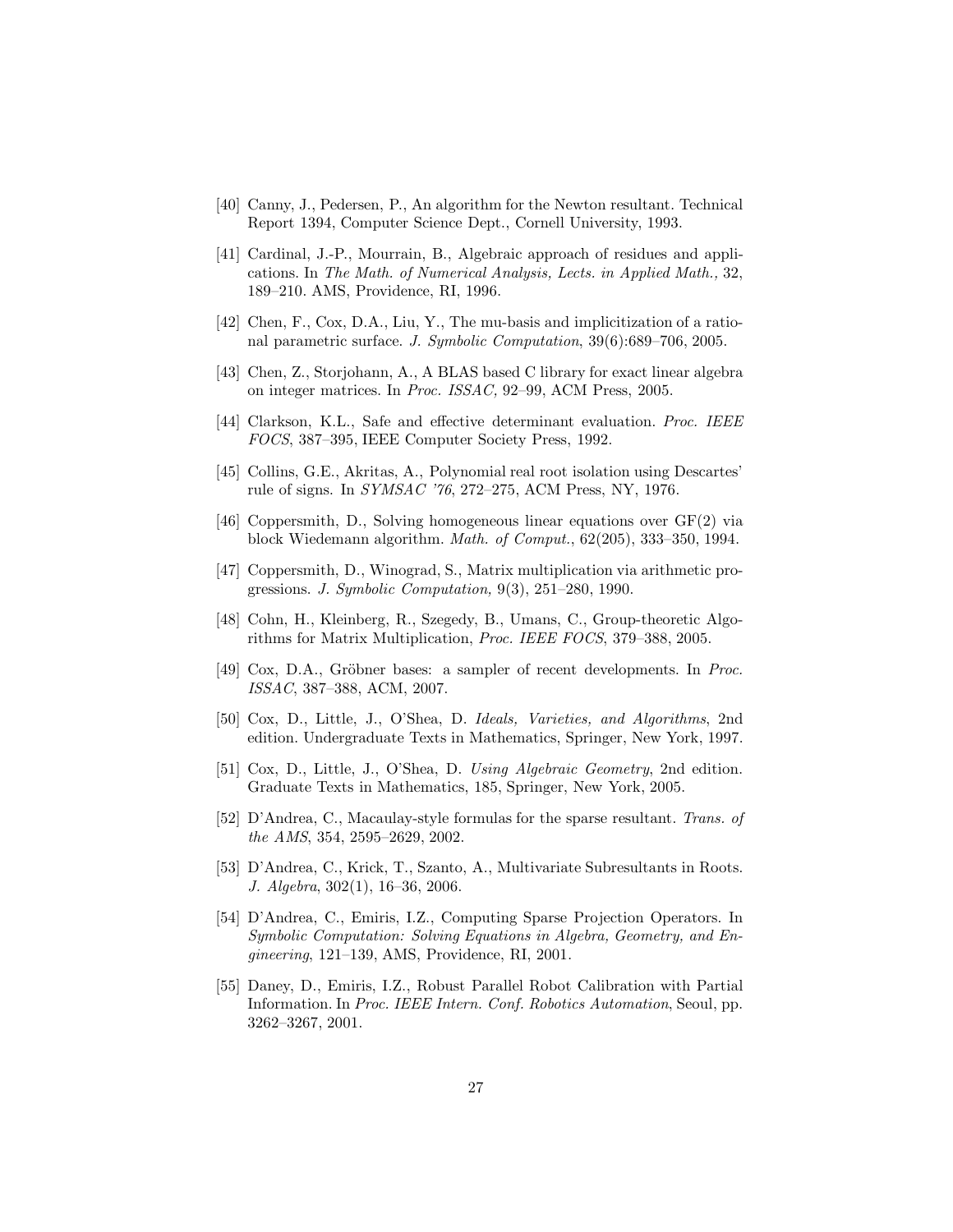- [56] Demmel, J.J.W., *Applied Numerical Linear Algebra.* SIAM, 1997.
- [57] Dickenstein, A., Emiris, I.Z., Multihomogeneous resultant formulae by means of complexes. *J. Symbolic Comp.*, 36, 317–342, 2003.
- [58] Dickenstein, A., Emiris, I.Z., editors. Solving Polynomial Equations: Foundations, Algorithms and Applications. in *Algorithms and Computation in Mathematics*, 14, Springer, Berlin, 2005.
- [59] Dickenstein, A., Sturmfels, B., Elimination theory in codimension 2. *J. Symb. Comp.*, 34(2):119–135, 2002.
- [60] Dixon, A.L., The elimination of three quantics in two independent variables. In *Proc. London Mathematical Society,* 6, 468–478, 1908.
- [61] Dongarra, J.J., Duff, I.S., Sorensen, D.C. and Van Der Vorst, H.A., *Numerical Linear Algebra for High-Performance Computers*, SIAM, 1998.
- [62] Dongarra, J., Bunch, J., Moler, C., and Stewart, P. *LINPACK Users' Guide.* SIAM, Philadelphia, PA, 1978.
- [63] Du, Z., Sharma, V., Yap, C.K., Amortized bound for root isolation via Sturm sequences. [230], pp. 113–129.
- [64] Duff, I.S., Erisman, A.M. and Reid, J.K., *Direct Methods for Sparse Matrices*. Clarendon Press, Oxford, England, 1986.
- [65] Dumas, J.-G., Gautier, T., Giesbrecht, M., Giorgi, P., Hovinen, B., Kaltofen, E., Saunders, B.D., Turner, W.J., and Villard, G. LinBox: A generic library for exact linear algebra. In Cohen, A.M., Gao, X.-S., Takayama, N., eds., *Proc. ICMS 200*, 40-50, Beijing, China, 2002.
- [66] Dumas, J-G., Gautier, T., Pernet, C., Finite field linear algebra subroutines. In *Proc. ISSAC,* 63–74, ACM Press, 2002.
- [67] Dumas, J-G., Giorgi, P., Pernet, C., Finite field linear algebra package. In *Proc. ISSAC,* 118–126, ACM Press, 2004.
- [68] Eberly, W., Giesbrecht, M., Giorgi, P., Storjohann, A., Villard, G., Faster inversion and other black box matrix computations using efficient block projections. In *Proc. ISSAC*, 143–150, ACM Press, 2007.
- [69] Eberly, W., Giesbrecht, M., Villard, G., On computing the determinant and Smith form of an integer matrix. *Proc. IEEE FOCS*, 675–685, 2000.
- [70] Eigenwillig, A., Kettner, L., Krandick, W., Mehlhorn, K., Schmitt, S., Wolpert, N., A Descartes Algorithm for Polynomials with Bit-Stream Coefficients. In *CASC'2005*, *LNCS*, 3718, 38–149. Springer, 2005.
- [71] Eigenwillig, A., Sharma, V., Yap, C.K., Almost tight recursion tree bounds for the Descartes method. *Proc. ISSAC*, 71–78, ACM, 2006.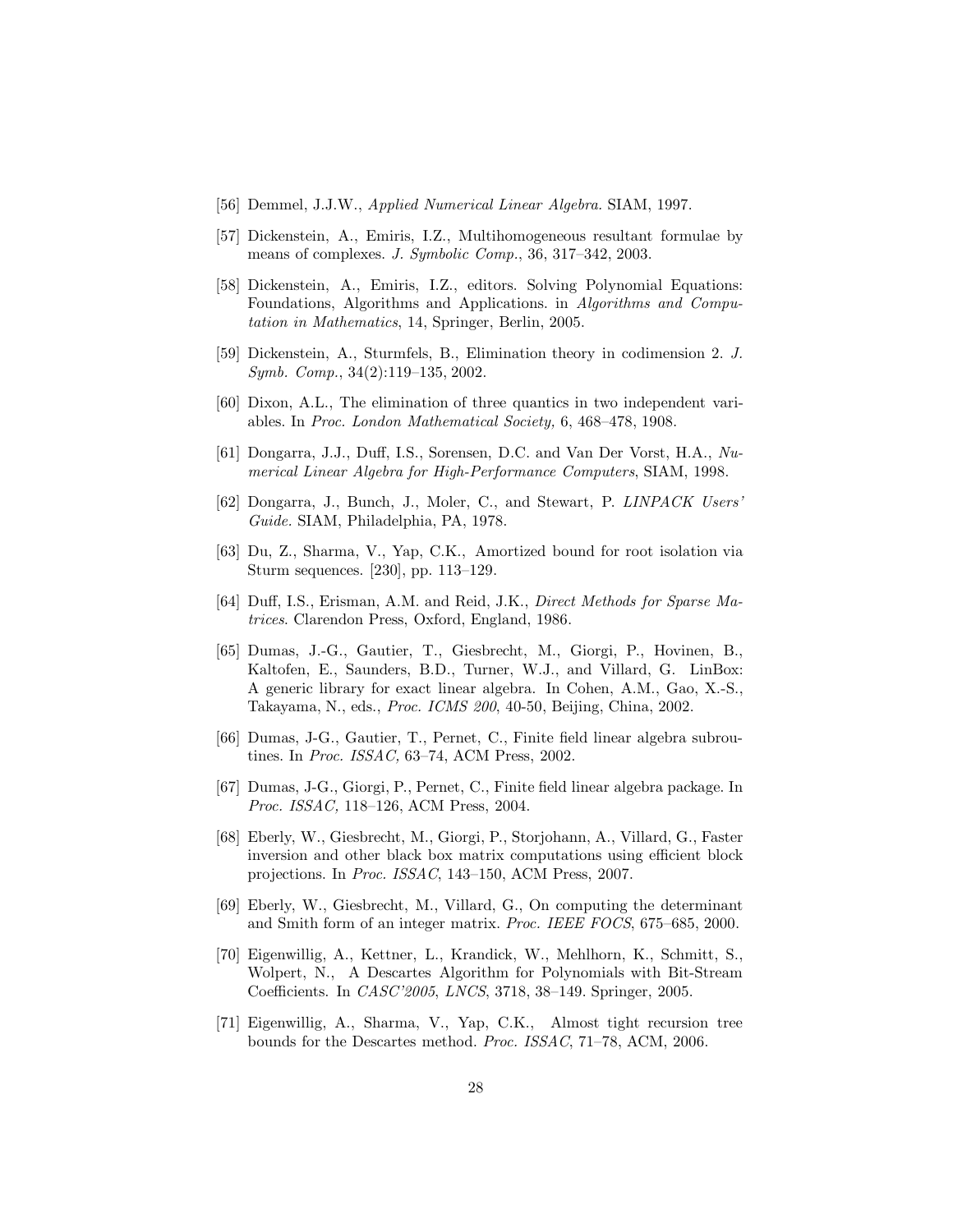- [72] Elkadi, M., Mourrain, B., Algorithms for residues and Lojasiewicz exponents. *J. Pure & Appl. Algebra*, 153, 27–44, 2000.
- [73] Emiris, I.Z., On the complexity of sparse elimination. *J. Complexity,* 12, 134–166, 1996.
- [74] Emiris, I.Z., Matrix Methods for Solving Algebraic Systems, In *Symbolic Algebraic Methods and Verification Methods*, Springer, Wien, pp. 69–78, 2001. Also arxiv.org/abs/1201.5810, 2011.
- [75] Emiris, I.Z., Canny, J.F., Efficient incremental algorithms for the sparse resultant and the mixed volume. *J. Symb. Comput.,* 20(2), 117–149, 1995.
- [76] Emiris, I.Z., Galligo, A., Tsigaridas, E.P., Random polynomials and expected complexity of bisection methods for real solving. *Proc. ISSAC*, 235–242, ACM Prss, 2010.
- [77] Emiris, I.Z., Konaxis, C., Single-lifting Macaulay-type formulae of generalized unmixed sparse resultants, *J. Symb. Comp.*, 46(8):919–942, 2011.
- [78] Emiris, I.Z., Mantzaflaris, A., Multihomogeneous resultant matrices for systems with scaled support. In *Proc. ISSAC*, 143–150, ACM, 2009.
- [79] Emiris, I.Z., Mourrain, B. Matrices in elimination theory. *J. Symbolic Computation*, 28, 3–44, 1999.
- [80] Emiris, I.Z., Mourrain, B., Pan, V.Y., eds. Special Issue on Algebraic and Numerical Algorithms, *Theor. Comp. Science*, 315, 307–672, 2004.
- [81] Emiris, I.Z., Mourrain, B., Tsigaridas, E.P., Real Algebraic Numbers: Complexity Analysis and Experimentation. In *Reliable Implementations of Real Number Algorithms: Theory and Practice*, LNCS, Springer, 2007.
- [82] Emiris, I.Z., Mourrain, B., Tsigaridas, E.P., The DMM Bound: Multivariate (Aggregate) Separation Bound. In *Proc. ISSAC*, 242–250, ACM Press, 2010.
- [83] Emiris, I.Z., Pan, V.Y., Symbolic and numeric methods for exploiting structure in constructing resultant matrices. *J. Symb. Comp.*, 33, 393– 413, 2002.
- [84] Emiris I.Z., Pan, V.Y., Improved algorithms for computing determinants and resultants. *J. Complexity*, 21 (1), 43–71, 2005. Also *Proc. CASC'03*, (E. W. Mayr, V. G. Ganzha, E. V. Vorozhtzov, eds.) 81–94, 2003.
- [85] Emiris, I.Z., Tzoumas, G.M., Exact and efficient evaluation of the InCircle predicate for parametric ellipses and smooth convex objects, *Computer-Aided Design*, 40(6):691–700, 2008.
- [86] Faugère, J.-C., A new efficient algorithm for computing Gröbner bases (F4). *J. Pure & Applied Algebra*, 139, 61–88, 1999.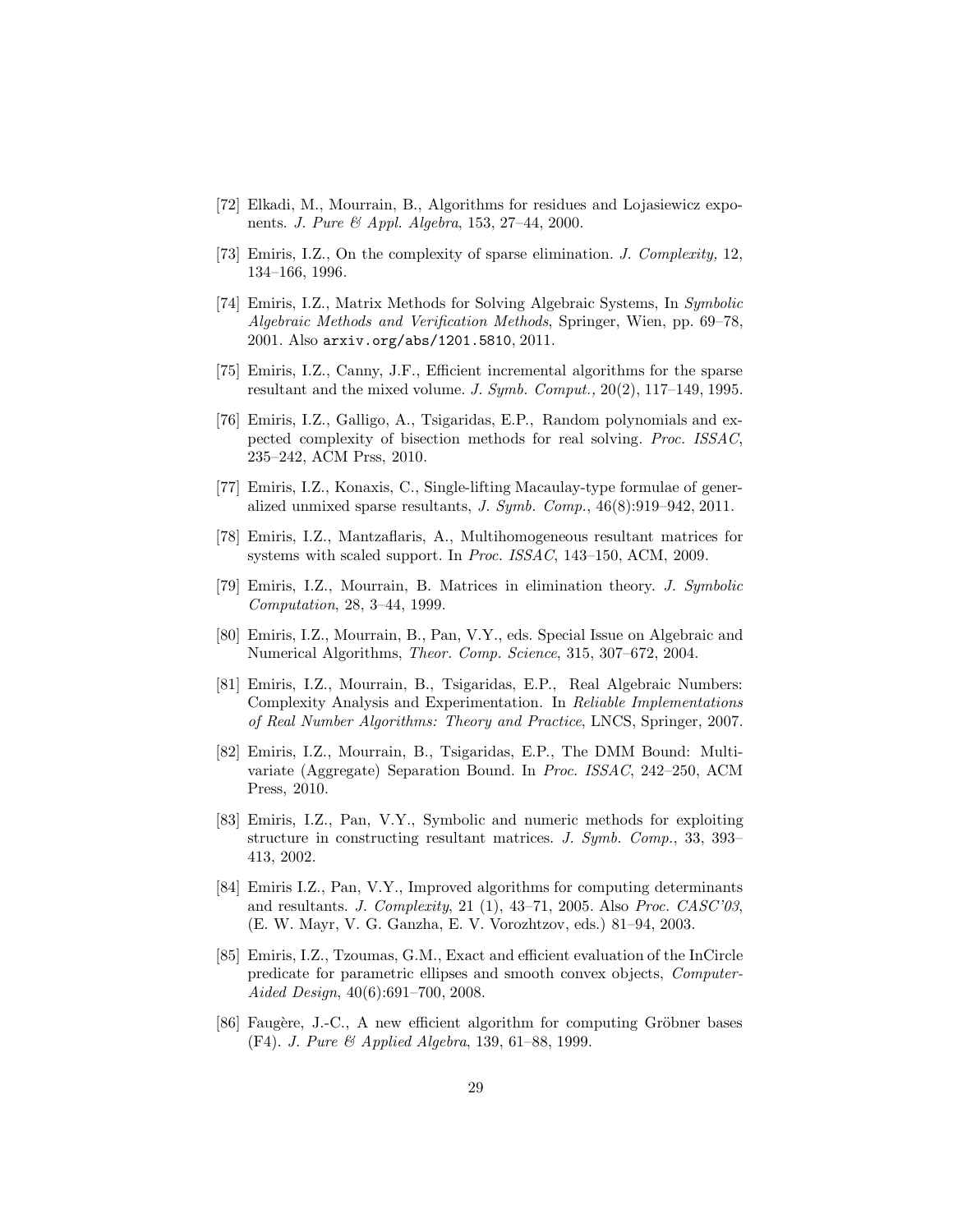- [87] Faugère, J.-C., A new efficient algorithm for computing Gröbner bases w/o Reduction to Zero (F5). In *Proc. ISSAC,* 75–83, ACM, 2002.
- [88] Faugère, J.-C., Gianni, P., Lazard, D., Mora, T., Efficient computation of zero-dimensional Gröbner bases by change of ordering. *J. Symbolic Computation,* 16(4), 329–344, 1993.
- [89] Faugère, J-C., Lazard, D., The Combinatorial Classes of Parallel Manipulators. *Mechanism and Machine Theory*, 30, 765–776, 1995.
- [90] Faugère, J.-C., Levy-dit-Vehel, F., Perret, L., Cryptanalysis of MinRank. In *Proc. CRYPTO*, pp. 280–296, 2008.
- [91] Fortune, S., An Iterated Eigenvalue Algorithm for Approximating Roots of Univariate Polynomials. *J. Symbolic Comp.*, 33 (5), 627–646, 2002.
- [92] Foster, L.V., Generalizations of Laguerre's method: higher order methods. *SIAM J. Numer. Anal.,* 18, 1004–1018, 1981.
- [93] Garbow, B.S. et al., *Matrix Eigensystem Routines: EISPACK Guide Extension.* Springer, New York, 1972.
- [94] von zur Gathen, J., Gerhard, J., *Modern Computer Algebra.* Cambridge U. Press, Cambridge, 2003 (2nd edition).
- [95] Geddes, K.O., Czapor, S.R., Labahn, G., *Algorithms for Computer Algebra.* Kluwer Academic, 1992.
- [96] Gelfand, I.M., Kapranov, M.M., Zelevinsky, A.V., *Discriminants, Resultants and Multidimensional Determinants.* Birkhäuser, Boston, 1994.
- [97] George, A., Liu, J.W.-H., *Computer Solution of Large Sparse Positive Definite Linear Systems.* Prentice Hall, Englewood Cliffs, NJ, 1981.
- [98] Gilbert, J.R., Schreiber, R., Highly parallel sparse Cholesky factorization. *SIAM J. on Scientific Computing*, 13, 1151–1172, 1992.
- [99] Gilbert, J.R., Tarjan, R.E., The analysis of a nested dissection algorithm. *Numer. Math.,* 50, 377–404, 1987.
- [100] Golub, G.H., Van Loan, C.F., *Matrix Computations,* 3rd ed., Johns Hopkins University Press, Baltimore, MD, 1996.
- [101] Greenbaum, A., *Iterative Methods for Solving Linear Systems.* SIAM Publications, Philadelphia, PA, 1997.
- [102] Greuel, G.-M., Pfister, G. *A Singular Introduction to Commutative Algebra* (with contributions by O. Bachmann, C. Lossen, H. Schönemann). Springer, 2002.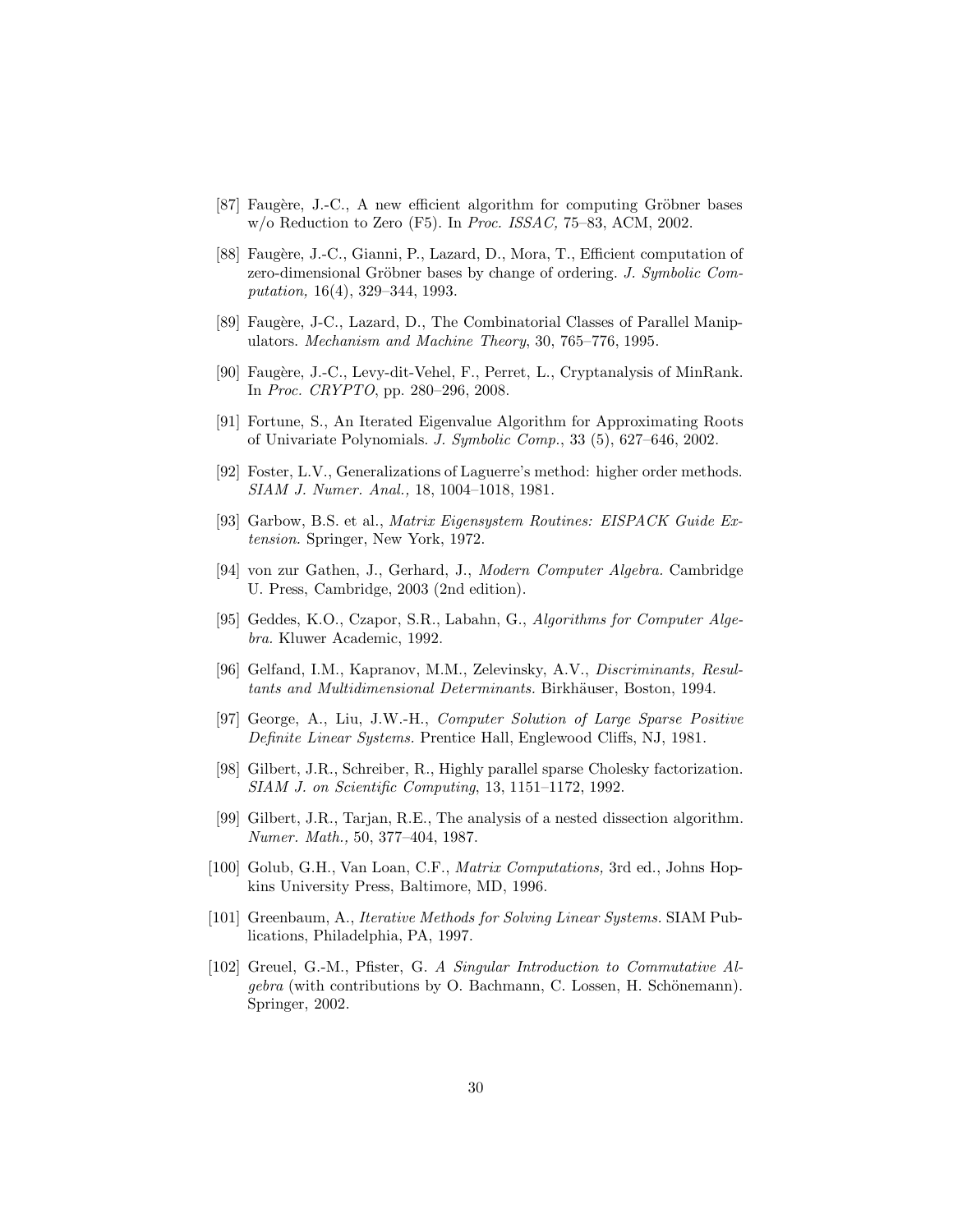- [103] Halko, N., Martinsson, P.G., Tropp, J.A., Finding Structure with Randomness: Probabilistic Algorithms for Constructing Approximate Matrix Decompositions, *SIAM Review*, 53, 2, 217–288, 2011.
- [104] Hansen, E., Patrick, M., Rusnak, J., Some modifications of Laguerre's method. *BIT*, 17, 409–417, 1977.
- [105] Heath, M.T., Ng, E., Peyton, B.W., Parallel algorithms for sparse linear systems. *SIAM Review*, 33, 420–460, 1991.
- [106] Hemmer, M., Tsigaridas, E.P., Zafeirakopoulos, Z., Emiris, I.Z., Karavelas, M., Mourrain, B., Experimental evaluation and cross-benchmarking of univariate real solvers. In Proc. *SNC'09*, Kyoto, Japan, 2009.
- [107] Higham, N.J., *Accuracy and Stability of Numerical Algorithms.* SIAM, Philadelphia, 2002 (second edition).
- [108] Hoffmann, C.M., Sendra, J.R., Winkler, F. Special Issue on Parametric Algebraic Curves and Applications, *J. Symbolic Comp.*, 23, 1997.
- [109] Jenkins, M.A., Traub, J.F., A three-stage variable-shift iteration for polynomial zeros and its relation to generalized Rayleigh iteration. *Numer. Math.,* 14, 252–263, 1970.
- [110] Jouanolou, J.-P., Formes d'Inertie et R´esultant : Un Formulaire. *Adv. in Math.*, 126:119–250, 1997. Also TR 499/P-288, IRMA, Strasbourg, 1992.
- [111] Kailath, T., Sayed, A., eds. *SIAM volume on Fast Reliable Algorithms for Matrices with Structure*, SIAM Publications, Philadelphia, 1999.
- [112] Kaltofen, E., Pan, V.Y., Processor efficient parallel solution of linear systems over an abstract field. In *Proc. SPAA'91,* 180–191, ACM, NY, 1991.
- [113] Kaltofen, E., Pan, V.Y., Processor-efficient parallel solution of linear systems II: the positive characteristic and singular cases. In *Proc. FOCS'92,* 714–723, IEEE Computer Society, Los Alamitos, CA, 1992.
- [114] Kaltofen, E., Villard, G., Computing the sign or the value of the determinant of an integer matrix, a complexity survey. *J. Computational Applied Math.*, 162(1), 133–146, 2004.
- [115] Kaporin, I., The aggregation and cancellation techniques as a practical tool for faster matrix multiplication. [80], pp. 469–510.
- [116] Kapur, D., Geometry theorem proving using Hilbert's Nullstellensatz. *J. Symbolic Computation*, 2, 399–408, 1986.
- [117] Kapur, D., Lakshman, Y.N., Elimination methods an introduction. In *Symbolic and Numerical Computation for Artificial Intelligence.* Donald, B., Kapur, D., and Mundy, J., Eds., Academic Press, 1992.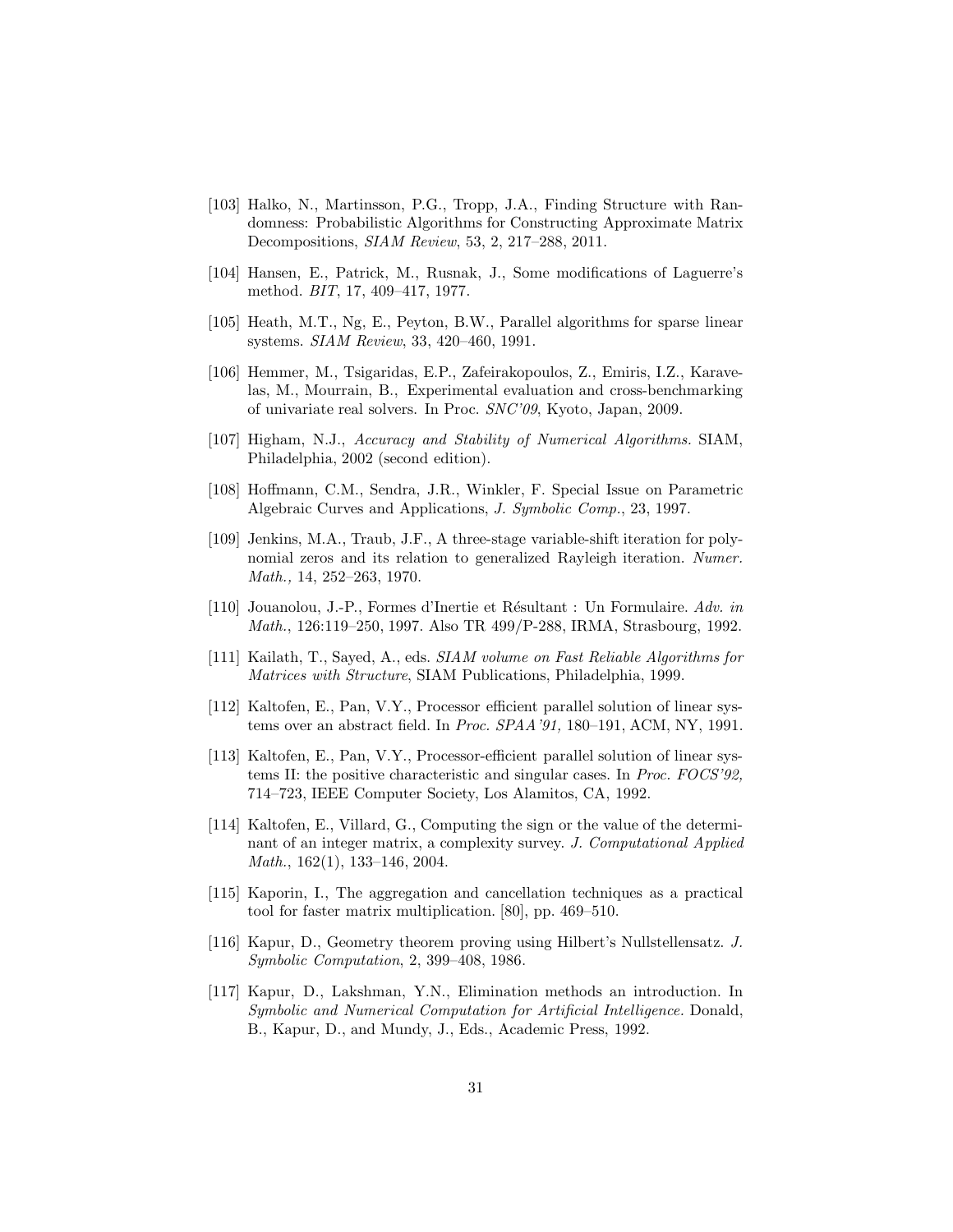- [118] Kapur, D., Saxena, T., Comparison of various multivariate resultant formulations. In in *Proc. ISSAC*, 187–195, ACM, 1995.
- [119] Khetan, A., The resultant of an unmixed bivariate system. *J. Symbolic Computation,* 36, 425–442, 2003.
- [120] Kirrinnis, P., Polynomial factorization and partial fraction decomposition by simultaneous Newton's iteration. *J. of Complexity*, 14, 378–444, 1998.
- [121] Kolda, T. G., and Bader, B. W., Tensor Decompositions and Applications, *SIAM Review*, 51(3), 455–500, 2009.
- [122] Kotsireas, I., Mourrain, B., Pan, V. Y., eds., Special Issue on Algebraic Numerical Algorithms. *Theor. Comp. Sci.*, 412, 16, 1443–1543, 2011.
- [123] Kreuzer, M., and Robbiano, L., *Computational Commutative Algebra 1.* Springer Verlag, Heidelberg, 2000.
- [124] Laderman, J., Pan, V.Y., Sha, H.X., On practical algorithms for accelerated matrix multiplication. *Lin. Alg. Appls.*, 162–164, 557–588, 1992.
- [125] Lakshman, Y.N., Saunders, B.D., Sparse polynomial interpolation in nonstandard bases. *SIAM J. Comput.,* 24(2), 387–397, 1995.
- [126] Lawson, C.L., Hanson, R.J., *Solving Least Squares Problems*. Prentice-Hall, NJ, 1974, and (with a survey of recent developments) SIAM, 1995.
- [127] Lazard, D., Resolution des systemes d'equation algebriques. *Theoretical Comput. Sci.,* 15, 77–110, 1981. In French.
- [128] Lenstra, A.K., Lenstra, H.W., Lovász, L., Factoring polynomials with rational coefficients. *Math. Ann.,* 261, 515–534, 1982.
- [129] Lickteig, T., Roy, M.-F., Sylvester–Habicht sequences and fast Cauchy index computation. *J. Symbolic Comp.*, 31(3), 315–341, 2001.
- [130] Lipton, R.J., Rose, D., Tarjan, R.E., Generalized nested dissection. *SIAM J. on Numer. Analysis,* 16(2), 346–358, 1979.
- [131] Macaulay, F.S., Algebraic theory of modular systems. Cambridge Tracts 19, Cambridge, 1916.
- [132] Madsen, K., A root-finding algorithm based on Newton's method. *BIT*, 13, 71–75, 1973.
- [133] Mahoney, M. W., Maggioni, M., Drineas, P., Tensor-CUR Decompositions for Tensor-based Data. *SIAM J. Matrix Anal. Appls.*, 30, 2, 957–987, 2008.
- [134] Manocha, D., *Algebraic and Numeric Techniques for Modeling and Robotics*. Ph.D. Thesis, CSD, DEECS, UC, Berkeley, CA, 1992.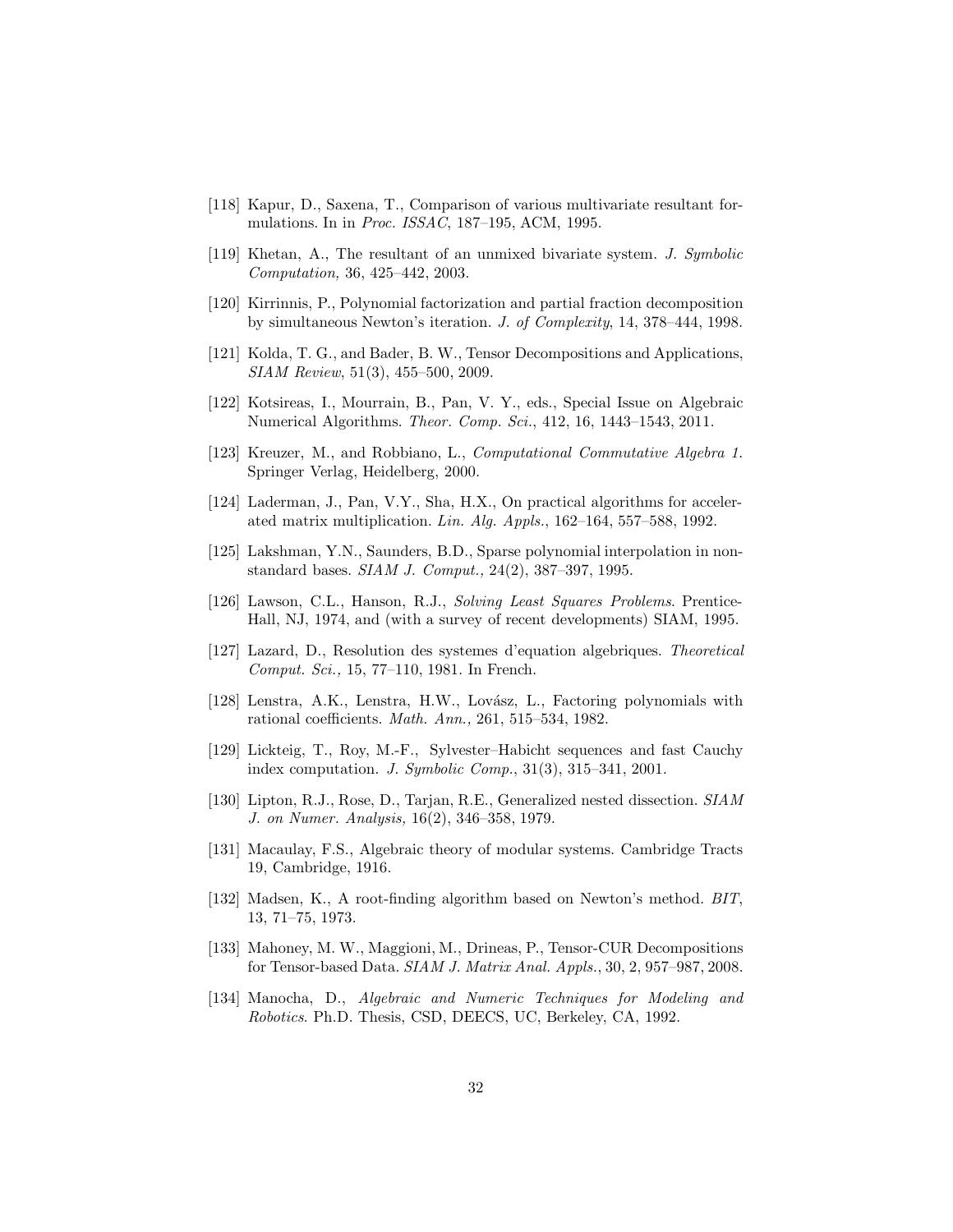- [135] Mayr, E.W., Meyer, A.R., The Complexity of the Finite Containment Problem for Petri Nets. *J. ACM*, 28(3), 561–576, 1981.
- [136] McCormick, S., Ed., *Multigrid Methods.* SIAM, Philadelphia, 1987.
- [137] McNamee, J.M., A 2000 Updated Supplementary Bibliography on Roots of Polynomials. *J. Comput. and Applied Mathematics*, 142, 433–434, 2002.
- [138] McNamee, J.M., *Numerical Methods for Roots of Polynomials (Part 1)*, Elsevier, Amsterdam, 2007.
- [139] McNamee, J.M., Pan, V.Y., Efficient polynomial root-refiners: a survey and new record estimates. *Computers Math. (Appls.)*, 63, 239–254, 2012.
- [140] McNamee, J.M., Pan, V.Y., *Numerical Methods for Roots of Polynomials, Part 2, 780+XIX pages, submitted to Elsevier publishers.*
- [141] Mehlhorn, K., Ray, S., Faster algorithms for computing Hong's bound on absolute positiveness. *J. Symbolic Computation*, 45(6), 677 – 683, 2010.
- [142] Mehlhorn, K., Sagraloff, M., A deterministic algorithm for isolating real roots of a real polynomial. *J. Symb. Computation*, 46(1), 70–90, 2011.
- [143] Mignotte, M., *Mathematics for Computer Algebra*. Springer-Verlag, 1992.
- [144] Mignotte, M., Stefanescu, D., *Polynomials: An algorithmic approach*. Springer, 1999.
- [145] Miranker, W.L., Pan, V.Y., Methods of Aggregations. *Linear Algebra and Its Applications*, 29, 231–257, 1980.
- [146] Mourrain, B., Pan, V.Y., Asymptotic acceleration of solving polynomial systems. *Proc. STOC'98*, 488–496, ACM Press, New York, 1998.
- [147] Mourrain, B. , Pan, V.Y., Multivariate polynomials, duality and structured matrices. *J. of Complexity*, 16 (1), 110–180, 2000.
- [148] Mourrain, B., Pan, V.Y., Ruatta, O., Accelerated solution of multivariate polynomial systems of equations. *SIAM J. Comp.*, 32, 2, 435–454, 2003. Also Proc. Smalefest 2000, *Foundations of Comp. Math. Series*, 267–294, World Scientific, 2002.
- [149] Mourrain, B., Pavone, J.-P., Trébuchet, P., Tsigaridas, E.P., SYNAPS: a library for symbolic-numeric computing. In *Proc. 8th Int. Symp. Effective Methods in Alg. Geom. (MEGA)*, Italy, 2005. (software presentation).
- [150] Mourrain, B., Trébuchet, P., Solving projective complete intersection faster. *J. Symbolic Computation,* 33(5), 679–699, 2002.
- [151] Mourrain, B., Vrahatis, M., Yakoubsohn, J.C., On the complexity of isolating real roots and computing with certainty the topological degree. *J. Complexity*, 18(2), 2002.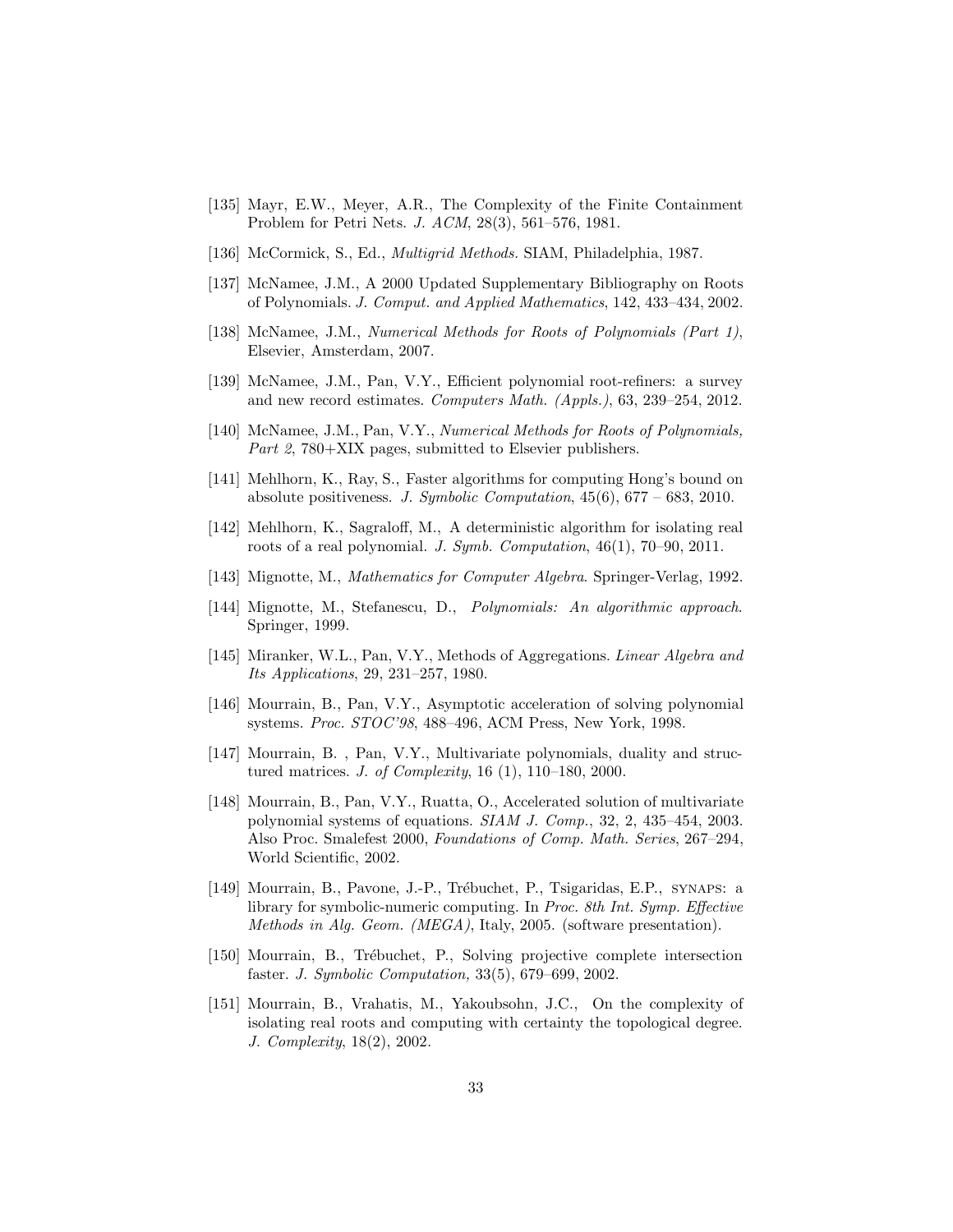- [152] Neff, C.A., Reif, J.H., An  $O(n^{l+\epsilon})$  algorithm for the complex root problem. in Proc. *IEEE FOCS*, 540–547, 1994.
- [153] Nguyen, P.Q., Valle, B. (Eds.) *The LLL Algorithm, Survey and Applications. Series: Information Security and Cryptography*, XIV, 496 pp., Springer, 2010, ISBN 978-3-642-02294-4.
- [154] Ortega, J.M., Voight, R.G., Solution of partial differential equations on vector and parallel computers. *SIAM Review,* 27, 2, 149–240, 1985.
- [155] Oseledets, I. V., Tyrtyshnikov, E. E., Breaking the curse of dimensionality, or how to use SVD in many dimensions. *SISC*, 31, 5, 3744–3759, 2009.
- [156] Pan, V. Y., On schemes for the evaluation of products and inverses of matrices (in Russian), *Uspekhi Mat. Nauk*, 27, 5 (167), 249–250, 1972.
- [157] Pan, V. Y., Strassen's algorithm is not optimal. Trilinear technique of aggregating. *Proc. IEEE FOCS*, 166–176, 1978.
- [158] Pan, V.Y., How can we speed up matrix multiplication? *SIAM Rev.,* 26(3), 393–415, 1984.
- [159] Pan, V.Y., *How to Multiply Matrices Faster*, volume 179 of *Lecture Notes in Computer Science.* Springer Verlag, Berlin, 1984.
- [160] Pan, V.Y., Complexity of parallel matrix computations. *Theoretical Computer Science*, 54, 65–85, 1987.
- [161] Pan, V.Y., Computing the determinant and the characteristic polynomials of a matrix via solving linear systems of equations. *Information Processing Letters*, 28, 71–75, 1988.
- [162] Pan, V. Y., On computations with dense structured matrices. *Math. of Comp.*, 55, 191, 179–190, 1990. Also *Proc. ISSAC*, 34–42, ACM, 1989.
- [163] Pan, V.Y., Complexity of computations with matrices and polynomials. *SIAM Review*, 34(2), 225–262, 1992.
- [164] Pan, V.Y., Parallel solution of sparse linear and path systems. In *Synthesis of Parallel Algorithms,* Reif, J.H., Ed., chapter 14, 621–678. Morgan Kaufmann, San Mateo, CA, 1993.
- [165] Pan, V.Y., Parallel computation of a Krylov matrix for a sparse and structured input. *Mathematical and Computer Modelling,* 21(11), 97–99, 1995.
- [166] Pan, V.Y., Optimal and nearly optimal algorithms for approximating polynomial zeros. *Computers in Mathematics (with Applications),* 31(12), 97–138, 1996. Also STOC'95, 741–750, ACM, Press, New York, 1995.
- [167] Pan, V.Y., Parallel computation of polynomial GCD and some related parallel computations over abstract fields. *Theor. Comp. Science,* 162(2), 173–223, 1996.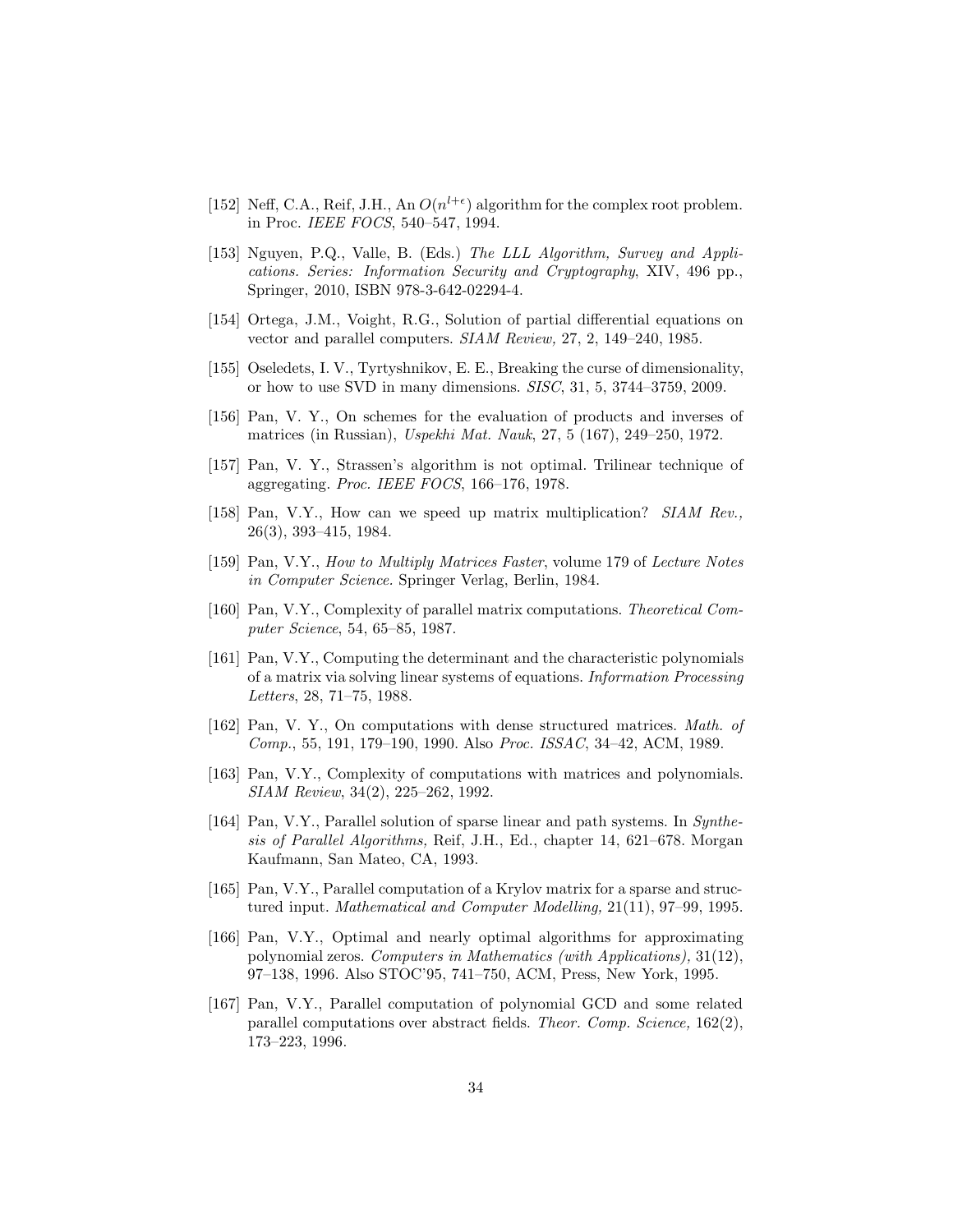- [168] Pan, V.Y., Solving a polynomial equation: Some history and recent progress. *SIAM Review,* 39(2), 187–220, 1997.
- [169] Pan, V.Y., Solving polynomials with computers. *American Scientist*, 86, 62–69, January–February 1998.
- [170] Pan, V.Y., Some recent algebraic/numerical algorithms. *Electronic Proc. IMACS/ACA'98*, 1998. www-troja.fjfi.cvut.cz/aca98/sessions/approximate.
- [171] Pan, V.Y., Numerical computation of a polynomial GCD and extensions. *Information and Computation*, 167(2), 71–85, 2001. Also *Proc. SODA'98*, 68–77, ACM Press, and SIAM Publications, 1998.
- [172] Pan, V.Y., On approximating complex polynomial zeros: Modified quadtree (Weyl's) construction and improved Newton's iteration. *J. of Complexity*, 16 (1), 213–264, 2000.
- [173] Pan, V.Y., *Structured Matrices and Polynomials: Unified Superfast Algorithms*. Birkh¨auser/Springer, Boston/New York, 2001.
- [174] Pan, V.Y., Univariate polynomials: nearly optimal algorithms for factorization and rootfinding. *J. Symbolic Computations*, 33 (5), 701–733, 2002.
- [175] Pan, V.Y., On theoretical and practical acceleration of randomized computation of the determinant of an integer matrix. *Zapiski Nauchnykh Seminarov POMI (in English)*, 316, 163–187, St. Petersburg, Russia, 2004. Also available at http://comet.lehman.cuny.edu/vpan/
- [176] Pan, V.Y., Amended DSeSC power method for polynomial root-finding. *Computers and Math. (with Applications)*, 49 (9–10), 1515–1524, 2005.
- [177] Pan, V.Y., Newton's iteration for matrix inversion, advances and extensions. pp. 364–381, in Matric Methods: Theory, Algorithms & Applications (eds. V. Olshevsky, E. Tyrtyshnikov), World Scientific, 2010.
- [178] Pan, V.Y., Nearly optimal solution of rational linear systems of equations with symbolic lifting and numerical initialization. *Computers & Math. with Applications*, 62, 1685–1706, 2011.
- [179] Pan, V.Y., Branham, S., Rosholt, R., Zheng, A., Newton's iteration for structured matrices and linear systems of equations. [111], Ch. 7, 189–210.
- [180] Pan, V.Y., Grady, D., Murphy, B., Qian, G., Rosholt, R.E., Schur aggregation for linear systems and determinants. pp. 255–268 in [22].
- [181] Pan, V.Y., Ivolgin, D., Murphy, B., Rosholt, R.E., Tang, Y., Wang, X., Root-finding with eigen-solving. [230], pp. 185–210.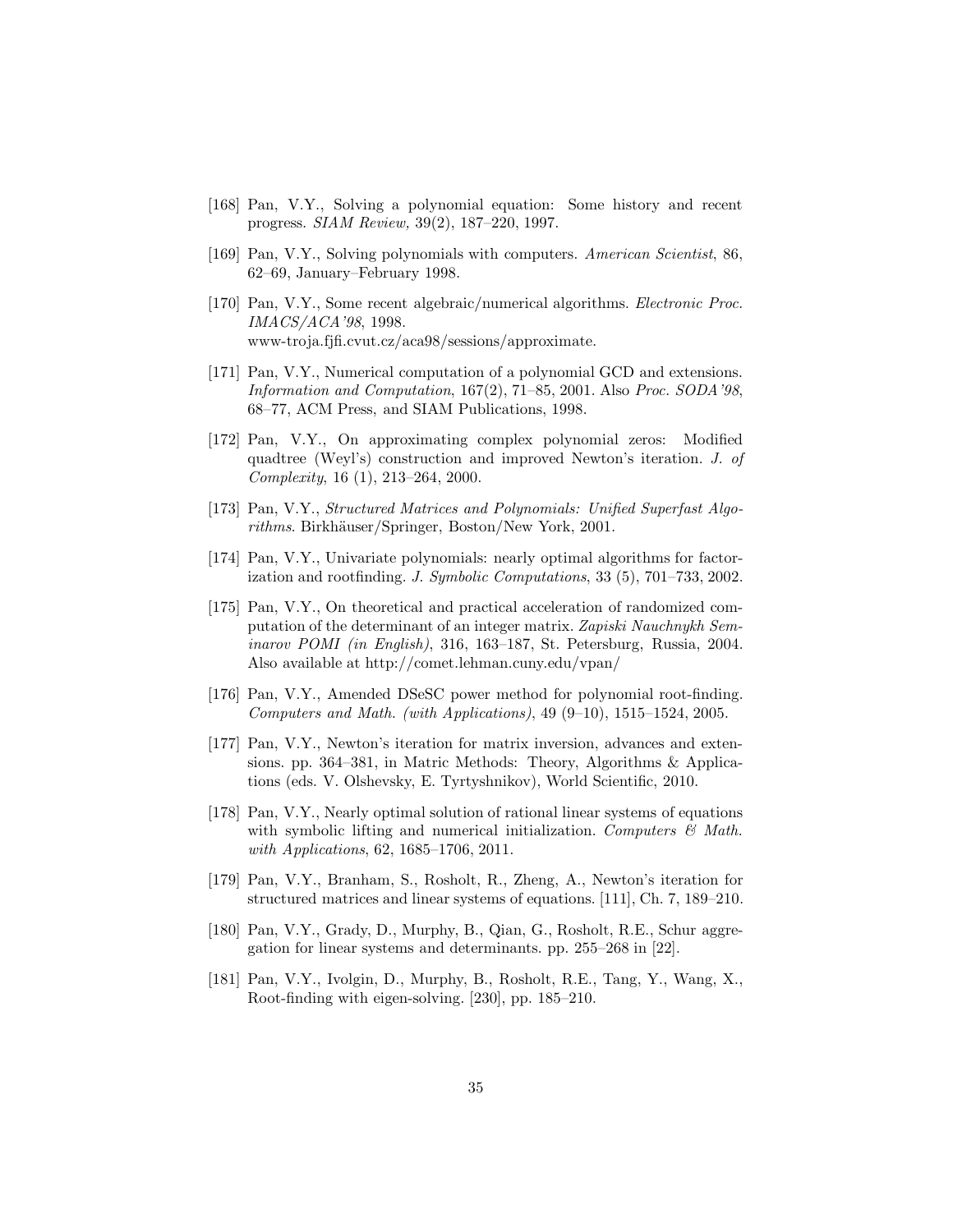- [182] Pan, V.Y., Ivolgin, D., Murphy, B., Rosholt, R.E., Tang, Y., Yan, X., Additive preconditioning for matrix computations. *Linear Algebra and Applications*, 432, 1070–1089, 2010.
- [183] Pan, V.Y., Kunin, M., Rosholt, R.E., Kodal, H., Homotopic residual correction processes. *Math. of Computation*, 75, 345–368, 2006.
- [184] Pan, V.Y., Landowne, E., Sadikou, A., Univariate polynomial division with a remainder by means of evaluation and interpolation. *Information Processing Letters,* 44, 149–153, 1992.
- [185] Pan, V.Y., Murphy, B., Rosholt, R.E., Unified nearly optimal algorithms for structured integer matrices. *Operator Theory: Advances and Applications*, 199, 359–375, Birkhaüser, Basel, 2010.
- [186] Pan, V.Y., Preparata, F.P., Work–preserving speed-up of parallel matrix computations. *SIAM J. Comput.,* 24(4), 811–821, 1995.
- [187] Pan, V.Y., Qian, G., Randomized preprocessing of homogeneous linear systems of equations. *Linear Algebra and Applications*, 432, 3272–3318, 2010.
- [188] Pan, V.Y., Qian, G., Randomization, augmentation and aggregation in matrix computations, preprint.
- [189] Pan, V.Y., Qian, G., Zheng, A., Randomized preconditioning of the MBA algorithm. *Proc. ISSAC*, 281–288, ACM, 2011.
- [190] Pan, V.Y., Qian, G., Zheng, A., Randomized preprocessing versus pivoting. *Linear Algebra and Its Applications*, in print.
- [191] Pan, V.Y., Qian, G., Zheng, A., Real and complex polynomial root-finding via eigen-solving and Randomization. Preprint, 2012.
- [192] Pan, V.Y., Qian, G., Zheng, A., Randomized matrix computations, preprint.
- [193] Pan, V. Y., Qian, G., Zheng, A., Chen, Z., Matrix computations and polynomial root-finding. *Lin. Alg. Applics.*, 434, 854–879, 2011.
- [194] Pan, V.Y., Rami, Y., Wang, X., Structured matrices and Newton's iteration: unified approach. *Linear Algebra Applics.*, 343/344, 233–265, 2002.
- [195] Pan, V.Y., Reif, J.H., Compact multigrid. *SIAM J. on Scientific and Statistical Computing,* 13(1), 119–127, 1992.
- [196] Pan, V.Y., Reif, J.H., Fast and efficient parallel solution of sparse linear systems. *SIAM J. Comp.,* 22(6), 1227–1250, 1993.
- [197] Pan, V.Y., Schreiber, R., An improved Newton iteration for the generalized inverse of a matrix, with applications. *SIAM Journal on Scientific and Statistical Computing*, 12(5), 1109–1131, 1991.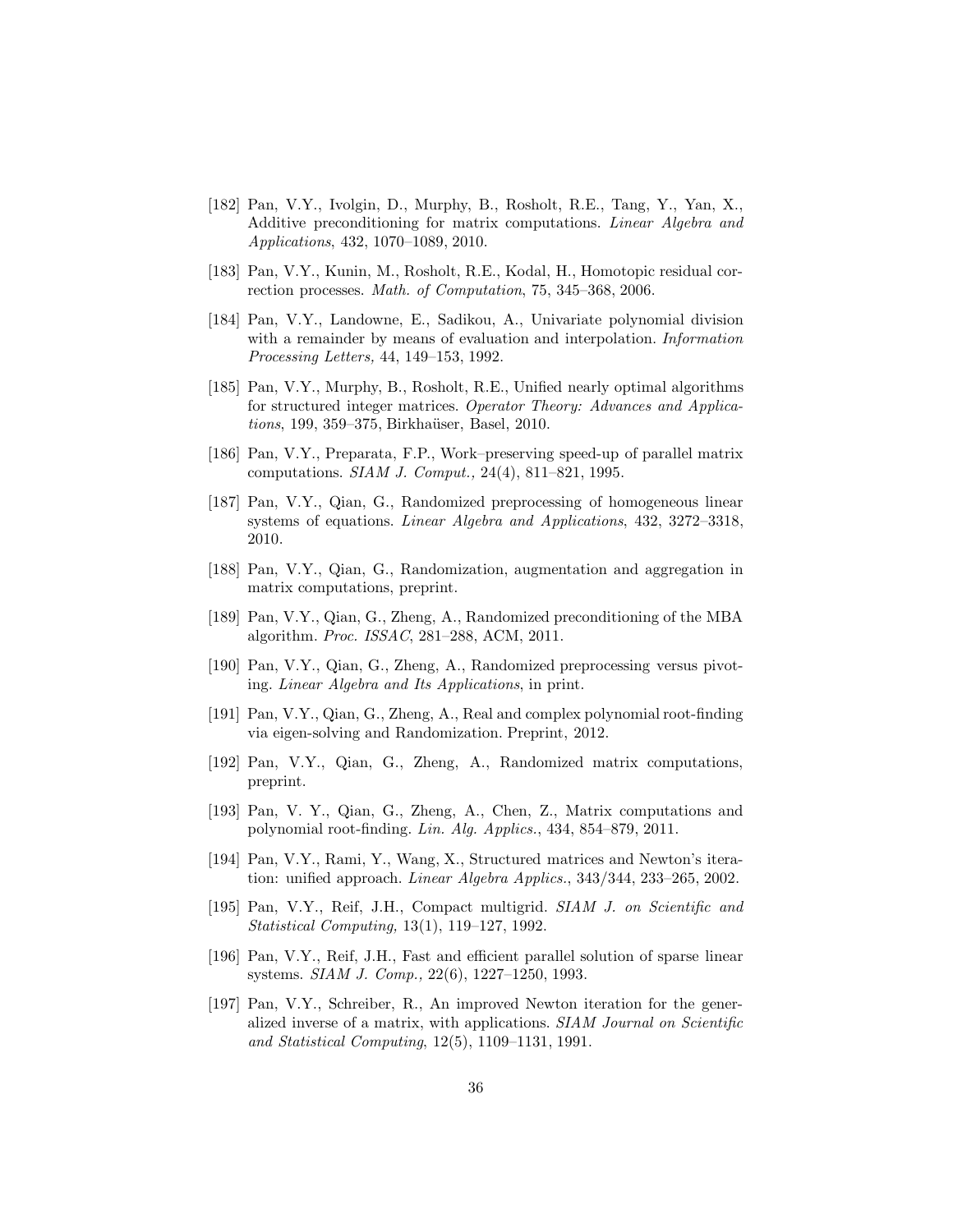- [198] Pan, V.Y., Wang, X., Inversion of displacement operators. *SIAM J. on Matrix Analysis and Applications*, 24(3), 660–677, 2003.
- [199] Pan, V.Y., Wang, X., Degeneration of integer matrices modulo an integer. *Linear Algebra and Its Applications*, 429, 2113–2130, 2008.
- [200] Pan, V.Y., Yu, Y., Certification of numerical computation of the sign of the determinant of a matrix. *Algorithmica*, 30, 708–724, 2001. Also *Proc. SODA '99*, 715–724, ACM/SIAM, 1999.
- [201] Pan, V.Y., Yan, X., Additive preconditioning, eigenspaces, and the inverse iteration. *Linear Algebra & Its Applications*, 430, 186–203, 2009.
- [202] Pan, V. Y., Zheng, A., New progress in real and complex polynomial root-finding. *Computers and Math. (with Applications)* **61**, 1305–1334. Also *Proc. ISSAC*, 219–226, ACM Press, 2010.
- [203] Pan, V. Y., Zheng, A., Root-finding by expansion with independent constraints. *Computers and Math. (with Applications)*, 62, 3164-3182, 2011.
- [204] Parlett, B., *Symmetric Eigenvalue Problem.* Prentice Hall, 1980.
- [205] Quinn, M.J., *Parallel Computing: Theory and Practice.* McGraw-Hill, New York, 1994.
- [206] Raghavan M., Roth, B., Solving polynomial systems for the kinematics analysis and synthesis of mechanisms and robot manipulators. *Trans. ASME, Special Issue*, 117, 71–79, 1995.
- [207] Reischert, D., Asymptotically fast computation of subresultants. In *Proc. ISSAC*, 233–240, ACM, 1997.
- [208] Ritt, J.F., *Differential Algebra.* AMS, New York, 1950.
- [209] Rouillier, F., Solving zero-dimensional systems through the rational univariate representation. *AAECC Journal*, 9, 433–461, 1999.
- [210] Rouillier, F., Zimmermann, P., Efficient isolation of polynomial's real roots. *J. Computational & Applied Math.*, 162(1):33–50, 2004.
- [211] Sagraloff, M., When Newton meets Descartes: A simple and fast algorithm to isolate the real roots of a polynomial. *CoRR*, abs/1109.6279, 2011.
- [212] Sankar, A., Spielman, D., Teng, S.-H., Smoothed analysis of the condition numbers and growth factors of matrices, *SIAM J. Matrix Analysis*, 28(2), 446–476, 2006.
- [213] Schönhage, A., The fundamental theorem of algebra in terms of computational complexity. *Math. Dept., Univ. Tübingen*, Germany, 1982.
- [214] Sharma, V., Complexity of real root isolation using continued fractions. *Theor. Comput. Sci.*, 409(2):292–310, 2008.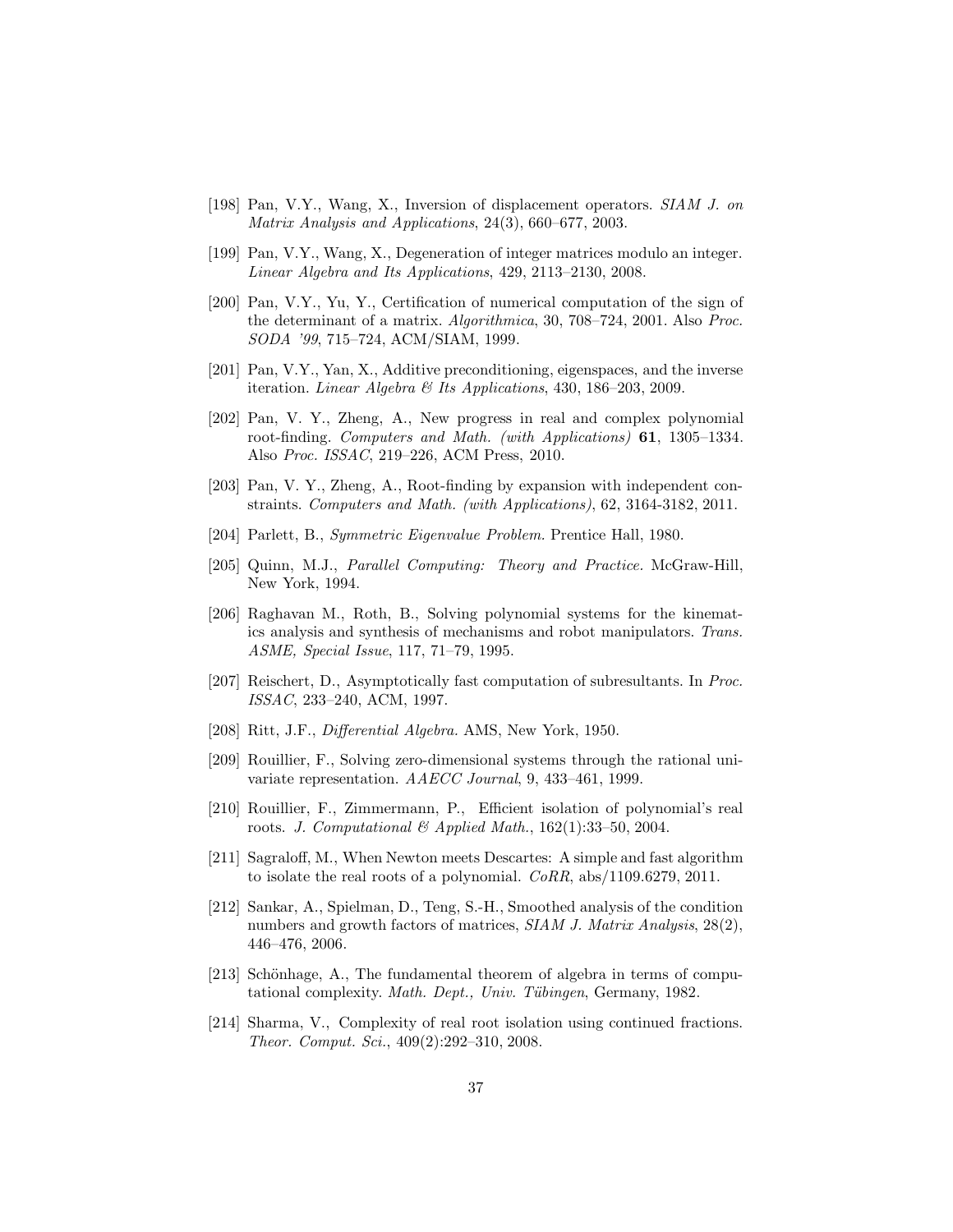- [215] Smith, B.T. et al., *Matrix Eigensystem Routines: EISPACK Guide,* 2nd ed. Springer, New York, 1970.
- [216] Stetter, H., *Numerical polynomial algebra*. SIAM, Philadelphia, 2004.
- [217] Stewart, G.W., *Matrix Algorithms, Vol I: Basic Decompositions. Vol II: Eigensystems*. SIAM, Philadelphia, 1998.
- [218] Storjohann, A., The shifted number system for fast linear algebra on integer matrices. *Journal of Complexity*, 21(4), 609–650, 2005.
- [219] Stothers, A. J., On the Complexity of Matrix Multiplication. Ph.D. Thesis, University of Edinburgh, 2010.
- [220] Sturmfels, B., Sparse elimination theory. *Proc. Comp.. Alg. Geom. Commut. Algebra,* Eisenbud, D., Robbiano, L., Eds., Cortona, Italy, 1991.
- [221] Tarjan, R.E., A unified approach to path problems. *J. of ACM*, 28(3), 577–593 and 594–614, 1981.
- [222] Trefethen, L.N., Bau III, D., *Numerical Linear Algebra.* SIAM, 1997.
- [223] Tsigaridas, E.P., Improved complexity bounds for real root isolation using Continued Fractions. In S. Ratschan, ed., *Proc. 4th Int'l Conf. on Math. Aspects Comp. Inf. Sci. (MACIS)*, 226–237, Beijing, China, 2011.
- [224] Tsigaridas, E.P., Emiris, I.Z., On the complexity of real root isolation using Continued Fractions. *Theor. Computer Sci.*, 392:158–173, 2008.
- [225] Van Barel, M., Vandebril, R., Van Dooren, P., Frederix, K., Implicit double shift QR-algorithm for companion matrices. *Numer. Math.* **116**, **2**, 177–212, 2010.
- [226] Vandebril, R., Van Barel, M., Golub, G. and Mastronardi, N., A bibliography on semiseparable matrices, *Calcolo*, 42 (3–4), 249–270, 2005.
- [227] Vincent, A.J.H., Sur la r´esolution des ´equations num´eriques. *J. Math. Pures Appl.*, 1:341–372, 1836.
- [228] van der Vorst, H.A., *Iterative Krylov Methods for Large Linear Systems.* Cambridge U. Press, Cambridge, 2003.
- [229] Vassilevska Williams, V., Breaking the Coppersmith–Winograd barrier. UC Berkeley and Stanford University, preprint, November 2011.
- [230] *Symbolic-Numeric Computation* (Wang, D., Zhi, L. editors). Birkhäuser, Basel/Boston, 2007.
- [231] Wang, X., Pan, V.Y., Acceleration of Euclidean Algorithm and Rational Number Reconstruction. *SIAM J. of Computing*, 32(2), 548–556, 2003.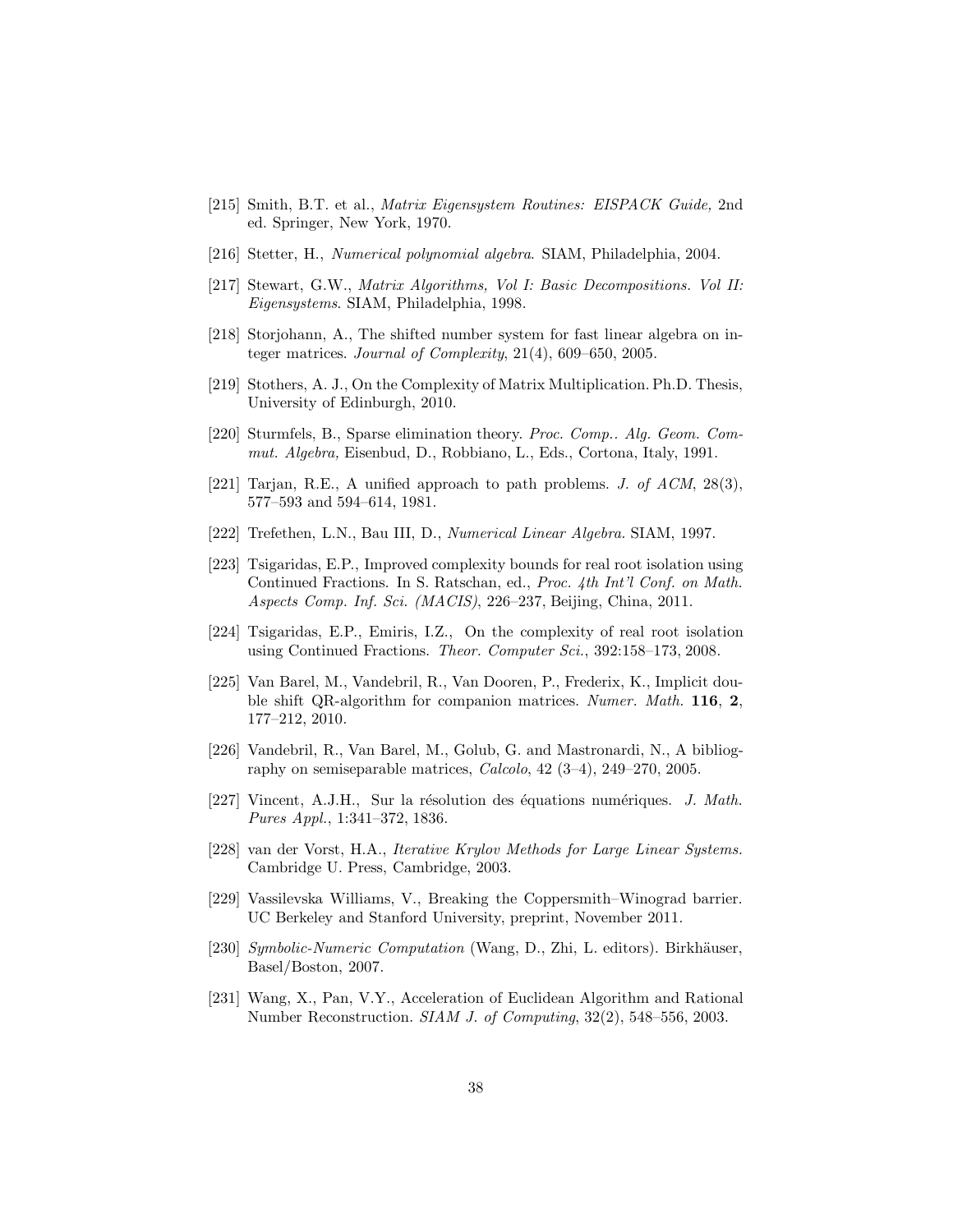- [232] Watkins, D.S., *The Matrix Eigenvalue Problem: GR and Krylov Subspace Methods.* SIAM, Philadelphia, PA, 2007.
- [233] Wiedemann, D., Solving sparse linear equations over finite fields. *IEEE Trans. Inf. Theory* IT–32, 54–62, 1986.
- [234] Wilkinson, J.H., *The Algebraic Eigenvalue Problem.* Clarendon Press, Oxford, England, 1965.
- [235] Winkler, F., *Polynomial Algorithms in Computer Algebra.* Springer, 1996.
- [236] Wu, W., Basis principles of mechanical theorem proving in elementary geometries. *J. Syst. Sci. and Math Sci.,* 4(3), 207–235, 1984.
- [237] Yap, C.K., *Fundamental Problems of Algorithmic Algebra*. Oxford University Press, New York, 2000.
- [238] Zippel, R., *Effective Polynomial Computations.* Kluwer Academic, 1993.

# **Further Information**

The books and special issues of journals [1, 5, 21, 25, 31, 58, 80, 95, 173, 216, 238] provide a broader introduction to the general subject and further bibliography.

There are well-known libraries and packages of subroutines for the most popular numerical matrix computations, in particular, [62] for solving linear systems of equations, [93], [215], ARPACK, and PARPACK for approximating matrix eigenvalues, and [3] for both of the two latter computational problems. Comprehensive treatment of numerical matrix computations and extensive bibliography can be found in [100, 217], and there are many more specialized books on them [6, 8, 61, 97, 101, 107, 204, 222, 234] as well as many survey articles [105, 154, 163] and thousands of research articles. Further applications to the graph and combinatorial computations related to linear algebra are cited in "Some Computations Related to Matrix Multiplication" and [164].

On parallel matrix computations see [98, 100, 105, 112, 113, 186] assuming general input matrices, [98, 164, 196] assuming sparse inputs, [61] assuming banded inputs, and [21, 167, 173, 226] assuming dense structured inputs. On Symbolic-Numeric algorithms, see the books [21, 173, 230], surveys [163, 168, 170], special issues [80, 22, 122], and the bibliography therein. For the general area of exact computation and the theory behind algebraic algorithms and computer algebra, see [9, 30, 50, 51, 58, 94, 95, 144, 235, 237, 143, 238].

There is a lot of generic software packages for exact computation, such as synaps (www-sop.inria.fr/galaad/software/synaps/, [149]), a C++ open source library devoted to symbolic and numeric computations with polynomials, algebraic numbers and polynomial systems, which has been evolving into the open source computer algebra system mathemagix (www.mathemagix.org); NTL (www.shoup.net/ntl/) a high-performance  $C++$  library providing data structures and algorithms for vectors, matrices, and polynomials over the integers and